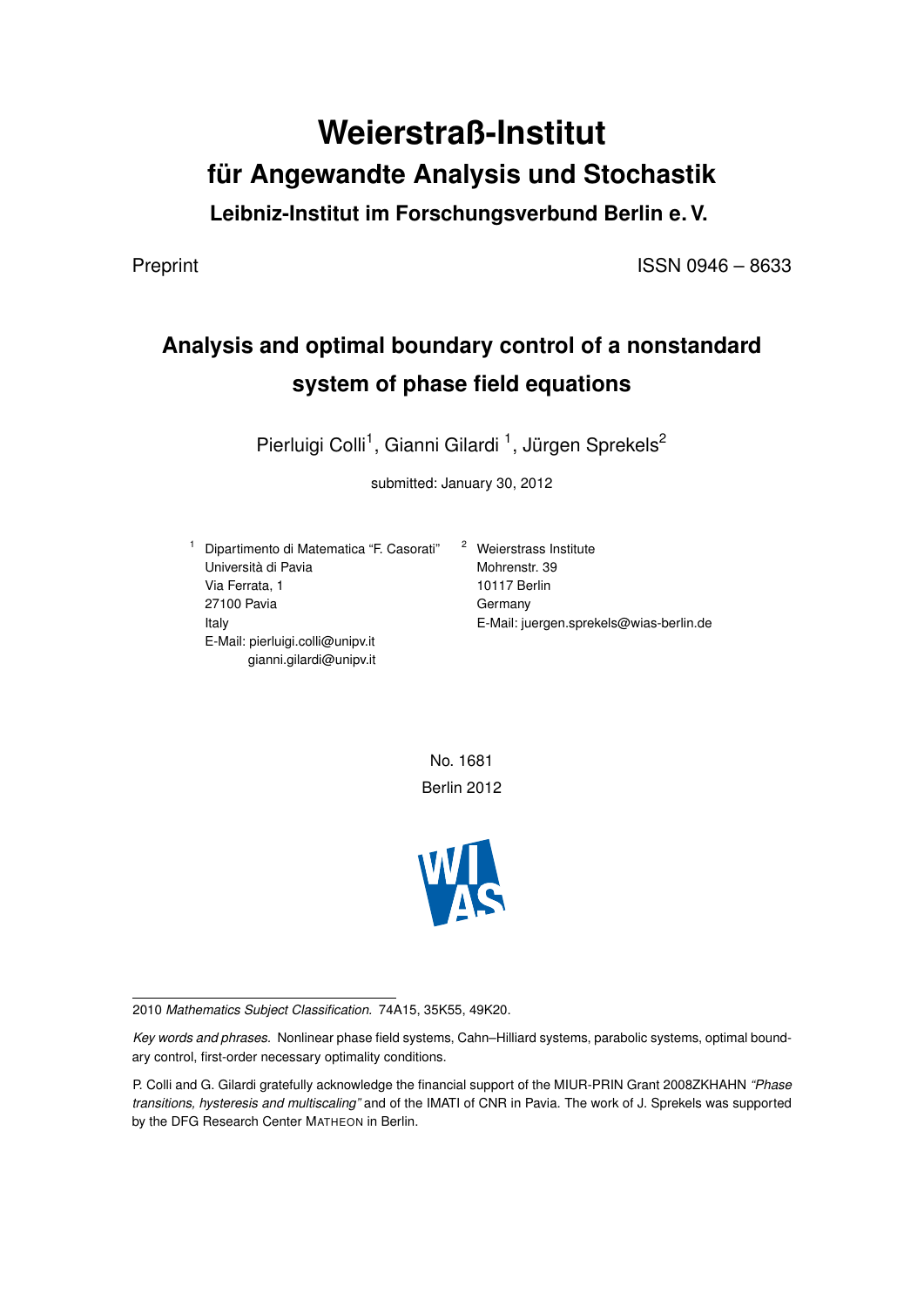Edited by Weierstraß-Institut für Angewandte Analysis und Stochastik (WIAS) Leibniz-Institut im Forschungsverbund Berlin e. V. Mohrenstraße 39 10117 Berlin Germany

Fax: +49 30 2044975 E-Mail: preprint@wias-berlin.de World Wide Web: http://www.wias-berlin.de/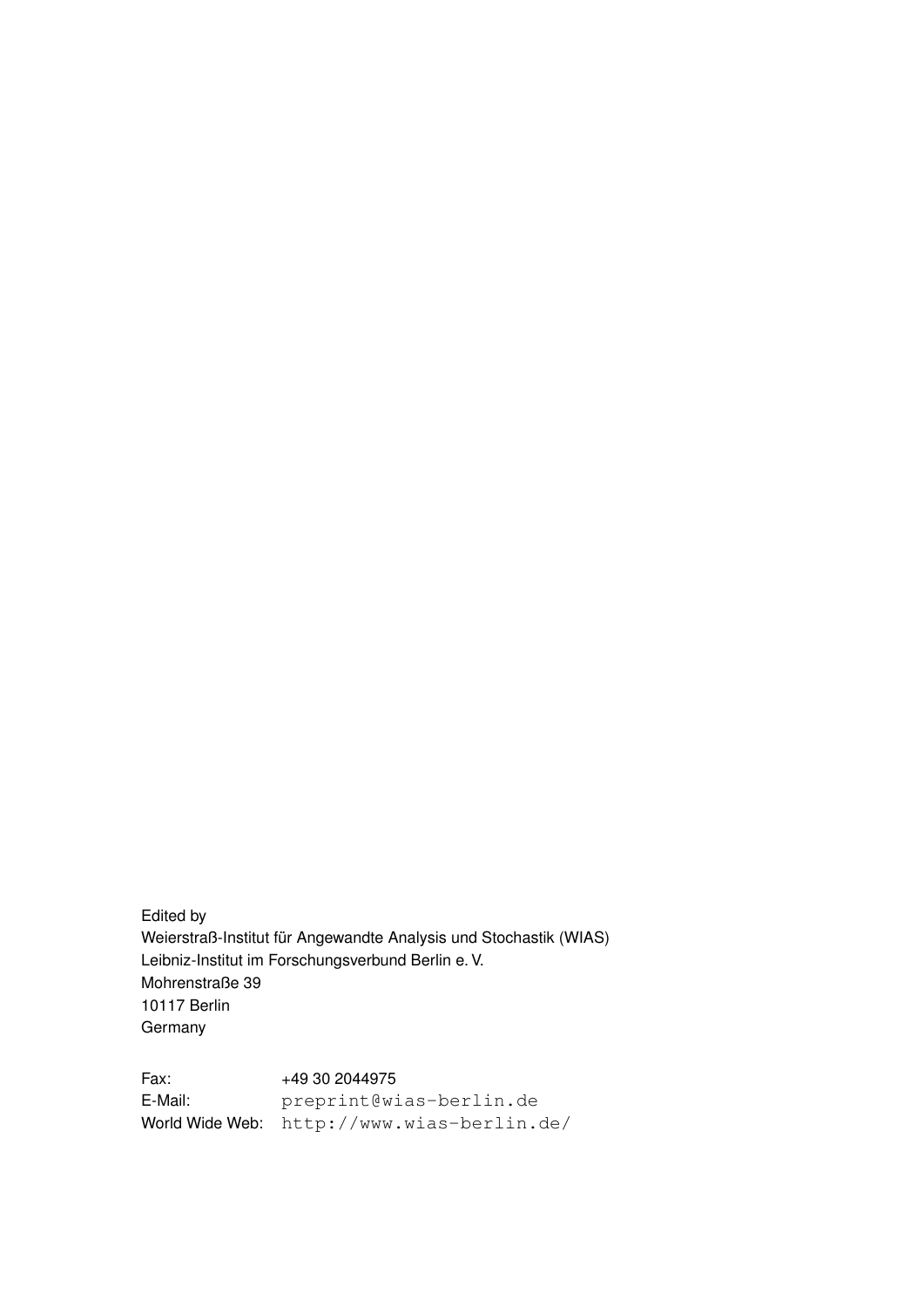### **Abstract**

We investigate a nonstandard phase field model of Cahn-Hilliard type. The model, which was introduced in [16], describes two-species phase segregation and consists of a system of two highly nonlinearly coupled PDEs. It has been studied recently in [5], [6] for the case of homogeneous Neumann boundary conditions. In this paper, we investigate the case that the boundary condition for one of the unknowns of the system is of third kind and nonhomogeneous. For the resulting system, we show well-posedness, and we study optimal boundary control problems. Existence of optimal controls is shown, and the first-order necessary optimality conditions are derived. Owing to the strong nonlinear couplings in the PDE system, standard arguments of optimal control theory do not apply directly, although the control constraints and the cost functional will be of standard type.

### **1 Introduction**

Let  $\Omega\subset{\rm I\!R}^3$  denote an open and bounded domain whose smooth boundary  $\Gamma$  has outward unit normal n, let  $T > 0$  be a given final time, and let  $Q := \Omega \times (0, T)$ ,  $\Sigma := \Gamma \times (0, T)$ . In this paper, we study the following initial-boundary value problem:

$$
(\varepsilon + 2\rho)\mu_t + \mu\rho_t - \Delta\mu = 0 \quad \text{a.e. in } Q,
$$
\n(1.1)

$$
\delta \rho_t - \Delta \rho + f'(\rho) = \mu \quad \text{a.e. in } Q,\tag{1.2}
$$

$$
\frac{\partial \rho}{\partial \mathbf{n}} = 0, \quad \frac{\partial \mu}{\partial \mathbf{n}} = \alpha (u - \mu) \quad \text{a.e. on } \Sigma,
$$
 (1.3)

$$
\rho(x,0) = \rho_0(x), \quad \mu(x,0) = \mu_0(x), \quad \text{for a.e. } x \in \Omega.
$$
 (1.4)

The PDE system (1.1)–(1.2) constitutes a phase field model of Cahn-Hilliard type that describes phase segregation of two species (atoms and vacancies, say) on a lattice in the presence of diffusion. It has been introduced recently in [16] and [5]; for the general physical background, we refer the reader to [16]. The unknown variables are the *order parameter* ρ, interpreted as a volumetric density, and the *chemical potential*  $\mu$ . For physical reasons, we must have  $0 \leq \rho \leq 1$  and  $\mu > 0$  almost everywhere in  $Q$ . The boundary (control) function  $u$  on the right-hand side of (1.3) <sub>2</sub> plays the role of a *microenergy source*. Moreover,  $\varepsilon$  and  $\delta$  are positive constants, and the nonlinearity f is a double-well potential defined in  $(0, 1)$ , whose derivative  $f^\prime$  is singular at the endpoints  $\rho=0$  and  $\rho=1$  ; a typical example is  $\,f=f_1+f_2$  , with  $\,f_2$ smooth and  $f_1(\rho) = c(\rho \log(\rho) + (1 - \rho) \log(1 - \rho))$ , where c is a positive constant. The PDE system (1.1)–(1.4) is singular, with highly nonlinear and nonstandard coupling. In particular, unpleasant nonlinear couplings involving time derivatives occur in (1.1), and the expression  $f'(\rho)$  in (1.2) may become singular. In the recent papers [5], [6], well-posedness and asymptotic behavior for  $t \to \infty$  and  $\varepsilon \searrow 0$  of the system (1.1)–(1.4) were established for the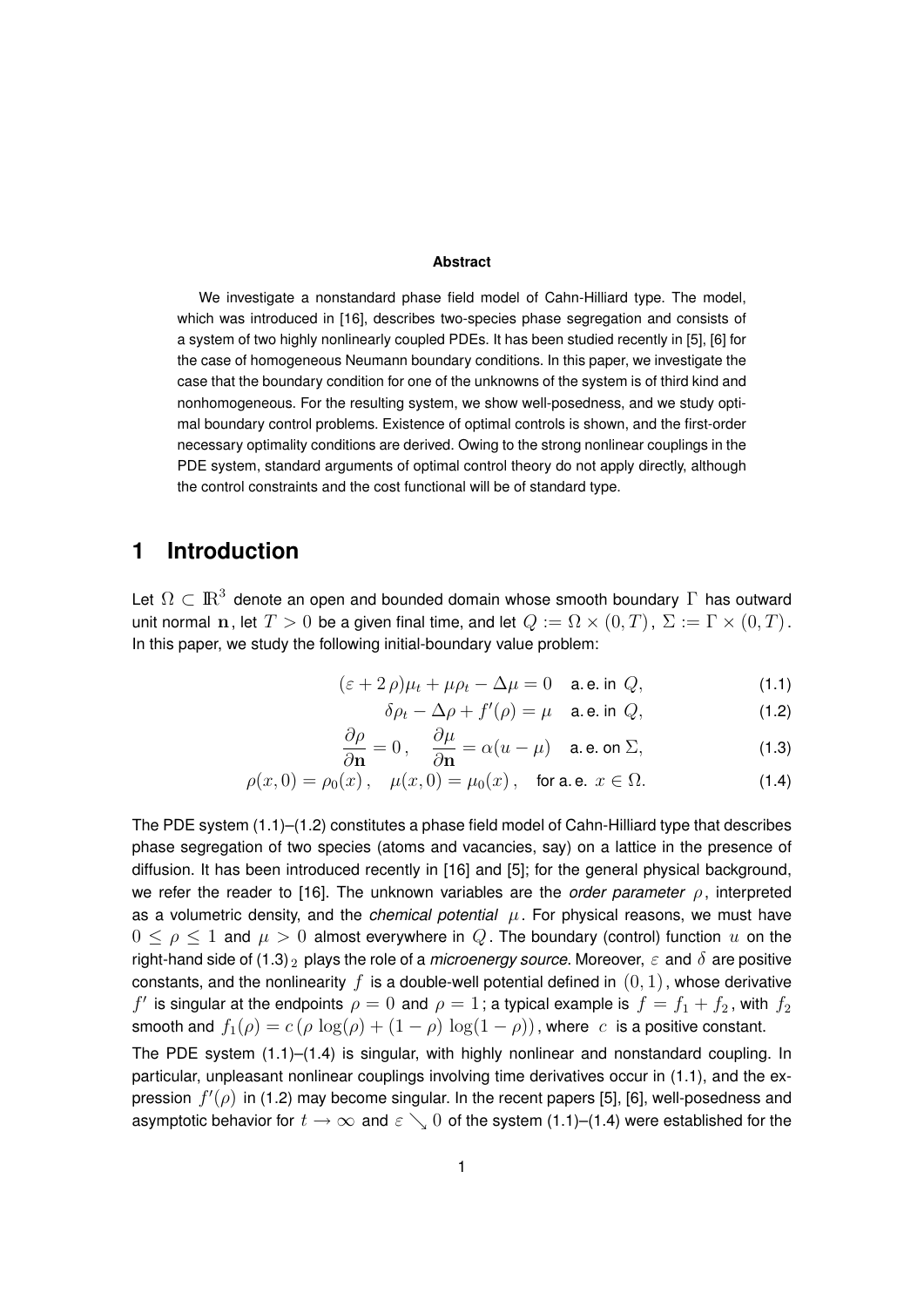case when the second boundary condition in (1.3) is replaced by the homogeneous Neumann boundary condition  $\partial \mu / \partial \mathbf{n} = 0$ ; a distributed optimal control problem for this situation was analyzed in [7]. We also refer to the papers [3] and [4], where the corresponding Allen-Cahn model was discussed.

The paper is organized as follows: in Section 2, we state the general assumptions and prove the existence of a strong solution to the problem. Section 3 is concerned with the issues of uniqueness and stability. Section 4 then brings the study of a boundary control problem for the system (1.1)–(1.4). We show existence of a solution to the optimal control problem and derive the first-order necessary optimality conditions, as usual given in terms of the adjoint system and a variational inequality.

Throughout the paper, we make repeated use of Hölder's inequality, of the elementary Young inequality

$$
a b \le \gamma a^2 + \frac{1}{4\gamma} b^2, \quad \text{for every } a, b \ge 0 \text{ and } \gamma > 0,
$$
 (1.5)

of the interpolation inequality

$$
||v||_{L^{r}(\Omega)} \leq ||v||_{L^{p}(\Omega)}^{\theta} ||v||_{L^{q}(\Omega)}^{1-\theta} \quad \forall v \in L^{p}(\Omega) \cap L^{q}(\Omega),
$$
  
where  $p, q, r \in [1, +\infty]$ ,  $\theta \in [0, 1]$ , and  $\frac{1}{r} = \frac{\theta}{p} + \frac{1-\theta}{q}$ , (1.6)

and, since dim  $\Omega\leq 3$  , of the continuity of the embeddings  $H^1(\Omega)\subset L^q(\Omega)$  for  $1\leq q\leq 6$  , where, with constants  $\hat{C}_q>0$  depending only on  $\Omega$  ,

$$
||v||_{L^{q}(\Omega)} \leq \hat{C}_{q} ||v||_{H^{1}(\Omega)} \quad \forall v \in H^{1}(\Omega), \quad 1 \leq q \leq 6,
$$
 (1.7)

and where the embeddings are compact for  $1 \leq q < 6$ . We also use the Sobolev spaces  $H^s(\Omega)$  of real order  $s > 0$  and recall the compact embeddings  $H^s(\Omega) \subset H^1(\Omega)$  and  $H^s(\Omega)\subset C(\overline{\Omega})$  for  $s>1$  and  $s>3/2$ , respectively, and, e.g., the estimate, with a constant  $C_{\infty} > 0$  depending only on  $\Omega$ ,

$$
||v||_{C(\overline{\Omega})} \leq \hat{C}_{\infty} ||v||_{H^2(\Omega)} \quad \forall v \in H^2(\Omega). \tag{1.8}
$$

### **2 Problem statement and existence**

Consider the initial-boundary value problem (1.1)–(1.4). For convenience, we introduce the abbreviated notation

$$
H = L^{2}(\Omega), \quad V = H^{1}(\Omega), \quad W = \{ w \in H^{2}(\Omega) : \partial w / \partial \mathbf{n} = 0 \text{ on } \Gamma \}.
$$

We endow these spaces with their standard norms, for which we use self-explaining notation like  $\|\cdot\|_V$ ; for simplicity, we also write  $\|\cdot\|_H$  for the norm in the space  $H \times H \times H$ . Recall that the embeddings  $W \subset V \subset H$  are compact. Moreover, since V is dense in H, we can identify  $H$  with a subspace of  $V^*$  in the usual way, i. e., by setting  $\langle u, v\rangle_{V^*,V}=(u,v)_H$  for all  $u \in H$  and  $v \in V$ , where  $\langle \cdot\, , \, \cdot \rangle_{V^*,V}$  denotes the duality pairing between  $V^*$  and  $V$ . Then also the embedding  $H \subset V^*$  is compact.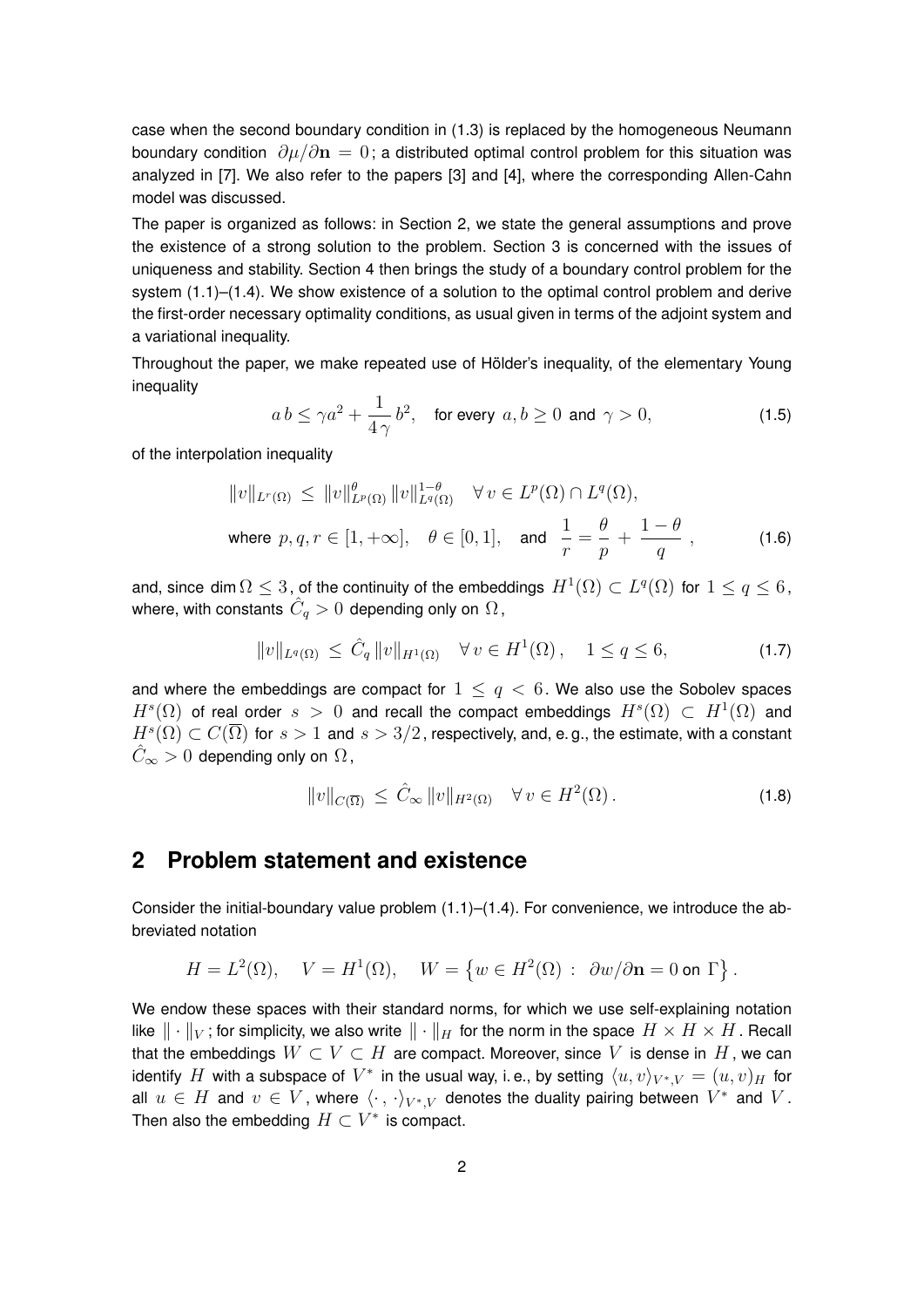We make the following assumptions on the data:

(A1)  $f=f_1+f_2$ , where  $f_1\in C^2(0,1)$  is convex,  $f_2\in C^2[0,1]$ , and

$$
\lim_{r \searrow 0} f_1'(r) = -\infty, \quad \lim_{r \nearrow 1} f_1'(r) = +\infty.
$$
 (2.1)

(A2)  $\rho_0 \in W$  ,  $f'(\rho_0) \in H$  ,  $\mu_0 \in V$  , and

j

$$
0 < \rho_0(x) < 1 \quad \forall \, x \in \Omega, \quad \mu_0 \ge 0 \quad \text{a.e. in } \Omega. \tag{2.2}
$$

(A3)  $u \in H^1(0,T; L^2(\Gamma))$ , and  $u \geq 0$  a.e. on  $\Sigma$ .

(A4)  $\alpha \in L^{\infty}(\Gamma)$ , and  $\alpha(x) \ge \alpha_0 > 0$  for almost every  $x \in \Gamma$ .

Notice that (A2) implies that  $\rho_0 \in C(\overline{\Omega})$  and, thanks to the convexity of  $f_1$ , also that  $f(\rho_0) \in$  $H$  .

The following existence result resembles that of Theorem 2.1 in [5].

**Theorem 2.1** *Suppose that the hypotheses* (A1)–(A4) *are satisfied. Then the system* (1.1)– (1.4) *has a solution* (ρ, µ) *such that*

$$
\rho \in W^{1,\infty}(0,T;H) \cap H^1(0,T;V) \cap L^{\infty}(0,T;W),
$$
\n(2.3)

$$
\mu \in H^1(0, T; H) \cap C^0([0, T]; V) \cap L^2(0, T; H^{3/2}(\Omega)), \tag{2.4}
$$

$$
f'(\rho) \in L^{\infty}(0, T; H), \tag{2.5}
$$

$$
0 < \rho < 1 \quad a.e. \text{ in } Q, \quad \mu \ge 0 \quad a.e. \text{ in } Q. \tag{2.6}
$$

**Remark 2.2** The  $H^{3/2}$  space regularity for  $\mu$  is optimal due to the  $L^2$  space regularity of  $u$ given by (A3). Nevertheless, both equation (1.1) and the boundary condition for  $\mu$  contained in (1.3) can be understood a.e. in Q and a.e. on  $\Sigma$ , respectively, and the standard integration by parts is correct, as we briefly explain (so that we can both refer to that formulation and use integration by parts). In principle, one can replace the equation and the boundary condition by the usual variational formulation, namely

$$
\int_{\Omega} \left[ (\varepsilon + 2 \rho) \mu_t + \mu \rho_t \right] v \, dx + \int_{\Omega} \nabla \mu \cdot \nabla v \, dx + \int_{\Gamma} \alpha (\mu - u) v \, d\sigma = 0
$$

(where  $d\sigma$  stands for the surface measure) for every  $v \in V$ , a.e. in  $(0, T)$ , or an integratedin-time version of it. This implies that (1.1) is satisfied in the sense of distributions, whence  $\Delta \mu$ belongs to  $\,L^2(Q)\,$  by comparison, and the equation can be understood a.e. in  $\,Q$  , a posteriori. The last regularity (2.4) of  $\mu$  and the condition  $\Delta \mu \,\in\, L^2(0,T;L^2(\Omega))$  just observed also ensure that the trace  $\frac{\partial \mu}{\partial n}|_\Sigma$  has a meaning in the space  $L^2(0,T;L^2(\Gamma))$  due to the trace theorem [15, Thm. 7.3] (we just observe that the space  $\Xi^{-1/2}(\Omega)$  that enters such a result is larger than  $L^2(\Omega)$  ), so that the boundary condition can be read a.e. on  $\Sigma$  .

*Proof of Theorem 2.1.* The proof follows closely the lines of the proof of Theorem 2.1 in [5], where a homogeneous Neumann boundary condition for  $\mu$  was investigated.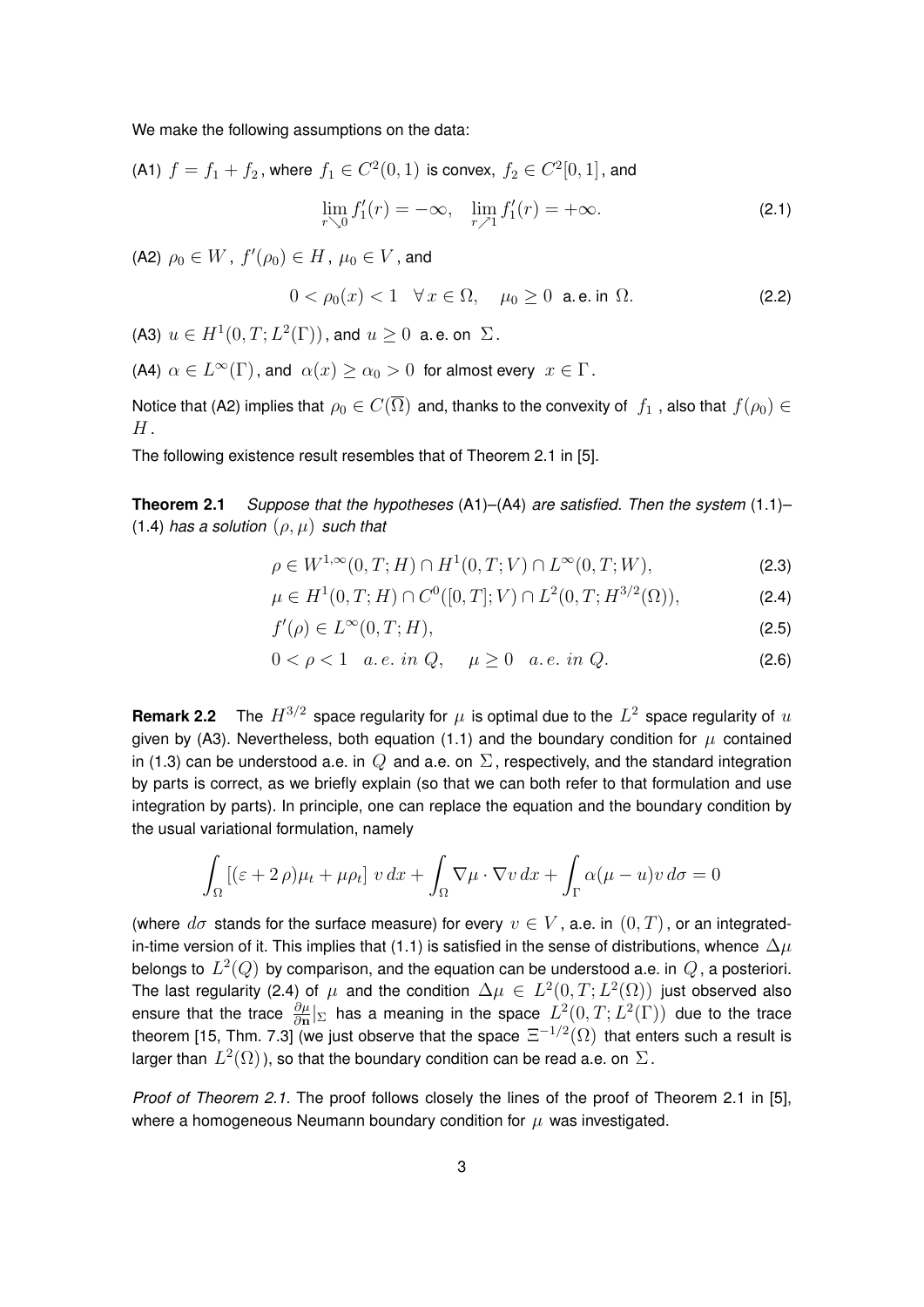Step 1: Approximation. We employ an approximation scheme based on a time delay in the right-hand side of (1.2). To this end, we introduce for  $\tau > 0$  the translation operator  $\mathcal{T}_{\tau}$ :  $L^1(0,T;H) \to L^1(0,T;H)$ , which for  $v \in L^1(0,T;H)$  and almost every  $t \in (0,T)$  is defined by

$$
(\mathcal{T}_{\tau})(t) := v(t - \tau) \quad \text{if } t > \tau, \quad \text{and } (\mathcal{T}_{\tau})(t) := \mu_0 \quad \text{if } t \leq \tau. \tag{2.7}
$$

Now, let  $N \in \mathbb{N}$  be arbitrary, and  $\tau := T/N$ . We seek functions  $(\rho^\tau, \mu^\tau)$  satisfying (2.3)-(2.6) (with  $(\rho, \mu)$  replaced by  $(\rho^{\tau}, \mu^{\tau})$ ), which solve the system

$$
(\varepsilon + 2 \rho^{\tau})\mu_t^{\tau} + \mu^{\tau}\rho_t^{\tau} - \Delta\mu^{\tau} = 0 \quad \text{a.e. in } Q,
$$
 (2.8)

$$
\delta \rho_t^{\tau} - \Delta \rho^{\tau} + f'(\rho^{\tau}) = \mathcal{T}_{\tau} \mu^{\tau} \quad \text{a.e. in } Q,
$$
 (2.9)

$$
\frac{\partial \rho^{\tau}}{\partial \mathbf{n}} = 0, \quad \frac{\partial \mu^{\tau}}{\partial \mathbf{n}} = \alpha (u - \mu^{\tau}) \quad \text{a.e. on } \Sigma,
$$
 (2.10)

$$
\rho^{\tau}(x,0) = \rho_0(x), \quad \mu^{\tau}(x,0) = \mu_0(x), \quad \text{for a.e. } x \in \Omega.
$$
 (2.11)

We note that Remark 2.2 also applies to the approximating problem. To prove the existence of a solution, we put  $t_n := n \tau$ ,  $I_n := [0, t_n]$ ,  $1 \leq n \leq N$ , and consider for  $1 \leq n \leq N$  the problem

$$
(\varepsilon + 2 \rho^n) \mu_t^n + \mu^n \rho_t^n - \Delta \mu^n = 0 \quad \text{a.e. in } \Omega \times I_n,
$$
 (2.12)

$$
\mu^{n}(0) = \mu_{0} \quad \text{a.e. in } \Omega \,, \quad \frac{\partial \mu^{n}}{\partial \mathbf{n}} = \alpha (u - \mu^{n}) \quad \text{a.e. on } \Gamma \times I_{n}, \tag{2.13}
$$

$$
\delta \rho_t^n - \Delta \rho^n + f'(\rho^n) = \mathcal{T}_{\tau} \mu^{n-1} \quad \text{a.e. in } \Omega \times I_n,
$$
 (2.14)

$$
\rho^{n}(0) = \rho_0 \quad \text{a.e. in } \Omega \,, \quad \frac{\partial \rho^{n}}{\partial \mathbf{n}} = 0 \,, \quad \text{a.e. on } \Gamma \times I_n \,. \tag{2.15}
$$

Notice that the operator  $\mathcal{T}_{\tau}$  acts on functions that are not defined on the entire interval  $(0, T)$ . However, its meaning is still given by (2.7) if  $n>1$  , and for  $n=1$  we simply put  $\textstyle \mathcal{T}_\tau \mu^{n-1} =$  $\mu_0$ .

Clearly, we have  $(\rho^\tau,\mu^\tau)=(\rho^N,\mu^N)$  if  $(\rho^N,\mu^N)$  exists. We claim that the systems (2.12)– (2.15) can be uniquely solved by induction for  $n = 1, ..., N$ , where, for  $1 \leq n \leq N$ ,

$$
\rho^n \in W^{1,\infty}(I_n;H) \cap H^1(I_n;V) \cap L^\infty(I_n;W),\tag{2.16}
$$

$$
\mu^{n} \in H^{1}(I_{n}; H) \cap C^{0}(I_{n}; V) \cap L^{2}(I_{n}; H^{3/2}(\Omega)), \tag{2.17}
$$

$$
0 < \rho^n < 1 \quad \text{a.e. in } \Omega \times I_n, \quad \mu^n \ge 0 \quad \text{a.e. in } \Omega \times I_n. \tag{2.18}
$$

To prove the claim, suppose that for some  $n \in \{1, ..., N\}$  the problem (2.12)–(2.15) has a unique solution satisfying (2.16)–(2.18), where the index n is replaced by  $n-1$ . Then it follows with exactly the same argument as in the proof of Theorem 2.1 in [5] that the initial-boundary value problem (2.14), (2.15) has a unique solution  $\rho^n$  that satisfies (2.16) and the first inequality in (2.18). Substituting  $\rho^n$  in (2.12), we infer that the linear initial-boundary value problem (2.12), (2.13) has a unique solution  $\mu^n$  satisfying (2.17). Notice here that the regularity of  $\mu^n$  follows from the fact that  $u \in H^1(0,T; L^2(\Gamma))$  .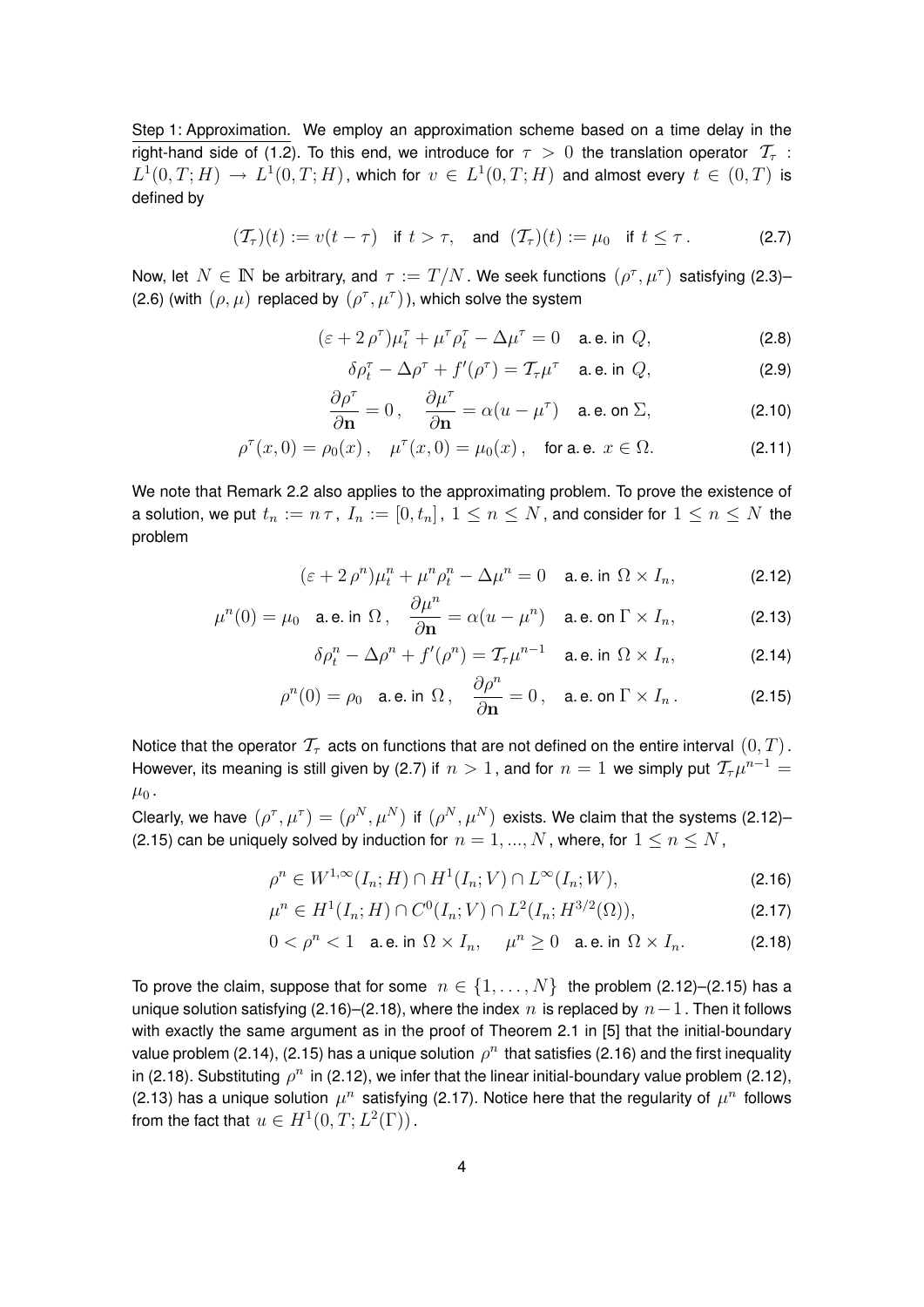It remains to show that  $\mu^n$  is nonnegative almost everywhere. To this end, we test (2.12) by  $-(\mu^n)^-$ , where  $(\mu^n)^-$  denotes the negative part of  $\mu^n$ . Using integration by parts and the boundary condition in (2.13), we obtain the identity

$$
\frac{1}{2} \int_0^t \int_{\Omega} \frac{d}{dt} \left( (\varepsilon + 2\rho^n) \left| (\mu^n)^{-} \right|^2 \right) dx \, ds + \int_0^t \int_{\Omega} \left| \nabla (\mu^n)^{-} \right|^2 \, dx \, ds
$$

$$
+ \int_0^t \int_{\Gamma} \alpha \left| (\mu^n)^{-} \right|^2 \, d\sigma \, ds + \int_0^t \int_{\Gamma} \alpha \, u \, (\mu^n)^{-} \, d\sigma \, ds = 0 \, .
$$

From the fact that  $\rho^n$ ,  $\rho_0$ ,  $\mu_0$ ,  $\alpha$ ,  $u$  are all nonnegative, we infer that

$$
\varepsilon \int_{\Omega} \left| (\mu^n)^{-}(t) \right|^2 dx \le \int_{\Omega} (\varepsilon + 2\rho^n(t)) \left| (\mu^n)^{-}(t) \right|^2 dx
$$
  

$$
\le \int_{\Omega} (\varepsilon + 2\rho_0) \left| \mu_0^{-} \right|^2 dx = 0.
$$

Hence,  $(\mu^n)^+ = 0$  , i. e.,  $\mu^n \geq 0$  a. e. in  $\Omega \times I_n$  , and the claim is proved.

Step 2: A priori estimates. Now that the well-posedness of the problem (2.8)–(2.11) is established, we perform a number of a priori estimates for its solution. For the sake of a better readability, we will omit the index  $\tau$  in the calculations. In what follows, we denote by  $C > 0$  positive constants that may depend on the data of the system but not on  $\tau$ . The meaning of  $C$  may change from line to line and even in the same chain of inequalities.

First estimate. Since  $\,\partial_t\big((\varepsilon/2)\mu^2+\rho\mu^2\big)\,=\, \big((\varepsilon+2\rho)\mu_t+\mu\rho_t\big)\,\mu$  , testing of (2.8) by  $\,\mu$ yields, for every  $t \in [0, T]$ ,

$$
\int_{\Omega} \left(\frac{\varepsilon}{2} \mu^2 + \rho \mu^2\right)(t) dx + \int_0^t \int_{\Omega} |\nabla \mu|^2 dx ds + \int_0^t \int_{\Gamma} \alpha \mu^2 d\sigma ds
$$
  
= 
$$
\int_{\Omega} \left(\frac{\varepsilon}{2} \mu_0^2 + \rho_0 \mu_0^2\right)(t) dx + \int_0^t \int_{\Gamma} \alpha u \mu d\sigma ds,
$$

whence, using Young's inequality and (A2)–(A4), we can conclude that

$$
\|\mu\|_{L^{\infty}(0,T;H)\cap L^{2}(0,T;V)} \leq C.
$$
\n(2.19)

Second estimate. Next, we test (2.9) by  $\rho_t$  . Applying (2.19), recalling the fact that  $f(\rho_0)\in H$  , and invoking Young's inequality, we easily see that

$$
\|\rho\|_{H^1(0,T;H)\cap L^\infty(0,T;V)} + \|f(\rho)\|_{L^\infty(0,T;L^1(\Omega))} \leq C.
$$
\n(2.20)

Third estimate. We rewrite Eq. (2.9) in the form

$$
-\Delta \rho + f_1'(\rho) = -\delta \rho_t - f_2'(\rho) + \mathcal{T}_{\tau} \mu
$$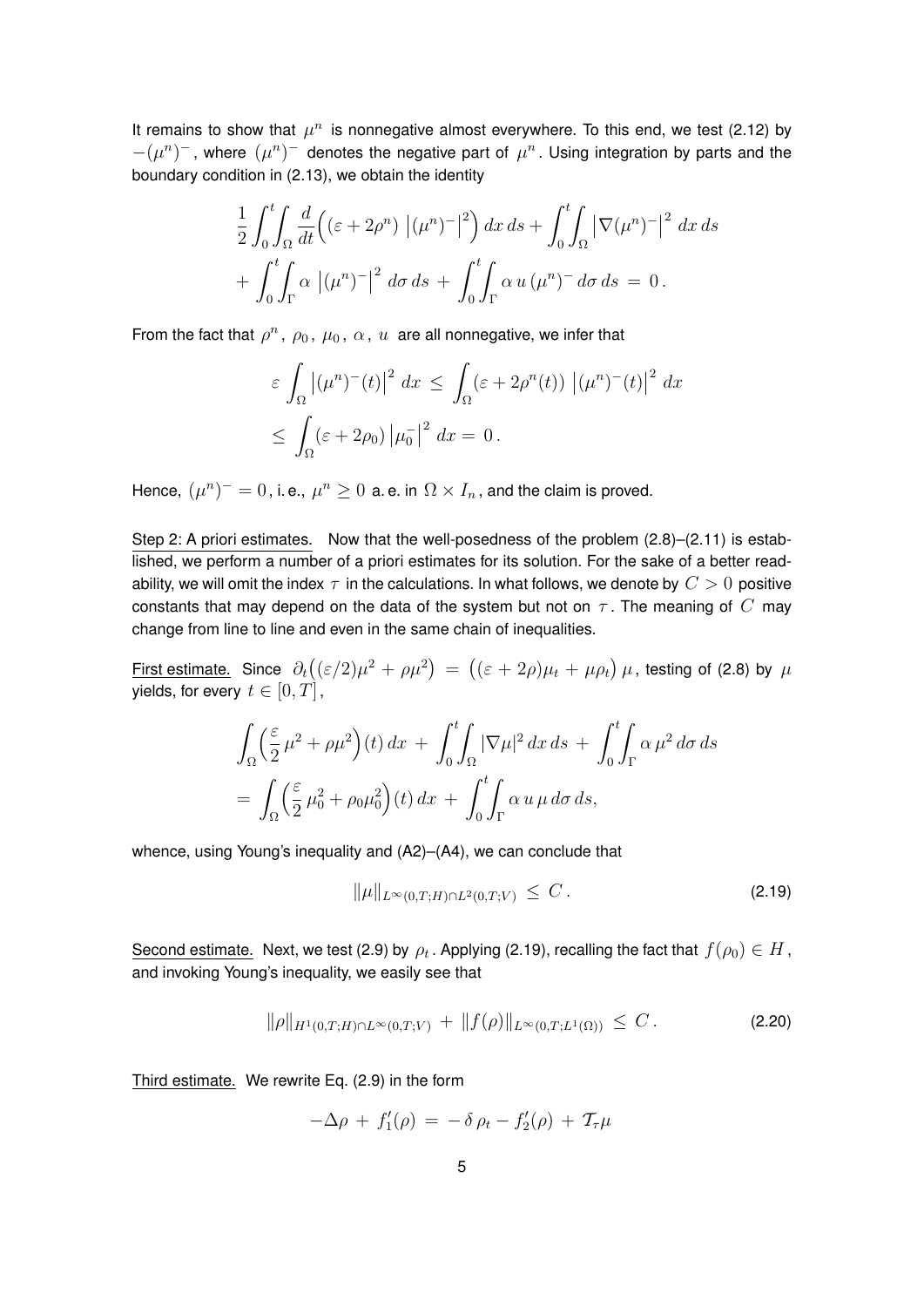and observe that the right-hand side is bounded in  $\,L^2(Q)$  . Hence, applying a standard procedure (e. g., testing by  $\,f'_{1}(\rho)$  ), and invoking elliptic regularity, we find that

$$
\|\rho\|_{L^2(0,T;W)} + \|f'_1(\rho)\|_{L^2(Q)} \leq C. \tag{2.21}
$$

Fourth estimate. We differentiate Eq. (2.9) formally with respect to  $t$  and test the resulting equation with  $\rho_t$  (this argument can be made rigorous, see [5]). Since, owing to the convexity of  $f_1$  ,  $f''_1(\rho)$  is nonnegative almost everywhere, we find the estimate

$$
\frac{\delta}{2} ||\rho_t(t)||^2 + \int_0^t \int_{\Omega} |\nabla \rho_t|^2 dx ds \le \frac{\delta}{2} ||\Delta \rho_0 - f'_1(\rho_0) + \mu_0||_H^2 \n+ \max_{0 \le \rho \le 1} |f''_2(\rho)| \int_0^t \int_{\Omega} |\rho_t|^2 dx ds + \int_0^t \int_{\Omega} (\partial_t \mathcal{T}_{\tau} \mu) \rho_t dx ds \n\le C + \int_0^{t-\tau} \int_{\Omega} \mu_t(s) \rho_t(s+\tau) dx ds.
$$
\n(2.22)

In order to estimate the last integral, we substitute for  $\mu_t$ , using Eq. (2.8). It follows, using integration by parts:

$$
\int_{0}^{t-\tau} \int_{\Omega} \mu_{t} \rho_{t}(\cdot + \tau) dx ds = \int_{0}^{t-\tau} \int_{\Omega} \frac{1}{\varepsilon + 2\rho} (\Delta \mu - \mu \rho_{t}) \rho_{t}(\cdot + \tau) dx ds
$$
  
\n
$$
= \int_{0}^{t-\tau} \int_{\Omega} \left[ -\frac{\nabla \mu}{\varepsilon + 2\rho} \cdot \nabla \rho_{t}(\cdot + \tau) + \frac{2\rho_{t}(\cdot + \tau)}{(\varepsilon + 2\rho)^{2}} \nabla \mu \cdot \nabla \rho
$$
  
\n
$$
- \frac{1}{\varepsilon + 2\rho} \rho_{t} \mu \rho_{t}(\cdot + \tau) \right] dx ds
$$
  
\n
$$
- \int_{0}^{t-\tau} \int_{\Gamma} \frac{\alpha}{\varepsilon + 2\rho} (u - \mu) \rho_{t}(\cdot + \tau) d\sigma ds.
$$
 (2.23)

Exactly as in the proof of Theorem 2.1 in [5], the domain integral in the second and third lines of (2.23) can be estimated from above by an expression of the form

$$
\frac{1}{2} \int_0^t \int_{\Omega} |\nabla \rho_t|^2 \, dx \, ds + C \left( 1 + \int_0^t \|\mu(s)\|_V^2 \, \|\rho_t(s)\|_H^2 \, dx \, ds \right). \tag{2.24}
$$

Observe that, owing to the inequality (2.19), the mapping  $\|s\mapsto \|\mu(s)\|_{V}^{2}$  belongs to  $L^{1}(0,T)$  . Finally, we estimate the boundary term in the last line of Eq. (2.23). To this end, recall that by the trace theorem there is a constant  $c_{\Omega} > 0$ , independent of  $\tau$ , such that  $||v||_{L^2(\Gamma)} \leq c_{\Omega} ||v||_V$ for all  $v\in V$  . Moreover, we have  $\rho\geq 0$  and  $\ \alpha\in L^\infty(\Gamma)$  . Therefore, we obtain that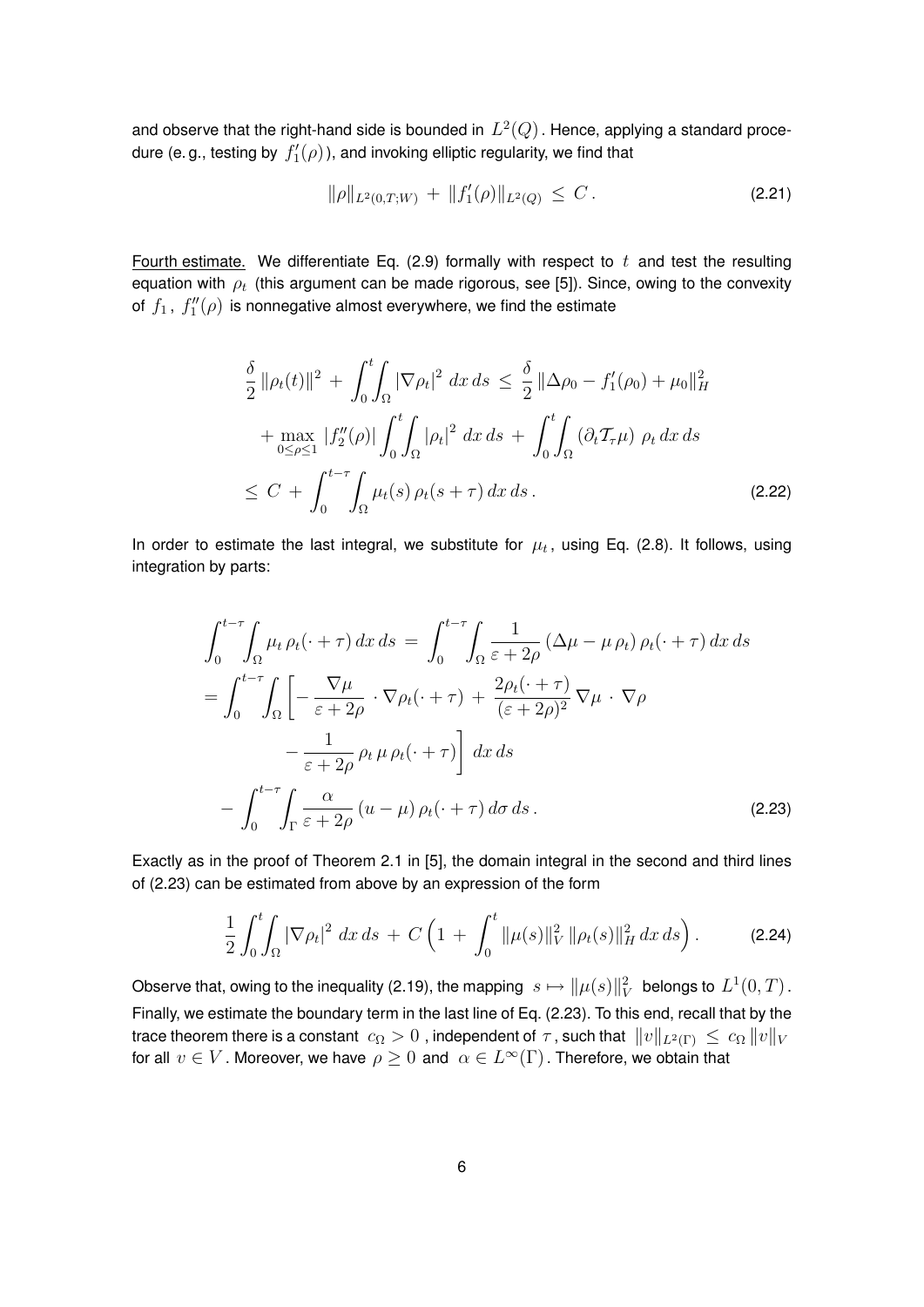$$
\left| \int_{0}^{t-\tau} \int_{\Gamma} \frac{\alpha}{\varepsilon + 2\rho} (u - \mu) \rho_{t}(\cdot + \tau) d\sigma ds \right|
$$
  
\n
$$
\leq C \int_{0}^{t-\tau} \|\rho_{t}(s+\tau)\|_{L^{2}(\Gamma)} (\|u(s)\|_{L^{2}(\Gamma)} + \|\mu(s)\|_{L^{2}(\Gamma)}) ds
$$
  
\n
$$
\leq C \int_{0}^{t-\tau} \|\rho_{t}(s+\tau)\|_{V} (\|u(s)\|_{L^{2}(\Gamma)} + \|\mu(s)\|_{V}) ds
$$
  
\n
$$
\leq \frac{1}{4} \int_{0}^{t} \|\rho_{t}(s)\|_{V}^{2} ds + C.
$$
\n(2.25)

Now we may combine the estimates (2.22)–(2.25) and employ Gronwall's inequality to conclude that

$$
\|\rho_t\|_{L^{\infty}(0,T;H)\cap L^2(0,T;V)} \leq C.
$$
\n(2.26)

The same argument as in the derivation of (2.22) then shows that also

$$
\|\rho_t\|_{L^{\infty}(0,T;W)} + \|f'_1(\rho)\|_{L^{\infty}(0,T;H)} \leq C.
$$
\n(2.27)

Fifth estimate. We test equation (2.8) by  $\mu_t$ . Formal integration by parts (this can be made rigorous), using (A3), the trace theorem and Young's inequality, yields:

$$
\varepsilon \int_{0}^{t} \int_{\Omega} |\mu_{t}|^{2} dx ds + \frac{1}{2} ||\nabla \mu(t)||_{H}^{2} + \int_{\Gamma} \frac{\alpha}{2} |\mu(t)|^{2} d\sigma
$$
\n
$$
\leq C + \int_{0}^{t} \int_{\Gamma} \alpha u \mu_{t} d\sigma + \int_{0}^{t} \int_{\Omega} |\mu \rho_{t} \mu_{t}| dx ds
$$
\n
$$
\leq C + \int_{\Gamma} \alpha u(t) \mu(t) d\sigma - \int_{0}^{t} \int_{\Gamma} \alpha u_{t} \mu d\sigma ds + \int_{0}^{t} \int_{\Omega} |\mu \rho_{t} \mu_{t}| dx ds
$$
\n
$$
\leq \frac{C}{\gamma} + \gamma ||\mu(t)||_{V}^{2} + \int_{0}^{t} ||\mu(s)||_{V}^{2} ds + \int_{0}^{t} \int_{\Omega} |\mu| |\rho_{t}| |\mu_{t}| dx ds
$$
\n
$$
\leq \frac{C}{\gamma} + \gamma ||\mu(t)||_{V}^{2} + \int_{0}^{t} ||\mu(s)||_{V}^{2} ds + \frac{\varepsilon}{2} \int_{0}^{t} ||\mu_{t}(s)||_{H}^{2} ds
$$
\n
$$
+ C \int_{0}^{t} ||\rho_{t}(s)||_{L^{4}(\Omega)}^{2} ||\mu(s)||_{L^{4}(\Omega)}^{2} ds
$$
\n
$$
\leq \frac{C}{\gamma} + \gamma ||\mu(t)||_{V}^{2} + \frac{\varepsilon}{2} \int_{0}^{t} ||\mu_{t}(s)||_{H}^{2} ds
$$
\n
$$
+ C \int_{0}^{t} (1 + ||\rho_{t}(s)||_{V}^{2}) ||\mu(s)||_{V}^{2} ds. \qquad (2.28)
$$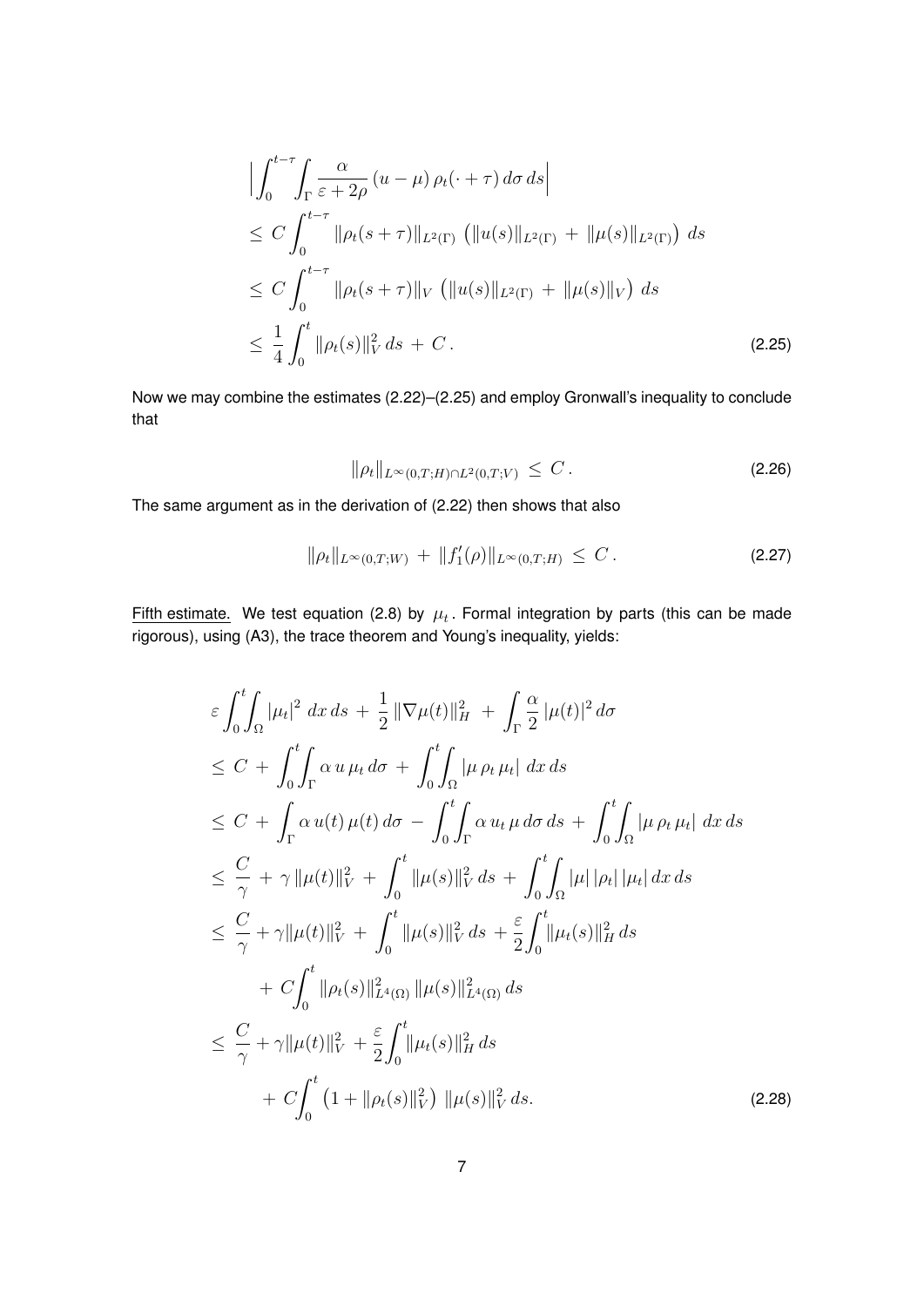Hence, using (2.26), choosing  $\gamma > 0$  sufficiently small, and invoking Gronwall's lemma, we can conclude that

$$
\|\mu\|_{H^1(0,T;H)\cap L^\infty(0,T;V)} \leq C.
$$
\n(2.29)

Sixth estimate. Since  $0 < \rho < 1$  a.e. in Q, and using (2.26), (2.29) and the continuity of the embedding  $\,V\subset L^4(\Omega)$  , we can estimate as follows:

$$
\|(\varepsilon + 2\rho)\mu_t + \mu \rho_t\|_{L^2(Q)} \le C \|\mu_t\|_{L^2(Q)} + \|\mu\|_{L^\infty(0,T;L^4(\Omega))} \|\rho_t\|_{L^2(0,T;L^4(\Omega))}
$$
  
 
$$
\le C \left( \|\mu_t\|_{L^2(Q)} + \|\mu\|_{L^\infty(0,T;V)} \|\rho_t\|_{L^2(0,T;V)} \right) \le C.
$$
 (2.30)

Comparison in (2.8) then shows the boundedness of  $\Delta\mu$  in  $L^2(Q)$ , and it follows from (2.8), (A3) and standard elliptic estimates that also

$$
\|\mu\|_{L^2(0,T;H^{3/2}(\Omega))} \leq C. \tag{2.31}
$$

Step 3: Conclusion of the proof. Collecting all the above estimates, it turns out that there is some sequence  $\tau_k \searrow 0$  such that

$$
\begin{array}{lll} \mu^{\tau_k} \rightarrow \mu & \quad \text{weakly star in} \\ & & H^1(0,T;H) \cap L^\infty(0,T;V) \cap L^2(0,T;H^{3/2}(\Omega)) \,, \\ & & \\ \rho^{\tau_k} \rightarrow \rho & \quad \text{weakly star in} \ \ W^{1,\infty}(0,T;H) \cap H^1(0,T;V) \cap L^\infty(0,T;W) \,, \\ & & \\ f'_1(\rho^{\tau_k}) \rightarrow \xi & \quad \text{weakly star in} \ \ L^\infty(0,T;H) \,. \end{array}
$$

Thanks to the Aubin-Lions lemma (cf., [14, Thm. 5.1, p. 58]) and similar results to be found in [17, Sect. 8, Cor. 4], we also deduce (recall that even  $H^{3/2}(\Omega)$  is compactly embedded into  $V$  ) the strong convergences

$$
\mu^{\tau_k} \to \mu \qquad \text{strongly in } C^0([0, T]; H) \cap L^2(0, T; V) ,
$$
  

$$
\rho^{\tau_k} \to \rho \qquad \text{strongly in } C^0([0, T]; V)
$$

and the Cauchy conditions (1.4) as a consequence. In particular, employing a standard monotonicity argument (cf., e.g., [1, Lemma 1.3, p. 42]), we conclude that  $0 < \rho < 1$  and  $\xi\,=\,f_1'(\rho)\,$  a.e. in  $\,Q$  . The strong convergence shown above also entails that  $\,f_2'(\rho^{\tau_k})\,\rightarrow\,$  $f_2'(\rho)$  strongly in  $C^0([0,T];H)$  (because  $\,f_2'$  is Lipschitz continuous), and that  $\,\mathcal{T}_{\tau_k}\mu^{\tau_k}\to\mu\,$ strongly in  $L^2(Q)$ .

Now notice that the above convergences imply, in particular, that

$$
\begin{aligned}\n\rho^{\tau_k} &\rightarrow \rho &\text{strongly in } C^0([0,T]; L^6(\Omega))\,, \\
\rho^{\tau_k}_t &\rightarrow \rho_t &\text{weakly in } L^2(0,T; L^4(\Omega))\,, \\
\mu^{\tau_k} &\rightarrow \mu &\text{strongly in } L^2(0,T; L^4(\Omega))\,, \\
\mu^{\tau_k}_t &\rightarrow \mu_t &\text{weakly in } L^2(Q)\,. \n\end{aligned}
$$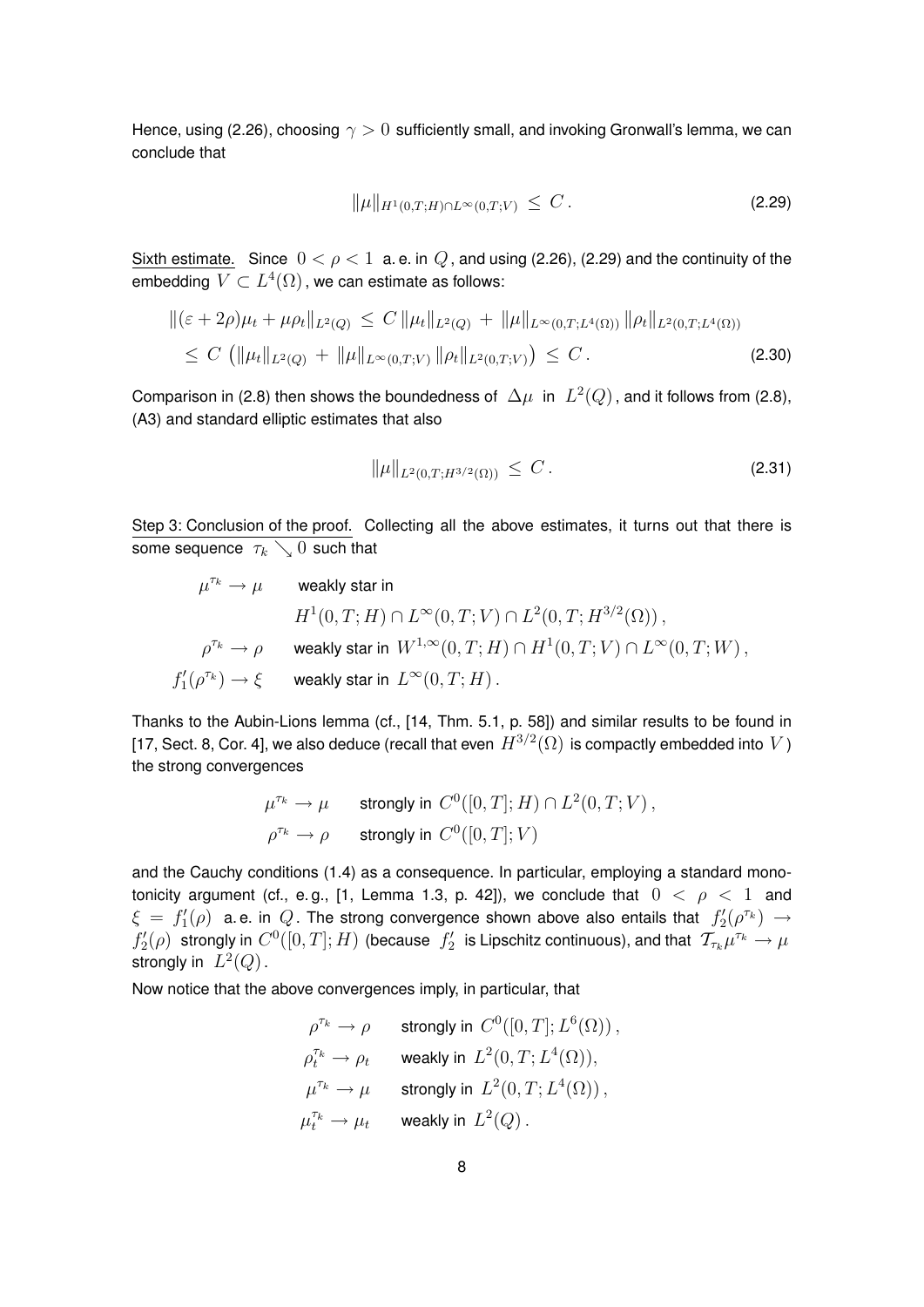From this, it is easily verified that

$$
\begin{aligned} & \mu^{\tau_k}\,\rho^{\tau_k}_t \rightarrow \mu\,\rho_t \qquad \text{weakly in}\,\, L^1(0,T;H),\\ & \rho^{\tau_k}\,\mu^{\tau_k}_t \rightarrow \rho\,\mu_t \qquad \text{weakly in}\,\, L^2(0,T;L^{3/2}(\Omega)). \end{aligned}
$$

Now, we are ready to take the limit as  $k \to \infty$  in (2.8)–(2.10) (written for  $\tau = \tau_k$ ). Precisely, we can do that as far as  $\rho$  is concerned, while it is easier to take the limit in the variational formulation of (2.8) that accounts for the boundary condition (the same as mentioned in Remark 2.2), or in the following integrated-in-time version of it

$$
\int_0^T \int_{\Omega} \left[ (\varepsilon + 2 \rho^{\tau}) \mu_t^{\tau} + \mu^{\tau} \rho_t^{\tau} \right] v \, dx \, dt + \int_0^T \int_{\Omega} \nabla \mu^{\tau} \cdot \nabla v \, dx \, dt + \int_0^T \int_{\Gamma} \alpha (\mu^{\tau} - u) v \, d\sigma \, dt = 0 \qquad \text{for every } v \in L^{\infty}(0, T; V).
$$

Then, we obtain the analogue for  $\mu$ , which implies (1.1) and (1.3)  $\Omega$ .

### **3 Boundedness, uniqueness, and stability**

In this section, we derive results concerning boundedness, uniqueness and stability of the solutions to system (1.1)–(1.4). With respect to boundedness, we have the following result, which resembles Theorem 2.3 in [5].

**Theorem 3.1** *Suppose that* (A1)–(A4) *are fulfilled, and suppose that the following conditions are satisfied:*

(A5)  $\mu_0 \in L^{\infty}(\Omega)$ ,  $\inf_{x \in \Omega} \rho_0(x) > 0$ ,  $\sup_{x \in \Omega} \rho_0(x) < 1$ .

 $(A6)$   $u \in L^{\infty}(\Sigma)$ .

*Then any solution*  $(\rho, \mu)$  *of* (1.1)–(1.4) *fulfilling* (2.3)–(2.6) *also satisfies* 

$$
\mu \le \mu^*, \quad \rho \ge \rho_*, \quad \text{and} \quad \rho \le \rho^* \quad \text{a.e. in } Q \tag{3.1}
$$

*for some constants*  $\mu^* > 0$  *and*  $\rho_*, \rho^* \in (0,1)$  *that depend on the structure of the system* and  $T$  , on the initial data, and on an upper bound for the  $L^\infty$  norm of  $u$  , only.

*Proof.* Let us just show the boundedness of  $\mu$  and the first estimate (3.1); the results for  $\rho$ then follow in exactly the same manner as in the proof of Theorem 2.3 in [5]. Also the result for  $\mu$  follows – up to some changes that are necessary due to the different boundary condition for  $\mu$  – by the same chain of arguments as in the proof of Theorem 2.3 in [5]; but since this proof does not seem to be standard, we provide it for the reader's convenience. So let  $(\rho, \mu)$  be any solution to the system  $(1.1)$ – $(1.4)$ ,  $(2.3)$ – $(2.6)$ . We set

$$
\Phi_0 := \max \{ 1, \|\mu_0\|_{L^{\infty}(\Omega)}, \|u\|_{L^{\infty}(\Sigma)} \},
$$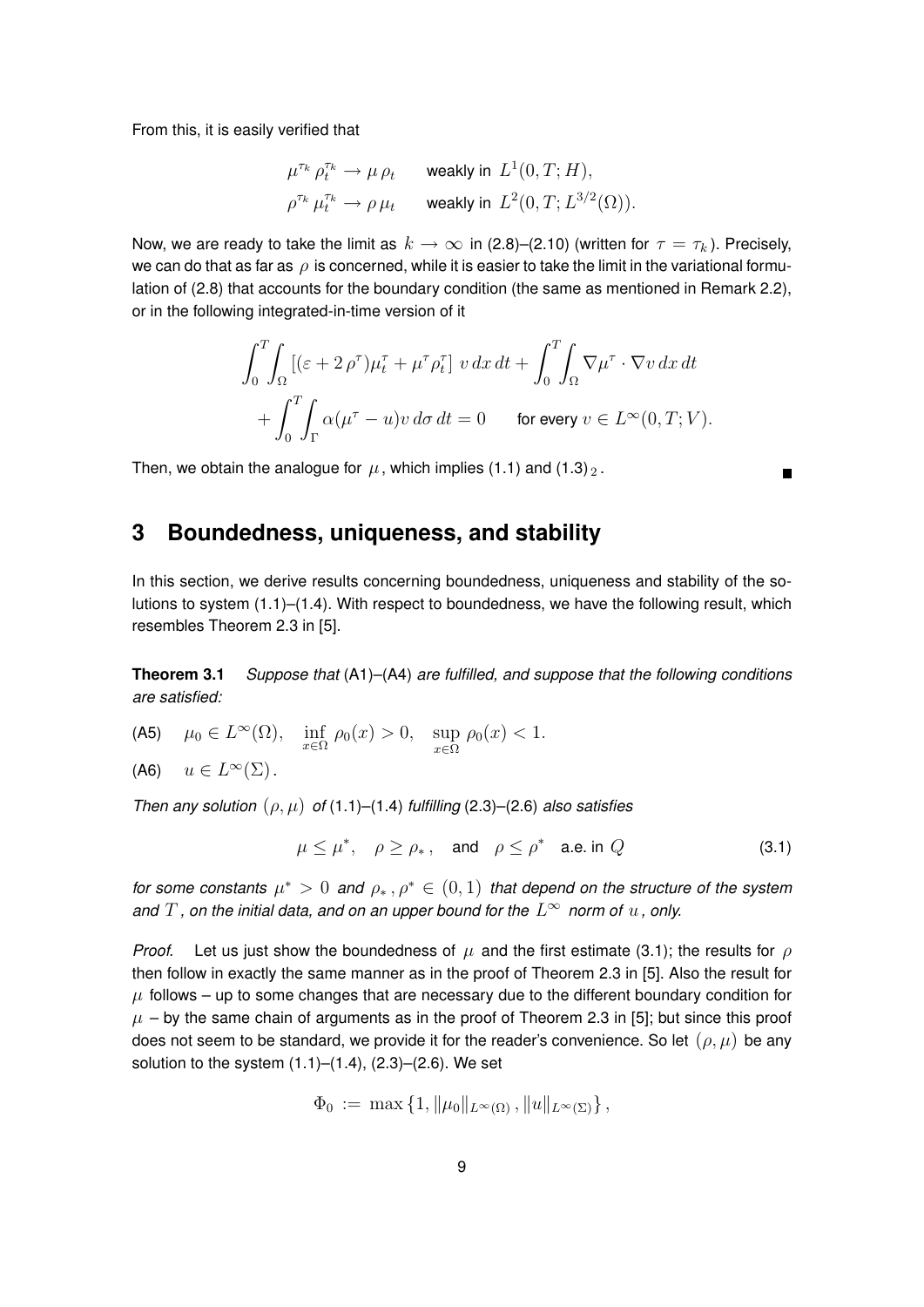choose any  $k\in{\rm I\!R\,}$  such that  $\,k\ge\Phi_0$  , and introduce the auxiliary function  $\,\chi_k\in L^\infty(Q)\,$ by putting, for almost every  $(x, t) \in Q$ ,

$$
\chi_k(x,t)=1\quad\text{if }\mu(x,t)>k,\quad\text{ and }\;\chi_k(x,t)=0\quad\text{otherwise}.
$$

Then, we test (1.1) by  $(\mu-k)^+$  . We obtain, for any  $t\in[0,T]$  ,

$$
\int_{\Omega} \left( \frac{\varepsilon}{2} + \rho(t) \right) |(\mu(t) - k)^{+}|^{2} + \int_{0}^{t} \int_{\Omega} |\nabla(\mu - k)^{+}|^{2} dx ds
$$
  
+ 
$$
\int_{0}^{t} \int_{\Gamma} \alpha (\mu - u) (\mu - k)^{+} d\sigma ds
$$
  
= 
$$
\int_{0}^{t} \int_{\Omega} \rho_{t} |(\mu - k)^{+}|^{2} dx ds - \int_{0}^{t} \int_{\Omega} \rho_{t} \mu (\mu - k)^{+} dx ds
$$
  
= 
$$
- k \int_{0}^{t} \int_{\Omega} \rho_{t} (\mu - k)^{+} dx ds.
$$

Now observe that  $\alpha$  and  $\rho$  are nonnegative and that, by definition of  $k$ ,

$$
\alpha (\mu - u) (\mu - k)^{+} = \alpha \left( |(\mu - k)^{+}|^{2} + (k - u) (\mu - k)^{+} \right) \ge 0 \quad \text{a.e. in } Q.
$$

Hence, using Hölder's inequality, we obtain from the above equality the estimate

$$
\frac{\varepsilon}{2} \| (\mu(t) - k)^+ \|_H^2 + \int_0^t \int_{\Omega} |\nabla(\mu - k)^+|^2 dx ds
$$
  
\n
$$
\leq k \int_0^t \| \chi_k(s) \|_{L^{7/2}(\Omega)} \| \rho_t(s) \|_{L^{14/3}(\Omega)} \| (\mu - k)^+ (s) \|_{L^2(\Omega)} ds,
$$

whence, using the Gronwall-Bellman lemma as in [2, Lemma A.4, p. 156],

$$
\begin{split}\n&\left(\varepsilon \, \left\|(\mu - k)^{+}\right\|_{C^{0}([0, T]; H)}^{2} + \int_{0}^{T} \int_{\Omega} |\nabla(\mu - k)^{+}|^{2} \, dx \, dt\right)^{1/2} \\
&\leq \frac{k}{\sqrt{\varepsilon}} \int_{0}^{T} \|\chi_{k}(t)\|_{L^{7/2}(\Omega)} \, \|\rho_{t}(t)\|_{L^{14/3}(\Omega)} \, dt \\
&\leq \frac{k}{\sqrt{\varepsilon}} \, \|\rho_{t}\|_{L^{7/3}(0, T; L^{14/3}(\Omega))} \, \|\chi_{k}\|_{L^{7/4}(0, T; L^{7/2}(\Omega))} \, .\n\end{split} \tag{3.2}
$$

Next, we apply the continuity of the embedding  $V\subset L^{6}(\Omega)$  and the interpolation inequality (1.6) with  $p = 2$ ,  $q = 6$ ,  $r = 14/3$ , and  $\theta = 1/7$ . It follows that

$$
\|\rho_t\|_{L^{7/3}(0,T;L^{14/3}(\Omega))} \leq \left(\int_0^T \|\rho_t(t)\|_{L^2(\Omega)}^{1/3} \|\rho_t(t)\|_{L^6(\Omega)}^2 dt\right)^{3/7}
$$
  

$$
\leq \|\rho_t\|_{L^{\infty}(0,T;H)}^{1/7} \left(\int_0^T \|\rho_t(t)\|_{L^6(\Omega)}^2 dt\right)^{3/7} \leq C \|\rho_t\|_{L^2(0,T;V)}^{6/7} \leq D_0,
$$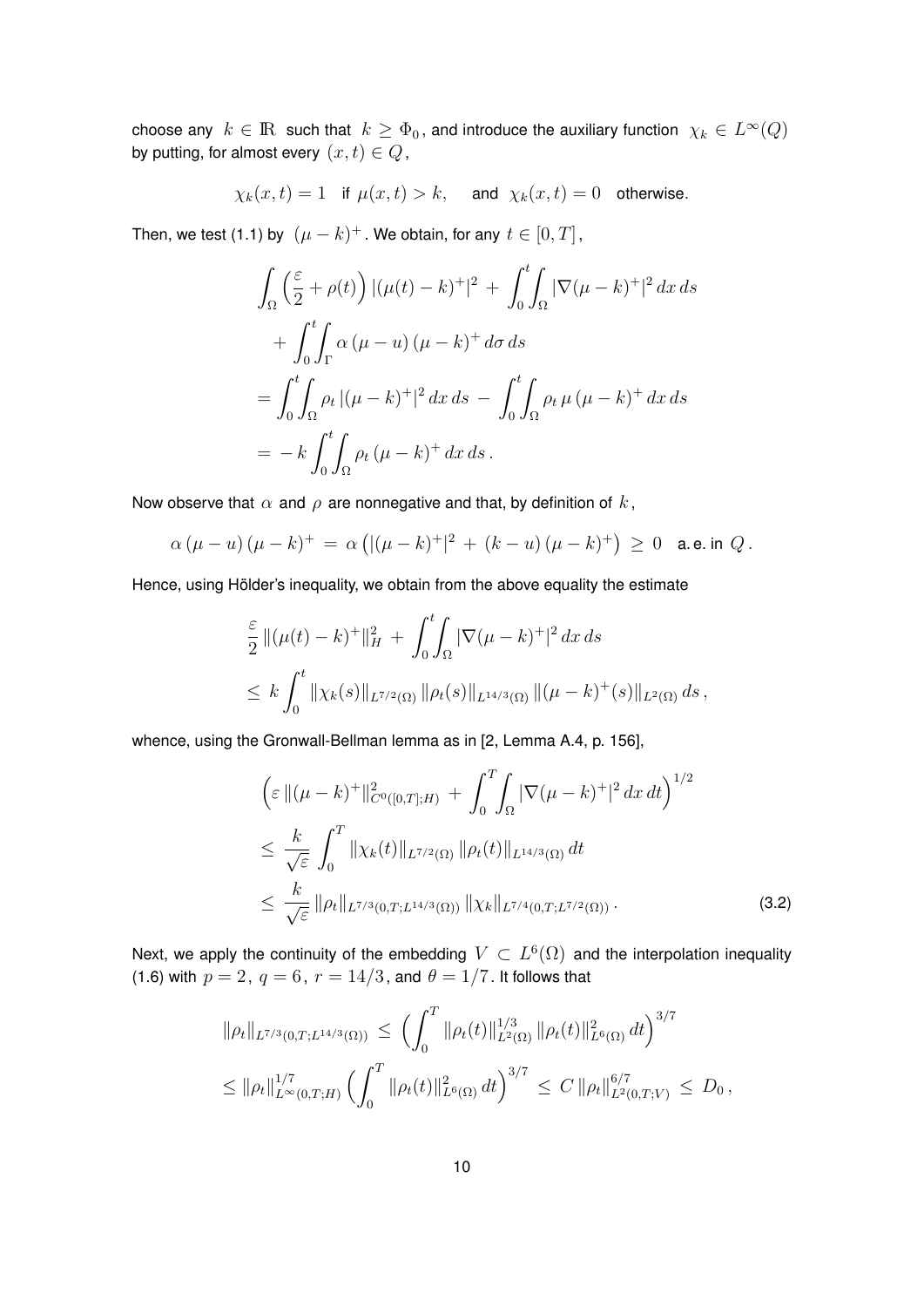where  $\ D_{0}\ \;$  is a positive constant depending only on the data of the problem. Moreover, we have

$$
\|\chi_k\|_{L^{7/4}(0,T;L^{7/2}(\Omega))} = \left[\int_0^T \left(\int_{\Omega} |\chi_k(x,t)|^{7/2} dx\right)^{1/2} dt\right]^{4/7}
$$
  
= 
$$
\left[\int_0^T \left(\int_{\Omega} |\chi_k(x,t)|^4 dx\right)^{1/2} dt\right]^{\frac{1}{2}\cdot\frac{8}{7}} = \|\chi_k\|_{L^2(0,T;L^4(\Omega))}^{8/7}.
$$

Hence, we can infer from (3.2) that for every  $k \geq \Phi_0$  it holds the inequality

$$
\|(\mu - k)^+\| \leq k D_1 \|\chi_k\|_{L^2(0,T;L^4(\Omega))}^{8/7},\tag{3.3}
$$

where  $D_1 = D_0/\operatorname{Min} {\{\varepsilon, 1\}}$ , and where the norm  $\|\cdot\|$  is defined by

$$
\|v\|^2 := \max_{t \in [0,T]} \|v(t)\|_H^2 + \int_0^T \int_{\Omega} |\nabla v|^2 dx dt \quad \forall v \in C^0([0,T];H) \cap L^2(0,T;V).
$$

Moreover, owing to the continuity of the embedding  $V\,\subset\, L^4(\Omega)$ , there is some constant  $D_2 > 0$ , which only depends on  $\Omega$  and on  $T$ , such that

$$
||v||_{L^{2}(0,T;L^{4}(\Omega))} \leq D_{2} ||v|| \quad \forall v \in C^{0}([0,T];H) \cap L^{2}(0,T;V).
$$
 (3.4)

At this point, we select a strictly increasing sequence  $\{k_j\}$  depending on a real parameter  $m > 1$  as follows:

$$
k_j := M(2 - 2^{-j})
$$
 for  $j = 0, 1, ...$ , with  $M := m \Phi_0$ . (3.5)

Note that  $k_0 = M > \Phi_0$  and  $\lim_{j\to\infty} k_j = 2M$ . Then, owing to (3.3) and (3.4), it is not difficult to check that

$$
(k_{j+1} - k_j) \| \chi_{k_{j+1}} \|_{L^2(0,T;L^4(\Omega))} \le \| (\mu - k_j)^+ \|_{L^2(0,T;L^4(\Omega))}
$$
  
\n
$$
\le D_2 \| (\mu - k_j)^+ \| \le k_j D_1 D_2 \| \chi_{k_j} \|_{L^2(0,T;L^4(\Omega))}^{8/7}.
$$
\n(3.6)

Therefore, if we set

$$
S_j := \|\chi_{k_j}\|_{L^2(0,T;L^4(\Omega))} \text{ for } j = 0,1,\ldots,
$$

then we have

$$
S_{j+1} \, \leq \, \frac{k_j}{k_{j+1} - k_j} \, D_1 \, D_2 \, S_j^{8/7} \, \leq \, 4 \, D_1 \, D_2 \, 2^j \, S_j^{8/7} \quad \text{for } j = 0, 1, \dots.
$$

Using [12, Lemma 5.6, p. 95], we can conclude that  $S_j \to 0$  as  $j \to \infty$ , provided that

$$
S_0 = \|\chi_{k_0}\|_{L^2(0,T;L^4(\Omega))} \le (4 D_1 D_2)^{-7} 2^{-49}.
$$
 (3.7)

Now recall that  $\chi_{k_0} = \chi_M$  and, owing to (3.5),  $M > \Phi_0$  and  $m = M/\Phi_0$ . Also,

$$
\chi_M=1<\frac{\mu-\Phi_0}{M-\Phi_0}\quad\text{if }\mu>M,\quad\text{ and }\chi_M=0\quad\text{otherwise.}
$$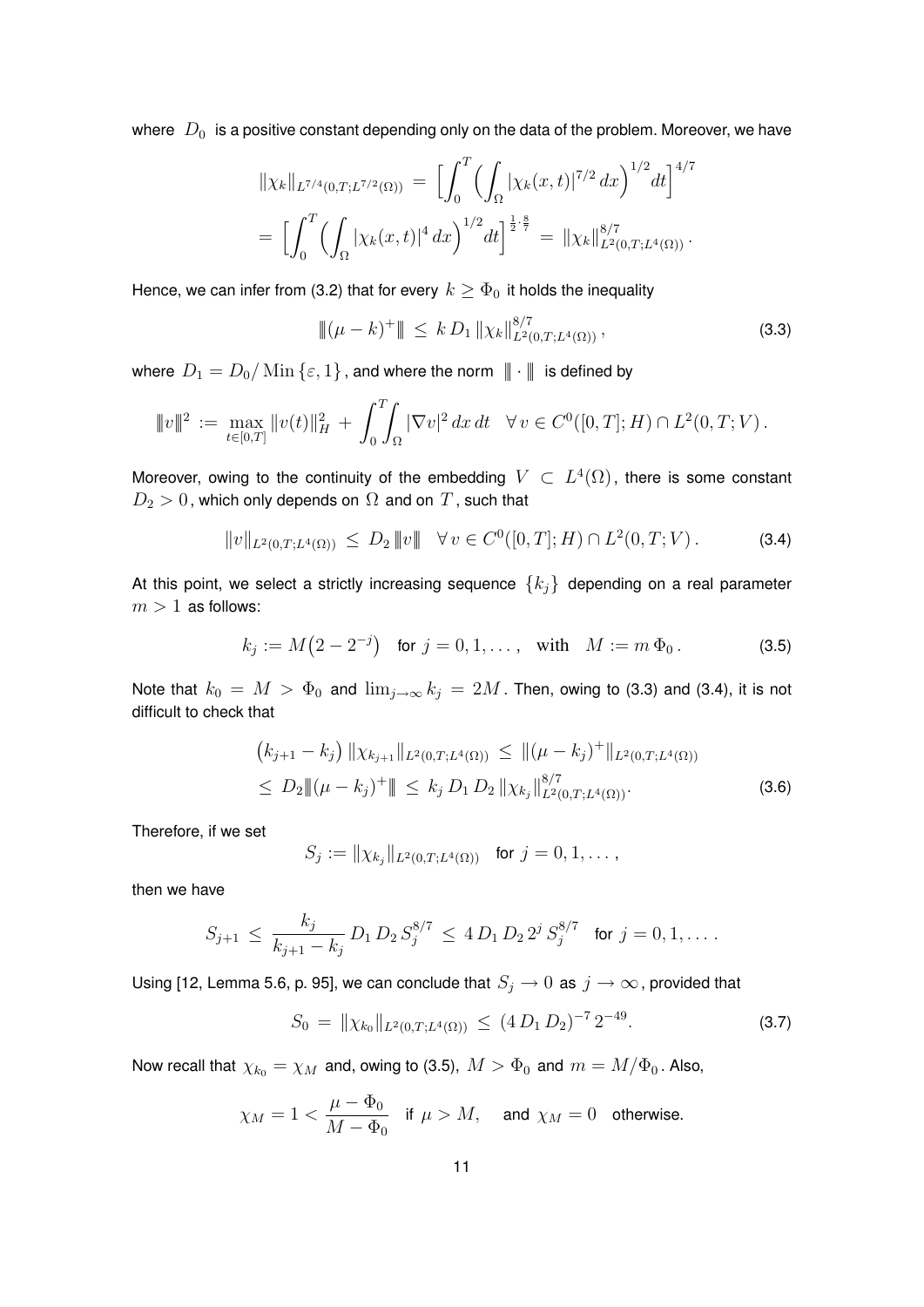Therefore, using (3.3) and (3.4) with  $k = k_0 = M$ , we find that

$$
S_0 \le \frac{1}{M - \Phi_0} \| (\mu - \Phi_0)^+ \|_{L^2(0, T; L^4(\Omega))} \le \frac{D_2}{M - \Phi_0} \| (\mu - \Phi_0)^+ \|
$$
  

$$
\le \frac{D_1 D_2}{m - 1} \| \chi_{\Phi_0} \|_{L^2(0, T; L^4(\Omega))}^{8/7} \le \frac{D_1 D_2}{m - 1} |\Omega|^{\frac{1}{4} \cdot \frac{8}{7}} T^{\frac{1}{2} \cdot \frac{8}{7}}.
$$

We are now in a position to choose  $\,m:=1+D_1\,D_2|\Omega|^{2/7}T^{4/7}(4\,D_1\,D_2)^7\,2^{49}$  . Then,  $\,m>1$ and (3.7) is satisfied. Consequently,

$$
\|\chi_{2M}\|_{L^2(0,T;L^4(\Omega))} = \lim_{j \to \infty} S_j = 0,
$$

due to Beppo Levi's Monotone Convergence Theorem. This implies that  $\mu \leq 2 M$  a.e. in  $Q$ , and the boundedness of  $\mu$  is proved.  $\blacksquare$ 

Now that the boundedness condition (3.1) is shown, we can prove the following uniqueness and stability result, which corresponds to Theorem 2.2 in [5].

#### **Theorem 3.2**

(i) *Suppose that* (A1)–(A6) *are fulfilled. Then the system* (1.1)–(1.4) *has a unique solution*  $(\rho, \mu)$  *satisfying* (2.3)–(2.6).

(ii) *Suppose that* (A1), (A2), (A4) and (A5) are fulfilled and that the functions  $u_1$ ,  $u_2$  satisfy the  $c$ onditions (A3) and (A6). Moreover, let  $(\rho_i, \mu_i)$  be the solutions to (1.1)–(1.4) *corresponding to*  $u_i$  ,  $i=1,2$  , and  $u := u_1 - u_2$  ,  $\rho := \rho_1 - \rho_2$  and  $\mu := \mu_1 - \mu_2$  . Then we have, for every  $t \in [0, T]$ ,

$$
\max_{0 \le s \le t} \left( \|\mu(s)\|_{H}^{2} + \|\rho(s)\|_{V}^{2} \right) + \int_{0}^{t} \int_{\Omega} \left( \|\mu(s)\|_{V}^{2} + \|\rho_{t}(s)\|_{H}^{2} + \|\rho(s)\|_{W}^{2} \right) ds
$$
\n
$$
\le K_{1}^{*} \int_{0}^{t} \|u(s)\|_{L^{2}(\Gamma)}^{2} ds ,
$$
\n(3.8)

with a constant  $K_1^* > 0\,$  that only depends on the data of the system.

*Proof.* Obviously, the assertion (i) follows directly from (ii). So we only need to show (ii). To this end, observe that by Theorem 3.1 there are constants  $M > 0$  and  $0 < r_* < r^* < 1$ such that  $0\leq \mu_i\leq M$  and  $\ r_*\leq \rho_i\leq r^*$  a.e. in  $Q$ , for  $i=1,2$ . Moreover, the function  $r\mapsto r-f'(r),\; r_*\leq r\leq r^*$  , has a Lipschitz constant  $L>0$  . Next, we observe that the pair  $(\rho, \mu)$  is a solution to the system

$$
(\varepsilon + 2\rho_1)\mu_t + 2\rho \mu_{2,t} + \mu \rho_{1,t} + \mu_2 \rho_t - \Delta \mu = 0 \quad \text{a.e. in } Q,
$$
 (3.9)

$$
\delta \rho_t - \Delta \rho = \mu - (f'(\rho_1) - f'(\rho_2)) \quad \text{a.e. in } Q,\tag{3.10}
$$

$$
\frac{\partial \rho}{\partial \mathbf{n}} = 0, \quad \frac{\partial \mu}{\partial \mathbf{n}} = \alpha (u - \mu) \quad \text{a. e. on } \Sigma,
$$
 (3.11)

$$
\rho(x,0) = \mu(x,0) = 0, \text{ for a.e. } x \in \Omega.
$$
 (3.12)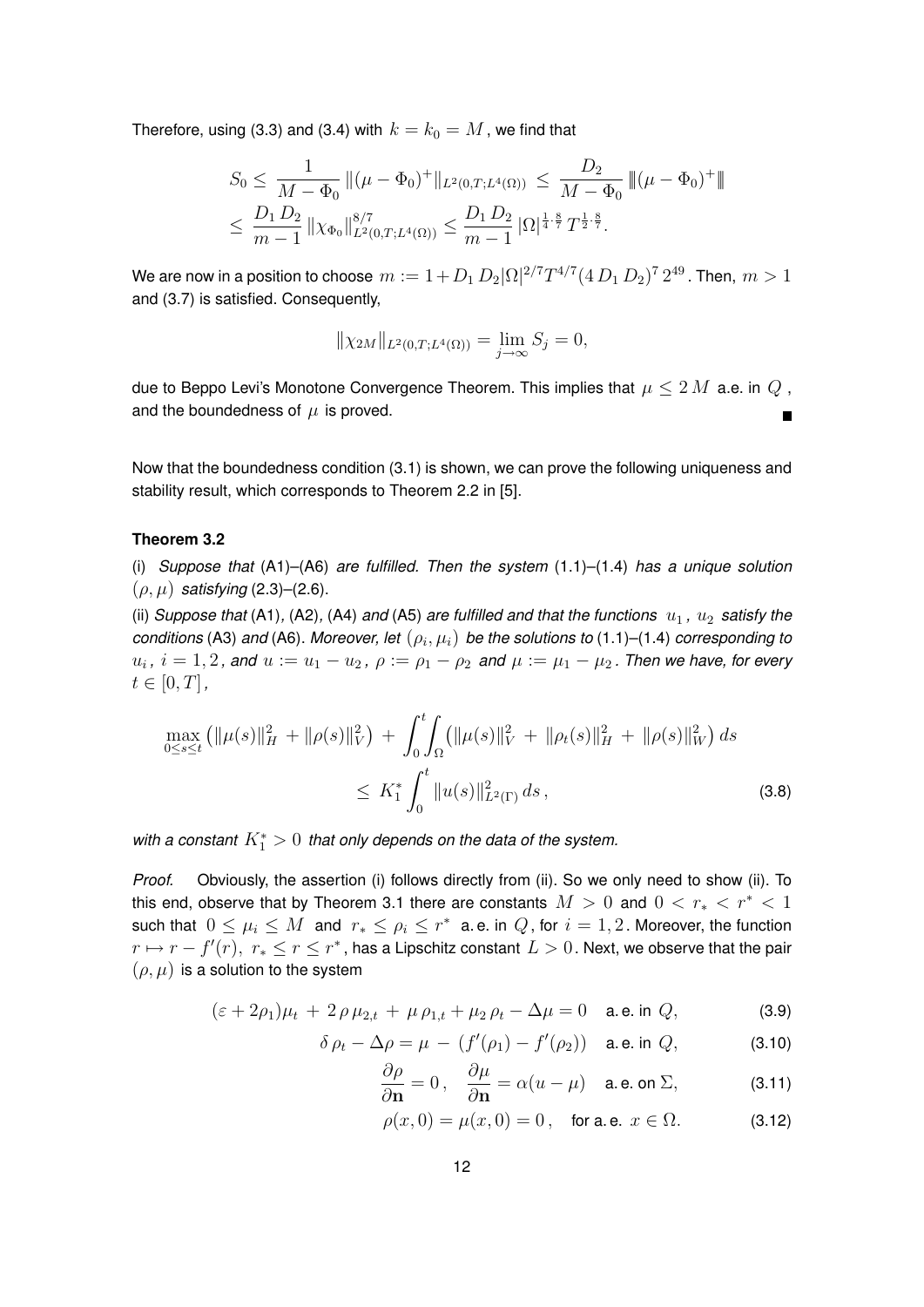Now observe that  $\ket{2\,\rho_1\,\mu\,\mu_t=\left(\rho_1\,\mu^2\right)_t-\mu^2\,\rho_{1,t}}$  . Hence, if we test (3.9) by  $\,\mu$  then we obtain, using Young's inequality, that for every  $t\in [0,T]$  it holds

$$
\int_{\Omega} \left( \frac{\varepsilon}{2} + \rho_1(t) \right) \mu^2(t) \, dx + \int_0^t \int_{\Omega} |\nabla \mu|^2 \, dx \, ds + \int_0^t \int_{\Gamma} \alpha \, |\mu|^2 \, d\sigma \, ds \n\leq C \int_0^t \int_{\Gamma} |u|^2 \, d\sigma \, ds + \int_0^t \int_{\Gamma} \frac{\alpha}{2} |\mu|^2 \, d\sigma \, ds \n+ \int_0^t \int_{\Omega} |\mu| \left( 2 \, |\rho| \, |\mu_{2,t}| + |\mu_2| \, |\rho_t| \right) dx \, ds. \tag{3.13}
$$

We have, owing to the continuity of the embedding  $\,H^1(\Omega)\subset L^4(\Omega)\,$  and to Young's inequality,

$$
\int_0^t \int_{\Omega} 2 |\mu| |\rho| |\mu_{2,t}| dx ds \le C \int_0^t \|\mu_{2,t}(s)\|_H^2 \|\mu(s)\|_{L^4(\Omega)} \|\rho(s)\|_{L^4(\Omega)} ds
$$
  

$$
\le \gamma \int_0^t \|\mu(s)\|_V^2 ds + \frac{C}{\gamma} \int_0^t \|\mu_{2,t}(s)\|_H^2 \|\rho(s)\|_V^2 ds , \qquad (3.14)
$$

where, owing to (2.4), the mapping  $\,s\mapsto \| \mu_{2,t}(s)\|_H^2\,$  belongs to  $\,L^1(0,T)$  . Moreover, we also have  $\mu_2\in L^\infty(Q)$  , and thus

$$
\int_0^t \int_{\Omega} |\mu| \, |\mu_2| \, |\rho_t| \, dx \, ds \le C \int_0^t \|\rho_t(s)\|_H \, \|\mu(s)\|_H \, ds
$$
\n
$$
\le \gamma \int_0^t \|\rho_t(s)\|_H^2 \, ds + \frac{C}{\gamma} \int_0^t \|\mu(s)\|_H^2 \, ds \,. \tag{3.15}
$$

Next, we add  $\rho$  on both sides of Eq. (3.10) and test the resulting equation by  $\rho_t$ . Invoking Young's inequality, it is easily seen that, for every  $t \in [0, T]$ ,

$$
\delta \int_0^t \|\rho_t(s)\|_H^2 ds + \|\rho(t)\|_V^2
$$
  
\n
$$
\leq \gamma \int_0^t \|\rho_t(s)\|_H^2 ds + \frac{C}{\gamma} \int_0^t (\|\mu(s)\|_H^2 + L^2 \|\rho(s)\|_H^2) ds. \tag{3.16}
$$

Now we can combine (3.13)–(3.16). Choosing  $\gamma > 0$  sufficiently small, and applying Gronwall's lemma, we see that (3.8) is satisfied.  $\blacksquare$ 

The stability estimate (3.8) can be improved if further regularity is assumed for  $f$ . The following result is a counterpart of Lemma 3.1 in [7]. We remark at this place that (2.3) implies, in particular, that  $\rho$  is weakly continuous as a mapping from  $[0, T]$  into  $W$ , which justifies the formulation of the estimate (3.17) below.

**Theorem 3.3** *Suppose that the assumptions of Theorem 3.2,(ii) are satisfied, and assume that*

(A7)  $f \in C^3(0,1)$ .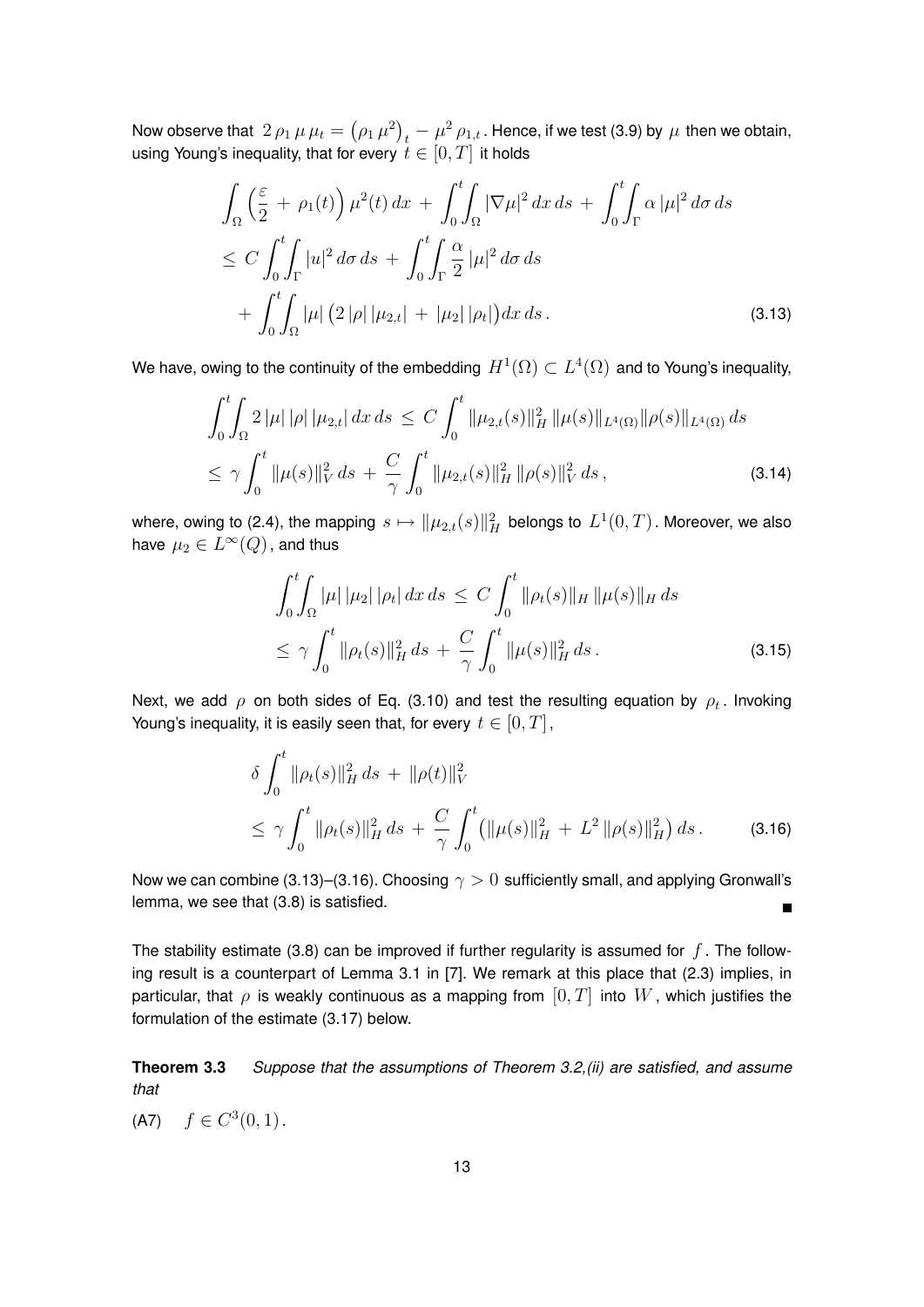*Then we have, for every*  $t \in [0, T]$ ,

$$
\max_{0 \le s \le t} (\|\mu(s)\|_{V}^{2} + \|\rho_{t}(s)\|_{V}^{2} + \|\rho(s)\|_{W}^{2})
$$
  
+ 
$$
\int_{0}^{t} (\|\mu_{t}(s)\|_{H}^{2} + \|\rho_{t}(s)\|_{W}^{2}) ds
$$
  

$$
\le K_{2}^{*} \left\{ \|u(0)\|_{L^{2}(\Gamma)}^{2} + \int_{0}^{t} (\|u(s)\|_{L^{2}(\Gamma)}^{2} + \|u_{t}(s)\|_{L^{2}(\Gamma)}^{2}) ds \right\}
$$
(3.17)

with a constant  $K_2^*>0\,$  that only depends on the data of the system.

**Remark 3.4** We note that  $||u(0)||^2_{L^2(\Gamma)} \leq I(t)/\max\{1,t\}$  where  $I(t)$  denotes the last integral of (3.17). It follows that  $\|u(0)\|_{L^2(\Gamma)}^2$  can be dropped if one pretends (3.17) just for  $t = T$ .

*Proof of Theorem 3.3*. We closely follow the lines of the proof of Lemma 3.1 in [7]. Since the proof given there carries over to our situation with minor changes, we can afford to be brief. First, observe that by Theorem 3.1 there are constants  $M > 0$  and  $0 < r_* < r^* < 1$  such that  $0\leq \mu_i\leq M$  and  $r_*\leq \rho_i\leq r^*$  a.e. in  $Q$ , for  $i=1,2$  . Next, we recall that the pair  $(\rho,\mu)$  is a solution to the system (3.9)–(3.12). We test Eq. (3.9) formally by  $\mu_t$  . It then follows, with the use of Young's inequality, that

$$
\varepsilon \int_0^t \|\mu_t(s)\|_H^2 ds + \frac{1}{2} \|\nabla \mu(t)\|_H^2 + \frac{1}{2} \int_\Gamma \alpha |\mu(t)|^2 d\sigma
$$
  
\n
$$
\leq \int_0^t \int_\Gamma \alpha u \,\mu_t d\sigma ds
$$
  
\n
$$
+ \int_0^t \int_\Omega (2|\rho| |\mu_{2,t}| + |\mu| |\rho_{1,t}| + |\mu_2| |\rho_t|) |\mu_t| dx ds.
$$
 (3.18)

Now, by virtue of integration by parts with respect to  $t$ , and invoking (3.8), Young's inequality and the trace theorem,

$$
\left| \int_0^t \int_{\Gamma} \alpha u \,\mu_t \,d\sigma \,ds \right|
$$
  
\n
$$
\leq \gamma \int_{\Gamma} \alpha |\mu(t)|^2 \,d\sigma + \frac{C}{\gamma} \int_{\Gamma} |u(t)|^2 \,d\sigma + \frac{C}{\gamma} \int_0^t \int_{\Gamma} |u_t| \,|\mu| \,d\sigma \,ds
$$
  
\n
$$
\leq C \gamma \, \|\mu(t)\|_V^2 + \frac{C}{\gamma} \int_{\Gamma} |u(0)|^2 \,d\sigma + \frac{C}{\gamma} \int_0^t \int_{\Gamma} (|u|^2 + |u_t|^2) \,d\sigma \,ds. \tag{3.19}
$$

Employing almost exactly the same arguments as in the proof of Lemma 3.1 in [7] (the minor necessary changes are left as an easy exercise to the reader), and taking advantage of (3.8),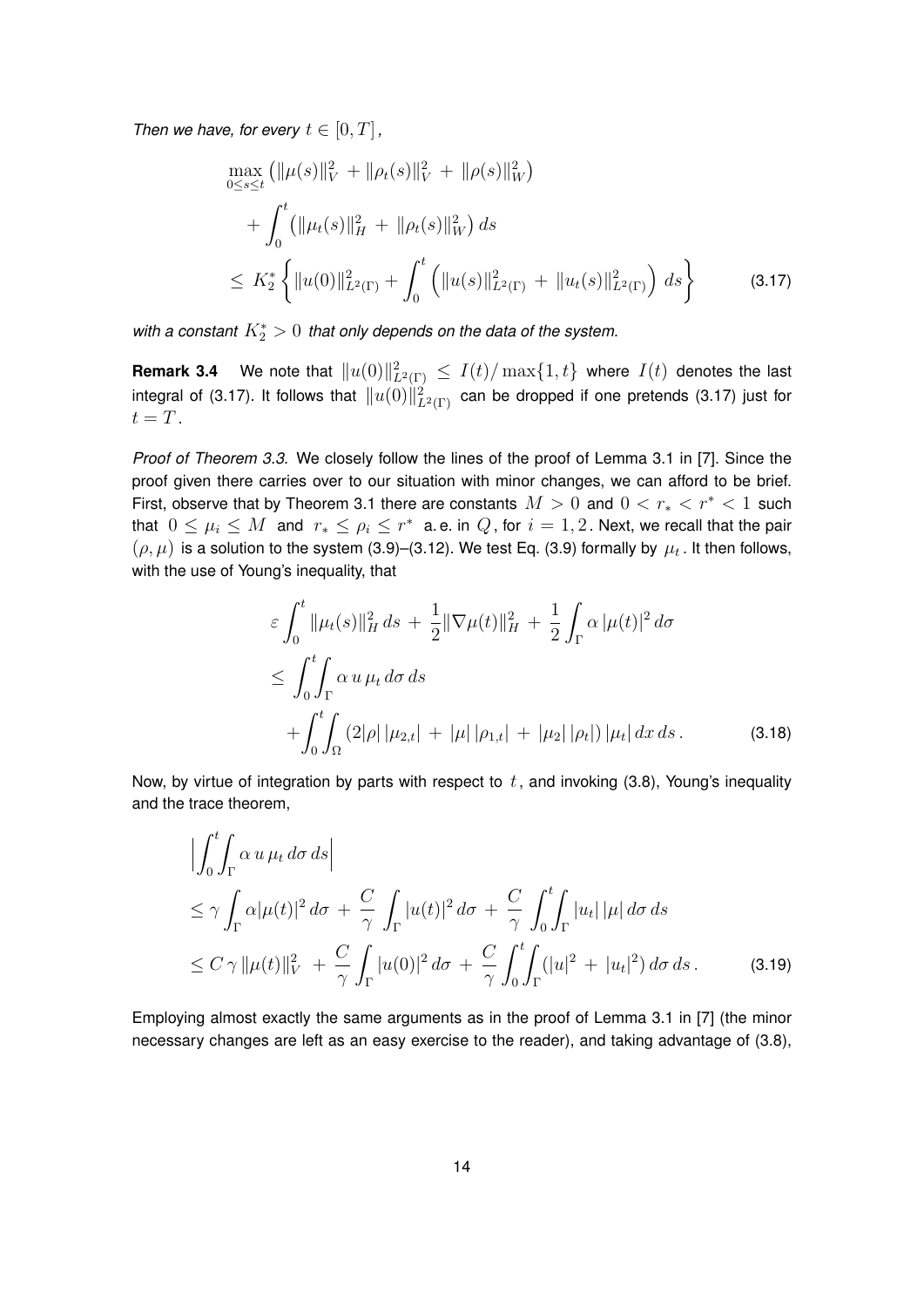we conclude the estimate (where  $\gamma > 0$  is arbitrary)

$$
\int_{0}^{t} \int_{\Omega} (2|\rho| \, |\mu_{2,t}| + |\mu| \, |\rho_{1,t}| + |\mu_2| \, |\rho_t|) \, |\mu_t| \, dx \, ds
$$
\n
$$
\leq 3 \gamma \int_{0}^{t} \|\mu_t(s)\|_{H}^{2} \, ds + \frac{C}{\gamma} \int_{0}^{t} \|\rho_{1,t}(s)\|_{V}^{2} \, \|\mu(s)\|_{V}^{2} \, ds
$$
\n
$$
+ \frac{C}{\gamma} \int_{0}^{t} \|\mu_{2,t}(s)\|_{H}^{2} \, \|\Delta \rho(s)\|_{H}^{2} \, ds + \frac{C}{\gamma} \int_{0}^{t} \int_{\Gamma} |u|^{2} \, d\sigma \, ds \, . \tag{3.20}
$$

Next, we test (3.10) formally by  $\; -\Delta \rho_t$  . By the same token as in the proof of Lemma 3.1 in [7], we deduce for arbitrary  $\gamma > 0$  the estimate

$$
\delta \int_0^t \|\nabla \rho_t(s)\|_H^2 ds + \frac{1}{4} \|\Delta \rho(t)\|_H^2 \le \gamma \int_0^t \|\mu_t(s)\|_H^2 ds + \frac{C}{\gamma} \int_0^t (1 + \|\rho_{2,t}(s)\|_V^2) \|\Delta \rho(s)\|_H^2 ds + C \int_0^t \int_{\Gamma} |u|^2 d\sigma ds.
$$
 (3.21)

Now observe that, owing to Theorem 2.1, the mappings  $\|s\mapsto \|\rho_{i,t}(s)\|_V^2$  ,  $i=1,2$  , and  $\|s\mapsto s\|_V^2$  $\|\mu_{2,t}(s)\|_H^2$  all belong to  $L^1(0,T)$ . Hence, combining the estimates (3.18)–(3.21), adjusting  $\gamma > 0$  sufficiently small, and invoking Gronwall's lemma, we can conclude that for every  $t \in$  $[0, T]$  it holds

$$
\int_0^t \left( \|\nabla \rho_t(s)\|_H^2 + \|\mu_t(s)\|_H^2 \right) ds + \max_{0 \le s \le t} \left( \|\mu(s)\|_V^2 + \|\rho(s)\|_W^2 \right) \le C \left\{ \|\mu(0)\|_{L^2(\Gamma)}^2 + \int_0^t \int_{\Gamma} \left( |u|^2 + |u_t|^2 \right) d\sigma ds \right\}.
$$
\n(3.22)

Next, we formally differentiate (3.10) with respect to  $t$ , and obtain

$$
\delta \rho_{tt} - \Delta \rho_t = \mu_t - f''(\rho_1) \rho_t - (f''(\rho_1) - f''(\rho_2)) \rho_{2,t}, \qquad (3.23)
$$

with zero initial and Neumann boundary conditions for  $\rho_t$  . Hence, testing (3.23) by  $\rho_t$  , invoking Young's inequality, and recalling (3.8) and (3.22), we find that

$$
\frac{\delta}{2} ||\rho_t(t)||_H^2 + \int_0^t ||\nabla \rho_t(s)||_H^2 ds
$$
\n
$$
\leq C \left\{ ||u(0)||_{L^2(\Gamma)}^2 + \int_0^t \int_{\Gamma} (|u|^2 + |u_t|^2) d\sigma ds \right\}
$$
\n
$$
+ \int_0^t \int_{\Omega} |\rho_{2,t}| |f''(\rho_1) - f''(\rho_2)| |\rho_t| dx ds.
$$
\n(3.24)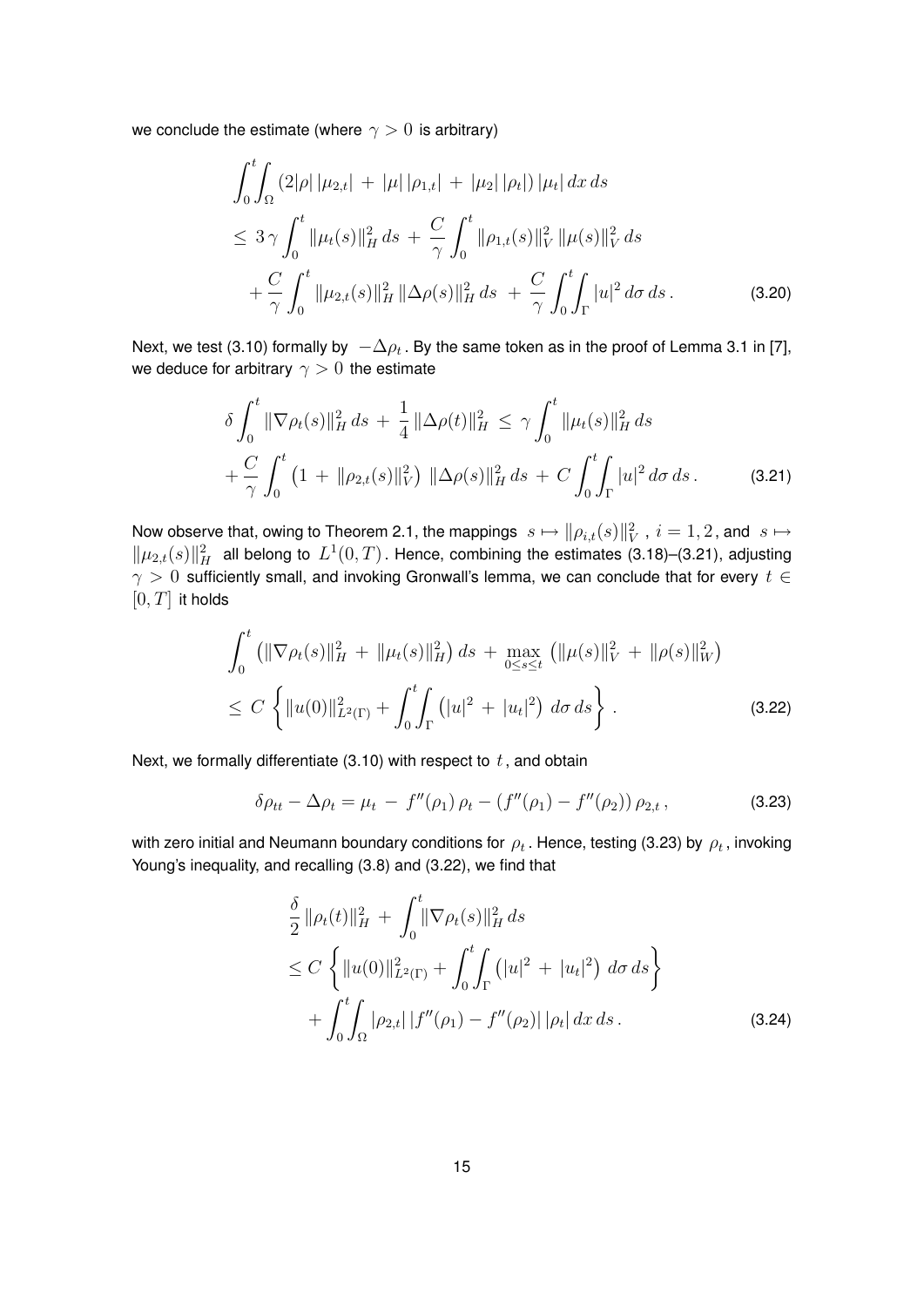Moreover, using Hölder's and Young's inequalities, (A7) and (3.8), we see that

$$
\int_{0}^{t} \int_{\Omega} |\rho_{2,t}| |f''(\rho_{1}) - f''(\rho_{2})| |\rho_{t}| dx ds
$$
\n
$$
\leq C \int_{0}^{t} ||\rho_{2,t}(s)||_{L^{4}(\Omega)} ||\rho(s)||_{L^{4}(\Omega)} ||\rho_{t}(s)||_{H} ds
$$
\n
$$
\leq C \left( \int_{0}^{t} ||\rho_{t}(s)||_{H}^{2} ds + \max_{0 \leq s \leq t} ||\rho(s)||_{V}^{2} \int_{0}^{t} ||\rho_{2,t}(s)||_{V}^{2} ds \right)
$$
\n
$$
\leq C \int_{0}^{t} \int_{\Gamma} (|u|^{2} + |u_{t}|^{2}) d\sigma ds . \qquad (3.25)
$$

Finally, we test (3.23) by  $-\Delta \rho_t$ . Using Young's inequality and (3.22), we find that

$$
\frac{\delta}{2} \|\nabla \rho_t(t)\|_H^2 + \int_0^t \|\Delta \rho_t(s)\|_H^2 ds \n\leq \gamma \int_0^t \|\Delta \rho_t(s)\|_H^2 ds + \frac{C}{\gamma} \left\{ \|u(0)\|_{L^2(\Gamma)}^2 + \int_0^t \int_{\Gamma} (|u|^2 + |u_t|^2) d\sigma ds \right\} \n+ \int_0^t \int_{\Omega} |\rho_{2,t}| |f''(\rho_1) - f''(\rho_2)| |\Delta \rho_t| dx ds \n\leq 2\gamma \int_0^t \|\Delta \rho_t(s)\|_H^2 ds + \frac{C}{\gamma} \left\{ \|u(0)\|_{L^2(\Gamma)}^2 + \int_0^t \int_{\Gamma} (|u|^2 + |u_t|^2) d\sigma ds \right\} \n+ \frac{C}{\gamma} \max_{0 \leq s \leq t} \|\rho(s)\|_V^2 \int_0^t \|\rho_{2,t}(s)\|_V^2 ds \n\leq 2\gamma \int_0^t \|\Delta \rho_t(s)\|_H^2 ds \n+ \frac{C}{\gamma} \left\{ \|\mu(0)\|_{L^2(\Gamma)}^2 + \int_0^t \int_{\Gamma} (|u|^2 + |u_t|^2) d\sigma ds \right\}.
$$
\n(3.26)

Choosing  $\gamma > 0$  appropriately small, we can infer that the estimate (3.17) is in fact true. This concludes the proof.  $\blacksquare$ 

### **4 An optimal boundary control problem**

In this section, we consider the following optimal boundary control problem:

**(CP)** Minimize the cost functional

$$
J(u, \rho, \mu) = \frac{1}{2} \int_{\Omega} |\rho(x, T) - \rho_T(x)|^2 dx + \frac{\beta_1}{2} \int_0^T \int_{\Gamma} |u(x, t)|^2 d\sigma dt
$$
  
+ 
$$
\frac{\beta_2}{2} \int_0^T \int_{\Omega} |\mu(x, t) - \mu_T(x, t)|^2 dx dt
$$
(4.1)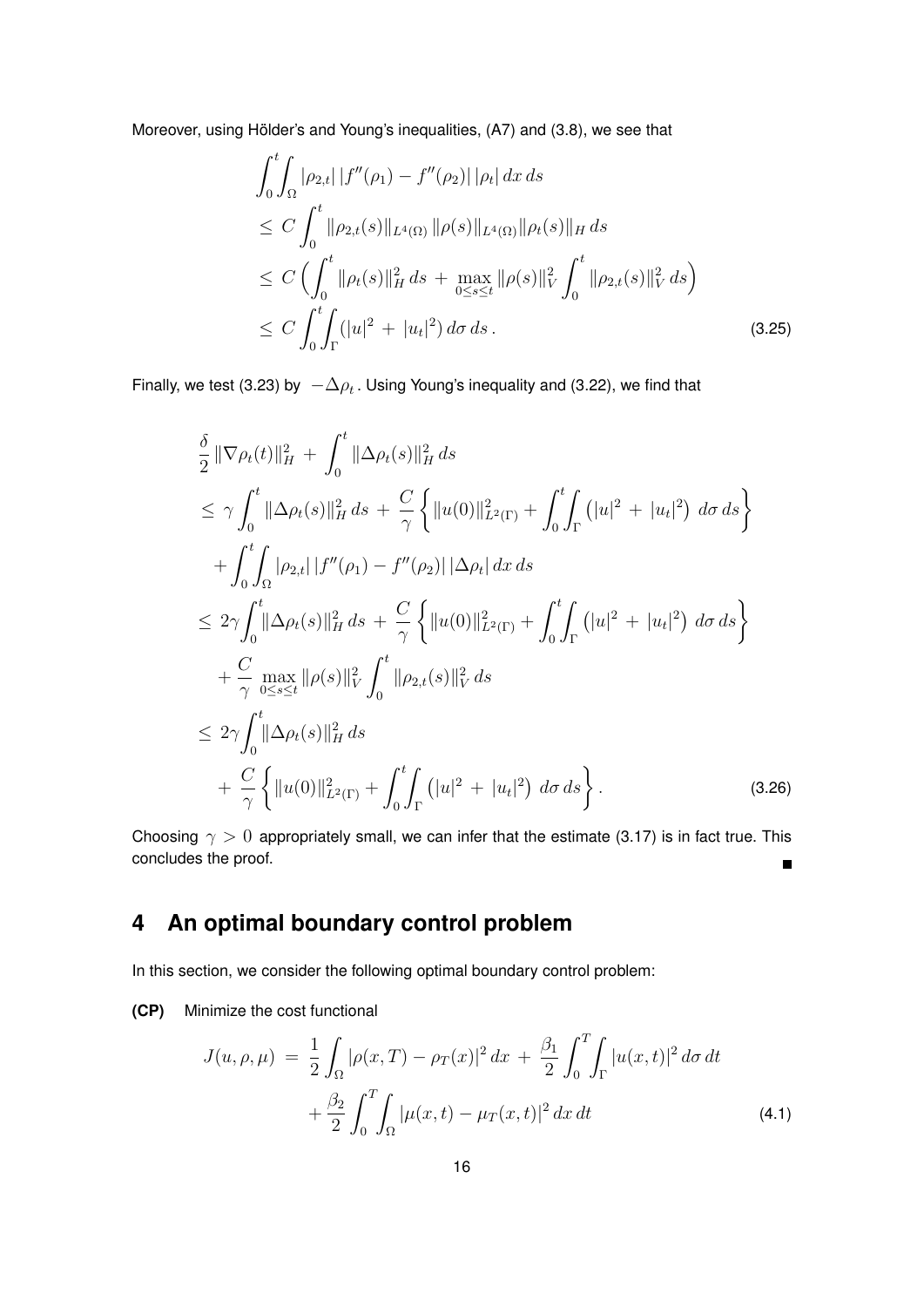subject to the state system (1.1)–(1.4) and to the control constraints

$$
u \in \mathcal{U}_{ad} := \{ v \in H^1(0, T; L^2(\Gamma)) \cap L^{\infty}(\Sigma) : U_1 \le v \le U_2 \text{ a.e. on } \Sigma,
$$
  

$$
||v_t||_{L^2(0, T; L^2(\Gamma))} \le R \}.
$$
 (4.2)

In this connection, we require that the hypotheses  $(A1)$ – $(A7)$  be satisfied. In addition, we postulate:

(A8)  $R$  > 0,  $\beta_i$   $\geq$  0,  $i$  = 1, 2,  $\rho_T$   $\in$   $L^2(\Omega)$ ,  $\mu_T$   $\in$   $L^2(Q)$ ,  $U_1, U_2$   $\in$  $L^\infty(\Sigma)$  , and there are constants  $0 < u_* < u^* < +\infty$  such that

$$
u_* \le U_1 \le U_2 \le u^* \quad \text{a.e. on } \Sigma \,. \tag{4.3}
$$

In what follows, we denote

$$
\mathcal{X} := H^1(0,T;L^2(\Gamma)) \cap L^{\infty}(\Sigma), \quad ||u||_{\mathcal{X}} := ||u||_{H^1(0,T;L^2(\Gamma))} + ||u||_{L^{\infty}(\Sigma)},
$$

where  $\|\cdot\|_{H^1(0,T;L^2(\Gamma))}$  denotes the standard norm in  $H^1(0,T;L^2(\Gamma))$ . Obviously,  $\mathcal{U}_{\rm ad}$  is a nonempty, bounded, closed and convex subset of  $\mathcal{X}$ , and  $\mathcal{U}_{\text{ad}}$  is contained in the open set  $U \subset \mathcal{X}$  given by

$$
\mathcal{U}\!:=\!\left\{v\in \mathcal{X}:\frac{1}{2}\,u_*<\text{ess}\inf v\,,\,\,\text{ess}\sup v<\frac{3}{2}\,u^*\,,\,\,\|v_t\|_{L^2(0,T;L^2(\Gamma))}
$$

By Theorem 3.3, the control-to-state mapping  $u \mapsto S(u) := (\rho, \mu)$  is Lipschitz continuous as a mapping from the set  $\mathcal{U} \subset \mathcal{X}$  into the space

$$
(H^1(0,T;W) \cap C^1([0,T];V)) \times (H^1(0,T;H) \cap C^0([0,T];V)).
$$

We may without loss of generality assume (by possibly taking a larger  $\,K^*_2$ ) that (3.17) is valid on the whole set  ${\cal U}$  with the same constant  $K_2^*>0.$  It also follows from Theorem 3.1 that there exist constants  $\mu^* > 0$  and  $0 < r_* < r^* < 1$  such that for every  $u \in \mathcal{U}$  it holds

$$
0 \le \mu \le \mu^* \quad \text{and} \quad 0 < r_* \le \rho \le r^* < 1 \quad \text{a.e. in } Q,\tag{4.4}
$$

where  $(\rho, \mu) = S(u)$ . Moreover, a closer inspection of the proof of Theorem 2.1 reveals that there is a constant  $\overline{K_3^*}>0$  such that we have, for any  $u\in\mathcal{U}$  ,

$$
\|\rho\|_{W^{1,\infty}(0,T;H)\cap H^1(0,T;V)\cap L^{\infty}(0,T;W)}
$$
  
+ 
$$
\|\mu\|_{H^1(0,T;H)\cap C^0([0,T];V)\cap L^2(0,T;H^{3/2}(\Omega))\cap L^{\infty}(Q)} \leq K_3^*.
$$
 (4.5)

**Remark 4.1** Thanks to (4.4) and to  $f \in C^3(0,1)$ , it holds  $f'(\rho) \in L^\infty(Q)$ . Also, by the embedding  $\,V\,\subset\, L^6(\Omega)$  , we have  $\,\mu\,\in\,C^0([0,T];L^6(\Omega))$  . Notice also that (2.3) implies, in particular, that  $\rho$  is continuous from  $[0,T]$  to  $H^s(\Omega)$  for all  $s < 2$ ; thus, since  $H^s(\Omega) \subset$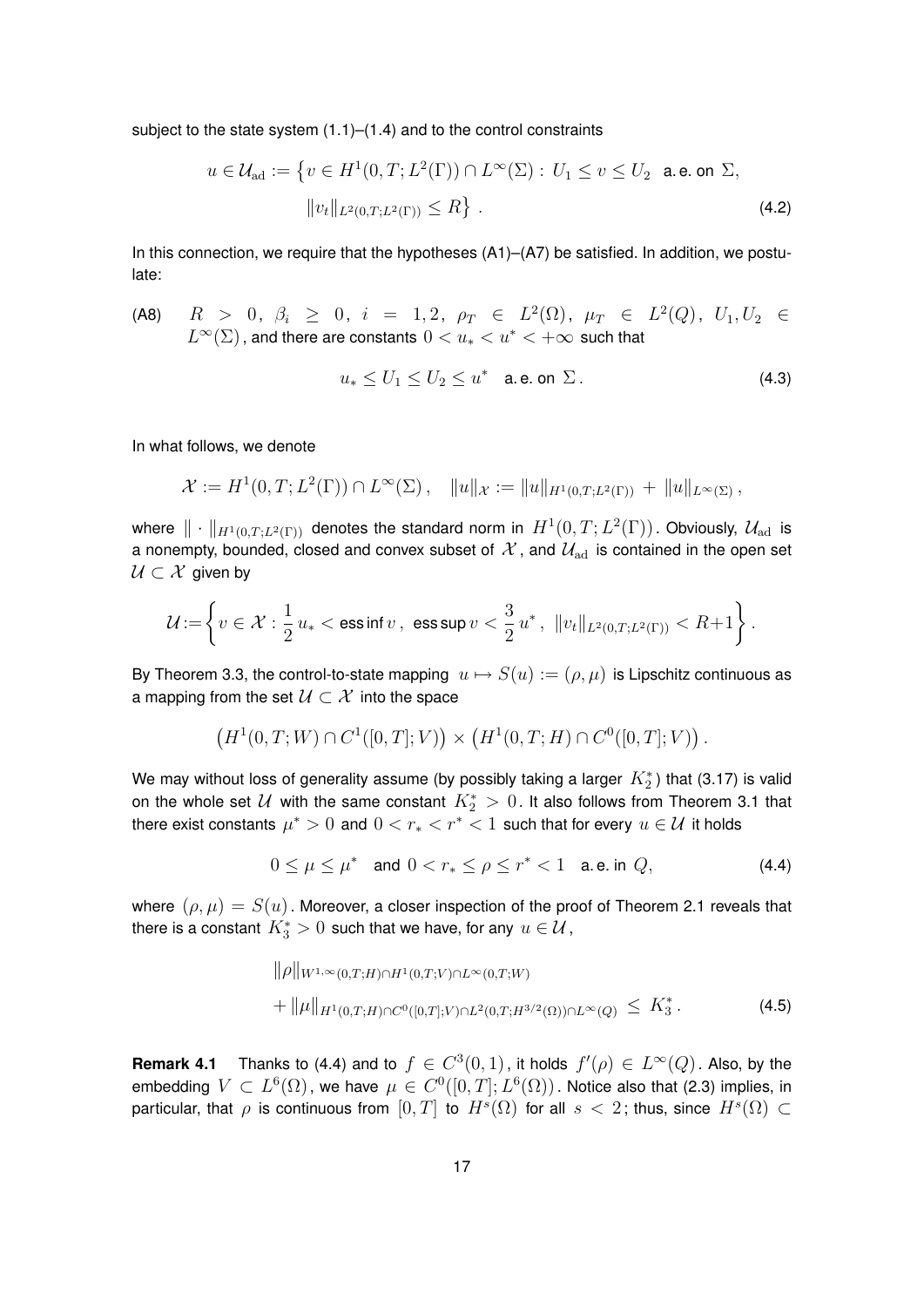$C(\overline{\Omega})$  for  $s > 3/2$ , we also have  $\rho \in C(\overline{Q})$ . Therefore, possibly choosing a larger constant  $K^{\ast}_3$  , we may without loss of generality assume that

$$
\|\rho\|_{C(\overline{Q})} + \|\mu\|_{C^{0}([0,T];L^{6}(\Omega))} + \|\rho_t\|_{L^{2}(0,T;L^{6}(\Omega))} \leq K_3^* \quad \forall u \in \mathcal{U}.
$$
 (4.6)

**Remark 4.2** The mathematical literature on control problems for phase field systems is scarce and usually restricted to the so-called *Caginalp model* of phase transitions (see, e. g., [11], [9], [10], [18], and the references given there). More general, thermodynamically consistent phase field models were the subject of [13]. In [7], the present authors investigated a control problem for the system  $(1.1)$ – $(1.4)$  with distributed controls. Since many of the arguments employed in [7] carry over to the boundary control considered here, we can afford to be sketchy in some of the proofs in the following exposition.

### **4.1 Existence**

We begin our discussion of the control problem **(CP)** with the following existence result:

**Theorem 4.3** *Suppose that the conditions* (A1)–(A8) *are satisfied. Then the optimal control problem* (CP) *has a solution*  $\overline{u} \in \mathcal{U}_{ad}$ .

*Proof.* Let  $\{u_n\} \subset \mathcal{U}_{ad}$  be a minimizing sequence for (CP), and let  $\{(\rho_n, \mu_n)\}\$ be the sequence of the associated solutions to  $(1.1)$ – $(1.4)$ . We then can infer from  $(4.5)$  the existence of a triple  $(\bar{u}, \bar{\rho}, \bar{\mu})$  such that, for a suitable subsequence again indexed by  $n$ , we have

 $u_n \to \bar u \quad$  weakly star in  $\,H^1(0,T;L^2(\Gamma))\cap L^\infty(\Sigma),$  $\rho_n \to \bar\rho \quad$  weakly star in  $\,W^{1,\infty}(0,T;H)\cap H^1(0,T;V)\cap L^\infty(0,T;W),$  $\mu_n \rightarrow \bar{\mu} \quad$  weakly star in  $\,H^1(0,T;H)\cap L^\infty([0,T];V)\cap L^2(0,T;H^{3/2}(\Omega)).$ 

Clearly, we have that  $\bar{u} \in \mathcal{U}_{ad}$ . Moreover, by virtue of the Aubin-Lions lemma (cf. [14, Thm. 5.1, p. 58]) and similar compactness results (cf. [17, Sect. 8, Cor. 4]), we also have the strong convergences

$$
\rho_n \to \bar{\rho} \quad \text{strongly in } C^0([0,T];H^s(\Omega)) \quad \text{for all } s < 2,
$$
  

$$
\mu_n \to \bar{\mu} \quad \text{strongly in } C^0([0,T];H) \cap L^2(0,T;V).
$$

From this we infer, possibly selecting another subsequence again indexed by n, that  $\rho_n \to \bar{\rho}$ pointwise a. e. (actually, uniformly) in  $\,Q$  . In particular,  $\,r_*\leq\bar\rho\leq r^* \,$  a. e. in  $\,Q\,$  and, since  $\,f\in\,$  $C^2(0,1)$  , also  $\,f'(\rho_n)\to f'(\bar\rho)\,$  strongly in  $\,L^2(Q)$  . Now notice that the above convergences imply, in particular, that

$$
\rho_n \to \bar{\rho} \quad \text{strongly in } C^0([0, T]; L^6(\Omega)),
$$
  
\n
$$
\partial_t \rho_n \to \partial_t \bar{\rho} \quad \text{weakly in } L^2(0, T; L^4(\Omega)),
$$
  
\n
$$
\mu_n \to \bar{\mu} \quad \text{strongly in } L^2(0, T; L^4(\Omega)),
$$
  
\n
$$
\partial_t \mu_n \to \partial_t \bar{\mu} \quad \text{weakly in } L^2(Q).
$$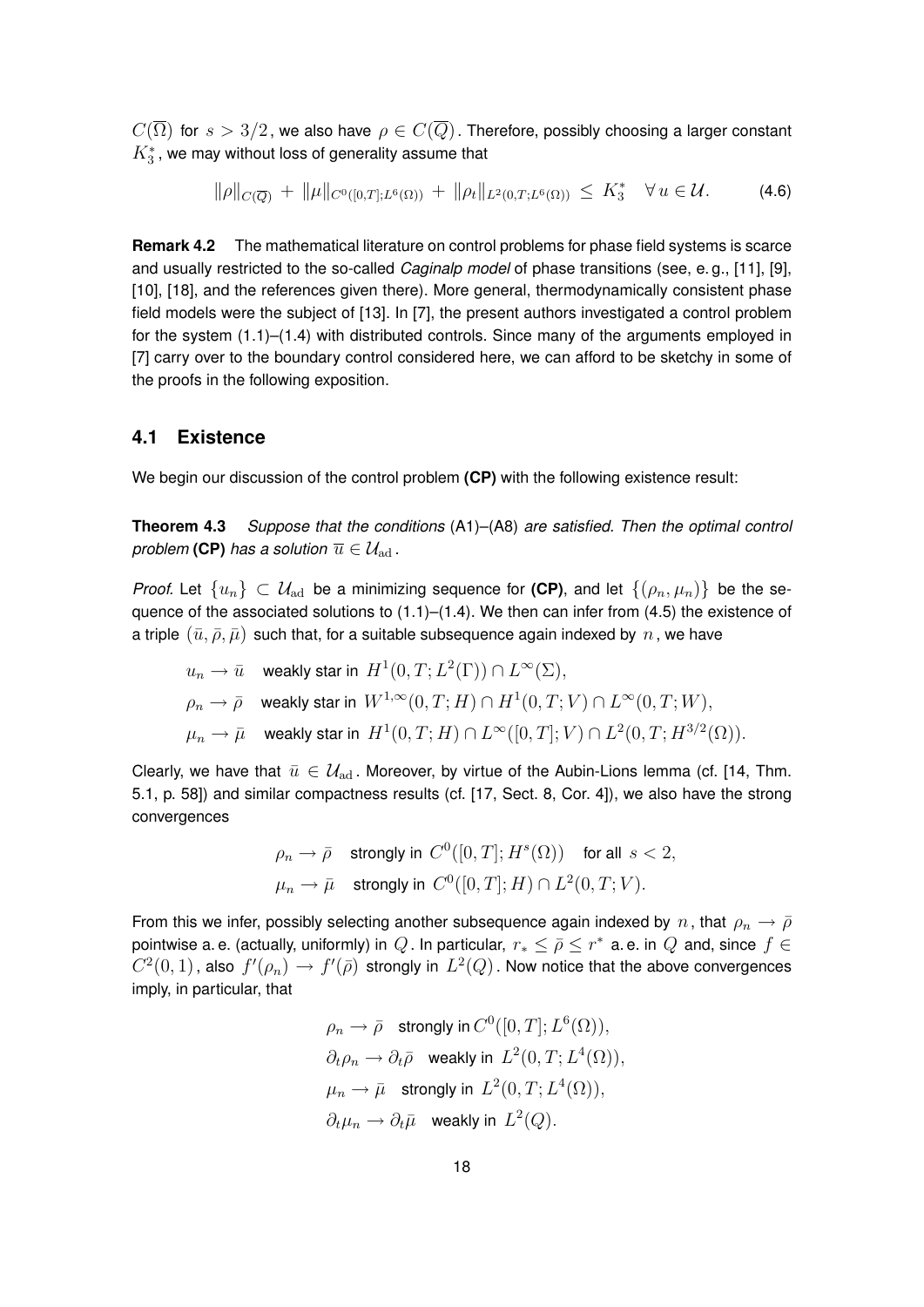From this, it is easily verified that

$$
\mu_n \, \partial_t \rho_n \to \bar{\mu} \, \partial_t \bar{\rho} \quad \text{weakly in } L^1(0, T; H),
$$
  

$$
\rho_n \, \partial_t \mu_n \to \bar{\rho} \, \partial_t \bar{\mu} \quad \text{weakly in } L^2(0, T; L^{3/2}(\Omega)).
$$

In summary, if we pass to the limit as  $n \to \infty$  in the state equations (1.1)–(1.4) written for the triple  $(u_n, \rho_n, \mu_n)$ , we find that  $(\bar{\rho}, \bar{\mu}) = S(\bar{u})$ , that is, the triple  $(\bar{u}, \bar{\rho}, \bar{\mu})$  is admissible for the control problem (CP). From the weak sequential lower semicontinuity of the cost functional J it finally follows that  $\bar{u}$ , together with  $(\bar{\rho}, \bar{\mu}) = S(\bar{u})$ , is a solution to **(CP)**. This concludes the proof.  $\blacksquare$ 

**Remark 4.4** It can be shown that this existence result holds for much more general cost functionals. All we need is that  $J$  enjoy appropriate weak sequential lower semicontinuity properties that match the above weak convergences.

**Remark 4.5** Since the state component  $\rho$  is continuous on  $\overline{Q}$ , the existence result remains valid if suitable pointwise state constraints for  $\rho$  are added (provided the admissible set is not empty).

### **4.2 Necessary optimality conditions**

In this section, we derive the first-order necessary conditions of optimality for problem **(CP)**. To this end, we first show that the control-to-state operator  $S: u \mapsto (\rho, \mu)$  is Fréchet differentiable as a mapping from  $\mathcal{U} \subset \mathcal{X}$  into the Banach space  $(\mathcal{Y}, \|\cdot\|_{\mathcal{Y}})$ , where

$$
\mathcal{Y} := (H^1(0,T;H) \cap C^0([0,T];V) \cap L^2(0,T;W))
$$
  
 
$$
\times (C^0([0,T];H) \cap L^2(0,T;V)).
$$

#### **4.2.1 The linearized system**

Let  $\bar{u} \in \mathcal{U}$  and  $h \in \mathcal{X}$  be given and  $(\bar{\rho}, \bar{\mu}) = S(\bar{u})$ . As a preparatory step, we consider the following system, which is obtained by linearizing the system (1.1)–(1.4) at  $(\bar{\rho}, \bar{\mu})$ :

$$
(\varepsilon + 2\bar{\rho})\,\eta_t - \Delta \eta + 2\,\bar{\mu}_t\,\xi + \bar{\mu}\,\xi_t + \bar{\rho}_t\,\eta = 0 \quad \text{a.e. in } Q,\tag{4.7}
$$

$$
\delta \xi_t - \Delta \xi = -f''(\bar{\rho}) \xi + \eta \quad \text{a.e. in } Q,
$$
\n(4.8)

$$
\frac{\partial \xi}{\partial \mathbf{n}} = 0, \quad \frac{\partial \eta}{\partial \mathbf{n}} = \alpha (h - \eta) \quad \text{a.e. on } \Sigma,
$$
 (4.9)

$$
\xi(x,0) = \eta(x,0) = 0 \quad \text{ for a. e. } x \in \Omega. \tag{4.10}
$$

We expect for the Fréchet derivative  $DS(\bar{u})$  at  $\bar{u}$  (if it exists) that  $(\xi, \eta) = DS(\bar{u})h$ , provided that (4.7)–(4.10) admits a unique solution  $(\xi, \eta)$ . In view of (2.3), (2.4), and (3.1), we can guess the regularity of  $\xi$  and  $\eta$ :

$$
\xi \in H^1(0, T; H) \cap C^0([0, T]; V) \cap L^2(0, T; W) \cap L^{\infty}(Q), \tag{4.11}
$$

$$
\eta \in H^1(0, T; H) \cap C^0([0, T]; V) \cap L^2(0, T; H^{3/2}(\Omega)). \tag{4.12}
$$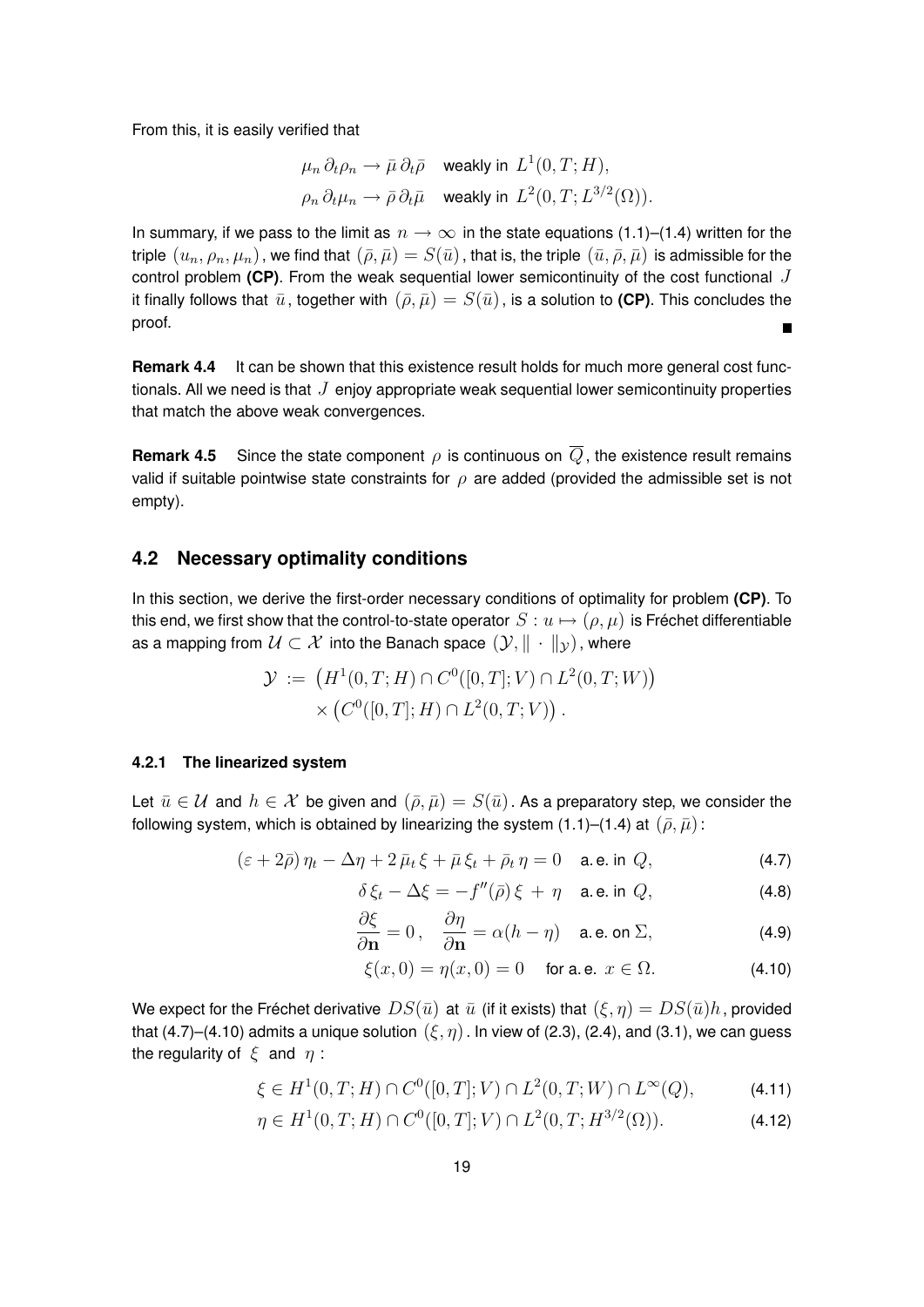Notice that also in this case we cannot expect that  $\eta(t)\in H^2(\Omega)$  a.e. in  $(0,T)$  due to the low space regularity of  $h$ , and we could repeat Remark 2.2 here. Nevertheless, if (4.11) and (4.12) hold, then the collection of source terms in (4.7), i.e., the part  $-2\bar{\mu}_t \xi - \bar{\mu} \xi_t - \bar{\rho}_t \eta$ , belongs to  $L^2(Q)$  , whereas the regularity (4.12) for  $\eta$  allows us to conclude from (4.8) that also  $\xi\in C(\overline{Q})$  (by applying maximal parabolic regularity theory, see, e.g., [8, Thm. 6.8] or [18, Lemma 7.12]).

In fact,  $\xi$  is even more regular: indeed, we may differentiate (4.8) with respect to t to find that

$$
\delta \xi_{tt} - \Delta \xi_t = -f'''(\bar{\rho}) \,\bar{\rho}_t \,\xi - f''(\bar{\rho}) \,\xi_t + \eta_t \,, \tag{4.13}
$$

with zero initial and Neumann boundary conditions for  $\xi_t$ . Since the right-hand side of (4.13) belongs to  $L^2(Q)$  , we may test by any of the functions  $\xi_t$  ,  $\xi_{tt}$  , and  $\; -\Delta \xi_t$  , to obtain that even

$$
\xi \in H^2(0, T; H) \cap C^1([0, T]; V) \cap H^1(0, T; W).
$$
\n(4.14)

Notice, however, that this fact has no bearing on the regularity of  $\eta$  , since the coefficient  $\bar{\mu}_t$  in (4.7) only belongs to  $L^2(Q)$ .

The following well-posedness result resembles Proposition 3.2 in [7].

**Proposition 4.6** *Suppose that* (A1)–(A8) *are fulfilled. Then the system* (4.7)–(4.10) *has a unique solution*  $(\xi, \eta)$  *satisfying* (4.12), (4.14), *and* 

$$
\|\xi\|_{H^2(0,T;H)\cap C^1([0,T];V)\cap H^1(0,T;W)} + \|\eta\|_{H^1(0,T;H)\cap C^0([0,T];V)\cap L^2(0,T;H^{3/2}(\Omega))}
$$
  
\$\leq K\_4^\* \|h\|\_{H^1(0,T;L^2(\Gamma))}, \qquad (4.15)\$

*with a constant*  $K_4^* > 0$  *that is independent of the choice of*  $\bar{u} \in \mathcal{U}$  *and*  $h \in \mathcal{X}$  *.* 

**Remark 4.7** It follows from Proposition 4.6, in particular, that the linear mapping  $h \mapsto (\xi, \eta)$ is continuous from  $\mathcal X$  into  $\mathcal Y$ .

*Proof.* We follow the lines of the proof of our previous existence results and proceed in a series of steps.

Step 1: Approximation. As in the proof of Theorem 2.1, we use an approximation technique based on a delay in the right-hand side of (4.8). To this end, for  $\tau > 0$  we resume the definition of the translation operator  $\,\mathcal{T}_{\tau}\,:\,\,L^1(0,T;H)\,\,\rightarrow\, L^1(0,T;H)\,$  by putting, for every  $v\in L^1(0,T;H)$  and almost every  $t\in (0,T)$  ,

$$
(\mathcal{T}_{\tau}v)(t) = v(t - \tau) \text{ if } t \ge \tau, \quad \text{and} \quad (\mathcal{T}_{\tau}v)(t) = 0 \text{ if } t < \tau. \tag{4.16}
$$

Notice that, for any  $v\in L^2(Q)$  and any  $\tau>0$  , we obviously have  $\ \Vert \mathcal{T}_{\tau}v\Vert_{L^2(Q)}\leq \Vert v\Vert_{L^2(Q)}$  . Then, for any fixed  $\tau > 0$ , we look for functions  $(\xi^\tau, \eta^\tau)$ , which satisfy (4.11) and (4.12) and the system:

$$
\left(\varepsilon+2\bar{\rho}\right)\eta_t^{\tau}-\Delta\eta^{\tau}+2\,\bar{\mu}_t\,\xi^{\tau}+\bar{\mu}\,\xi_t^{\tau}+\bar{\rho}_t\,\eta^{\tau}=0\quad\text{a.e. in }Q,\tag{4.17}
$$

$$
\delta \xi_t^{\tau} - \Delta \xi^{\tau} + f''(\bar{\rho}) \xi^{\tau} = \mathcal{T}_{\tau} \eta^{\tau} \quad \text{a.e. in } Q,
$$
\n(4.18)

$$
\frac{\partial \xi^{\tau}}{\partial \mathbf{n}} = 0, \quad \frac{\partial \eta^{\tau}}{\partial \mathbf{n}} = \alpha (h - \eta^{\tau}) \quad \text{a.e. on } \Sigma,
$$
 (4.19)

$$
\xi^{\tau}(x,0) = \eta^{\tau}(x,0) = 0 \quad \text{ for a. e. } x \in \Omega.
$$
 (4.20)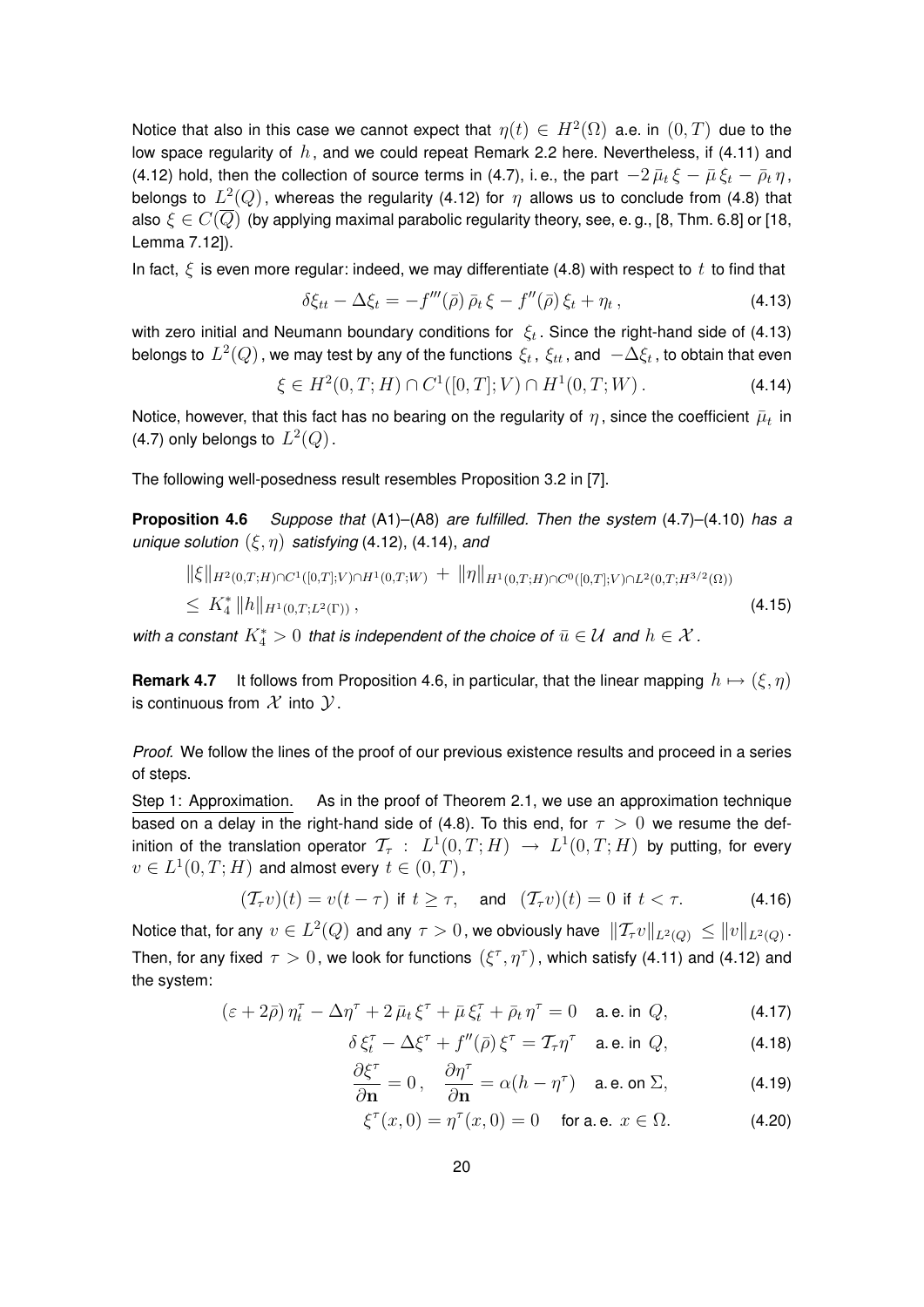Precisely, we choose for  $\tau > 0$  the discrete values  $\tau = T/N$ , where  $N \in \mathbb{N}$  is arbitrary, and put  $t_n = n \tau$ ,  $0 \le n \le N$ , and  $I_n = (0, t_n)$ . For  $1 \le n \le N$ , we solve the problem

$$
\left(\varepsilon+2\bar{\rho}\right)\eta_{n,t}-\Delta\eta_n+2\,\bar{\mu}_t\,\xi_n+\bar{\mu}\,\xi_{n,t}+\bar{\rho}_t\,\eta_n=0\quad\text{a.e. in }\Omega\times I_n,\tag{4.21}
$$

$$
\frac{\partial \eta_n}{\partial \mathbf{n}} = \alpha (h - \eta_n) \quad \text{a.e. on } \Gamma \times I_n, \quad \eta_n(x, 0) = 0 \quad \text{ for a.e. } x \in \Omega, \tag{4.22}
$$

$$
\delta \xi_{n,t} - \Delta \xi_n + f''(\bar{\rho}) \xi_n = \mathcal{T}_{\tau} \eta_n \quad \text{a.e. in } \Omega \times I_n,
$$
 (4.23)

$$
\frac{\partial \xi_n}{\partial \mathbf{n}} = 0 \quad \text{a.e. on } \Gamma \times I_n, \quad \xi_n(x,0) = 0 \quad \text{ for a.e. } x \in \Omega, \tag{4.24}
$$

where the variables  $\eta_n$  and  $\xi_n$ , defined on  $I_n$ , have obvious meaning. Here,  $\mathcal{T}_{\tau}$  acts on functions that are not defined on the entire interval  $(0, T)$ ; however, for  $n > 1$  it is still defined by (4.16), while for  $n = 1$  we simply put  $\mathcal{T}_{\tau} \eta_n = 0$ . Notice that whenever the pairs  $(\xi_k, \eta_k)$ with

$$
\xi_k \in H^1(I_k; H) \cap C^0(\bar{I}_k; V) \cap L^2(I_k; W) \cap C(\overline{\Omega \times I_k}),\tag{4.25}
$$

$$
\eta_k \in H^1(I_k; H) \cap C^0(\bar{I}_k; V) \cap L^2(I_k; H^{3/2}(\Omega)), \tag{4.26}
$$

have been constructed for  $1 \leq k \leq n \lt N$ , then we look for the pair  $(\xi_{n+1}, \eta_{n+1})$  that coincides with  $(\xi_n, \eta_n)$  in  $I_n$ , and note that the linear parabolic problem (4.23), (4.24) has a unique solution  $\xi_{n+1}$  on  $\Omega \times I_{n+1}$  that satisfies (4.25) for  $k = n+1$ . Inserting  $\xi_{n+1}$  in (4.21) (where n is replaced by  $n + 1$ ), we then find that the linear parabolic problem (4.21), (4.22) admits a unique solution  $\eta_{n+1}$  that fulfills (4.26) for  $k = n+1$ . Hence, we conclude that  $(\xi^{\tau}, \eta^{\tau}) = (\xi_N, \eta_N)$  satisfies (4.17)–(4.20), and (4.11), (4.12).

Step 2: A priori estimates. We now prove a series of a priori estimates for the functions  $\overline{(\xi^\tau,\eta^\tau)}$ . In the following, we denote by  $\,C_i \,$  ( $i \in \, \mathbb N$ ) some generic positive constants, which may depend on  $\;\varepsilon,\delta,\rho_*,\rho^*,\mu^*,T,K_1^*,K_2^*,\;K_3^*,$  but not on  $\tau$  (i.e., not on  $\,N$ ). For the sake of simplicity, we omit the superscript  $\tau$  and simply write  $(\xi, \eta)$ .

First a priori estimate. Observe that  $2 \bar{p} \eta \eta_t = (\bar{p} \eta^2)_t - \bar{\rho}_t \eta^2$ . Hence, testing (4.17) by  $\eta$ , and invoking (4.19) and Young's inequality, we have, for  $0 \le t \le T$ ,

$$
\int_{\Omega} \left( \frac{\varepsilon}{2} + \bar{\rho}(t) \right) \eta(t)^{2} dx + \int_{0}^{t} \|\nabla \eta(s)\|_{H}^{2} ds + \int_{0}^{t} \int_{\Gamma} \alpha \eta^{2} d\sigma ds
$$
\n
$$
\leq \int_{0}^{t} \int_{\Gamma} \frac{\alpha}{2} \eta^{2} d\sigma ds + C_{1} \int_{0}^{t} \int_{\Gamma} h^{2} d\sigma ds
$$
\n
$$
+ 2 \int_{0}^{t} \int_{\Omega} |\bar{\mu}_{t}| |\xi| |\eta| dx ds + \int_{0}^{t} \int_{\Omega} |\bar{\mu}| |\xi_{t}| |\eta| dx ds. \tag{4.27}
$$

For any  $\gamma > 0$ , we have, by Young's inequality and (4.4), that

$$
\int_0^t \int_{\Omega} |\bar{\mu}| |\xi_t| \, |\eta| \, dx \, ds \leq \|\bar{\mu}\|_{L^{\infty}(Q)} \int_0^t \|\eta(s)\|_{H} \, \|\xi_t(s)\|_{H} \, ds \leq \gamma \int_0^t \|\xi_t(s)\|_{H}^2 \, ds + \frac{C_2}{\gamma} \int_0^t \|\eta(s)\|_{H}^2 \, ds .
$$
\n(4.28)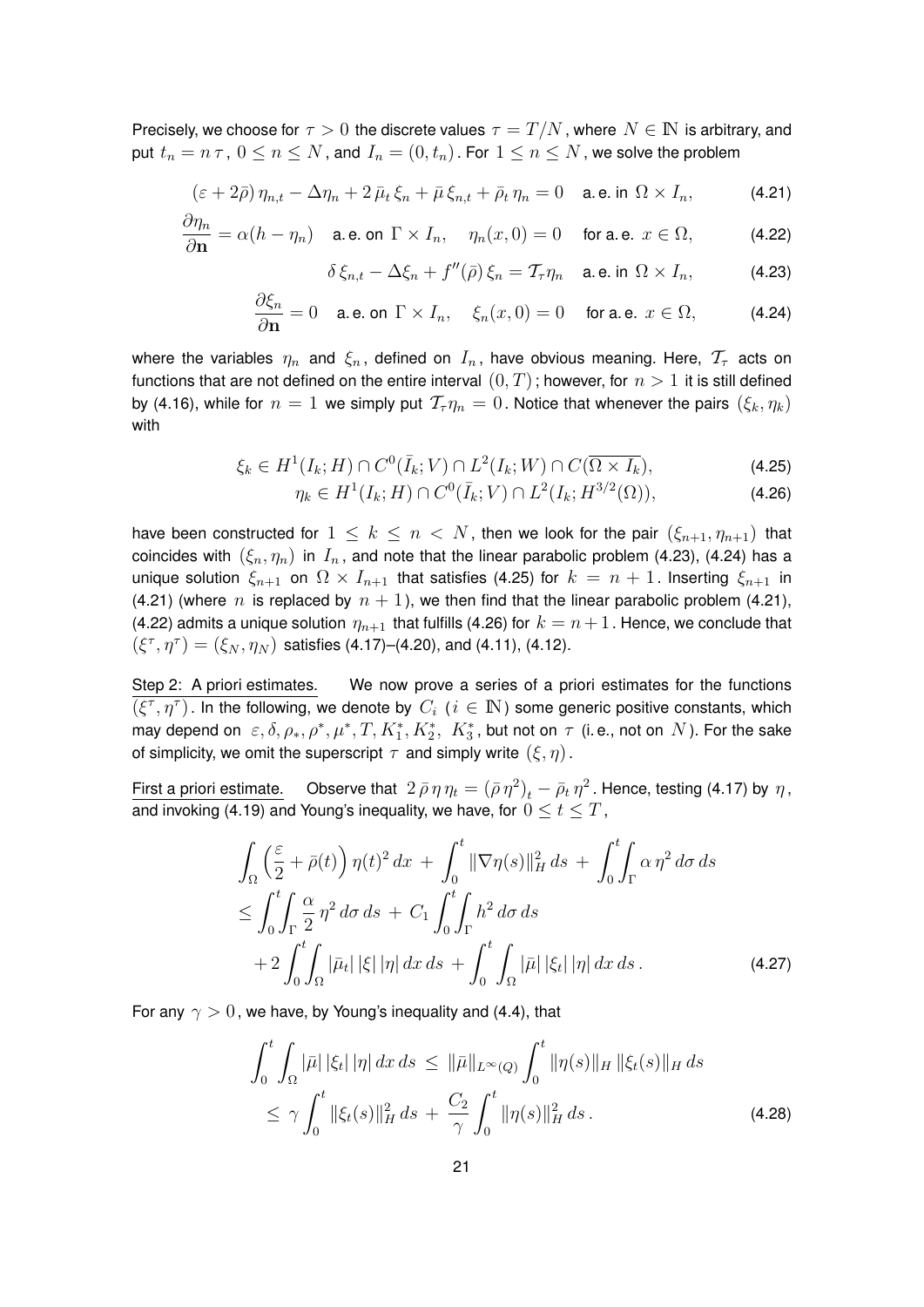Moreover,

$$
\int_0^t \int_{\Omega} |\bar{\mu}_t| |\xi| |\eta| dx ds \le \int_0^t \|\bar{\mu}_t(s)\|_{H} \| \xi(s) \|_{L^4(\Omega)} \|\eta(s)\|_{L^4(\Omega)} ds
$$
  

$$
\le \gamma \int_0^t \|\eta(s)\|_{V}^2 ds + \frac{C_3}{\gamma} \int_0^t \|\bar{\mu}_t(s)\|_{H}^2 \|\xi(s)\|_{V}^2 ds.
$$
 (4.29)

Notice that, by virtue of (4.5), the mapping  $s\ \mapsto\ \| \bar\mu_t(s) \|_H^2$  is bounded by a function in  $L^1(0,T)$ .

Next, we add  $\xi$  on both sides of Eq. (4.18) and test the resulting equation by  $\xi_t$ . On using Young's inequality again, we obtain:

$$
\frac{\delta}{4} \int_0^t \|\xi_t(s)\|_H^2 ds + \frac{1}{2} \left( \|\xi(t)\|_H^2 + \|\nabla \xi(t)\|_H^2 \right) \n\le C_4 \left( \int_0^t \|\eta(s)\|_H^2 ds + \int_0^t \|\xi(s)\|_H^2 ds \right).
$$
\n(4.30)

Combining the inequalities (4.27)–(4.30), and choosing  $\gamma > 0$  sufficiently small, we conclude from Gronwall's lemma that

$$
\int_0^T \left( ||\xi_t(t)||_H^2 + ||\eta(t)||_V^2 \right) dt + \max_{0 \le t \le T} \left( ||\xi(t)||_V^2 + ||\eta(t)||_H^2 \right)
$$
  
 
$$
\le C_5 \int_0^T \int_{\Gamma} |h|^2 d\sigma dt.
$$
 (4.31)

Thanks to (4.19), we may also infer (possibly by choosing a larger  $C_5$ ) that

$$
\|\xi(t)\|_{W}^{2} \leq C_{5} \Big( \|\Delta \xi(t)\|_{H}^{2} + \int_{0}^{T} \int_{\Gamma} |h|^{2} d\sigma dt \Big) \quad \text{for all } t \in [0, T]. \tag{4.32}
$$

Second a priori estimate. We test (4.17) by  $\eta_t$  and apply Young's inequality in order to obtain

$$
\varepsilon \int_0^t \|\eta_t(s)\|_H^2 ds + \frac{1}{2} \|\nabla \eta(t)\|_H^2 + \int_\Gamma \frac{\alpha}{2} |\eta(t)|^2 d\sigma \le \int_0^t \int_\Gamma \alpha \, h \, \eta_t \, d\sigma \, ds + \int_0^t \int_\Omega (2 \, |\bar{\mu}_t| \, |\xi| + |\bar{\mu}| \, |\xi_t| + |\bar{\rho}_t| \, |\eta|) \, |\eta_t| \, dx \, ds. \tag{4.33}
$$

By (4.4), we can infer from Young's inequality that

$$
\int_0^t \int_{\Omega} |\bar{\mu}| \, |\xi_t| \, |\eta_t| \, dx \, ds \leq \gamma \int_0^t \|\eta_t(s)\|_H^2 \, ds + \frac{C_6}{\gamma} \int_0^t \|\xi_t(s)\|_H^2 \, ds \,. \tag{4.34}
$$

Moreover, by virtue of Hölder's and Young's inequalities,

$$
\int_{0}^{t} \int_{\Omega} |\bar{\rho}_{t}| |\eta| |\eta_{t}| dx ds
$$
\n
$$
\leq \gamma \int_{0}^{t} ||\eta_{t}(s)||_{H}^{2} ds + \frac{C_{7}}{\gamma} \int_{0}^{t} ||\bar{\rho}_{t}(s)||_{L^{4}(\Omega)}^{2} ||\eta(s)||_{L^{4}(\Omega)}^{2} ds
$$
\n
$$
\leq \gamma \int_{0}^{t} ||\eta_{t}(s)||_{H}^{2} ds + \frac{C_{8}}{\gamma} \int_{0}^{t} ||\bar{\rho}_{t}(s)||_{V}^{2} ||\eta(s)||_{V}^{2} ds.
$$
\n(4.35)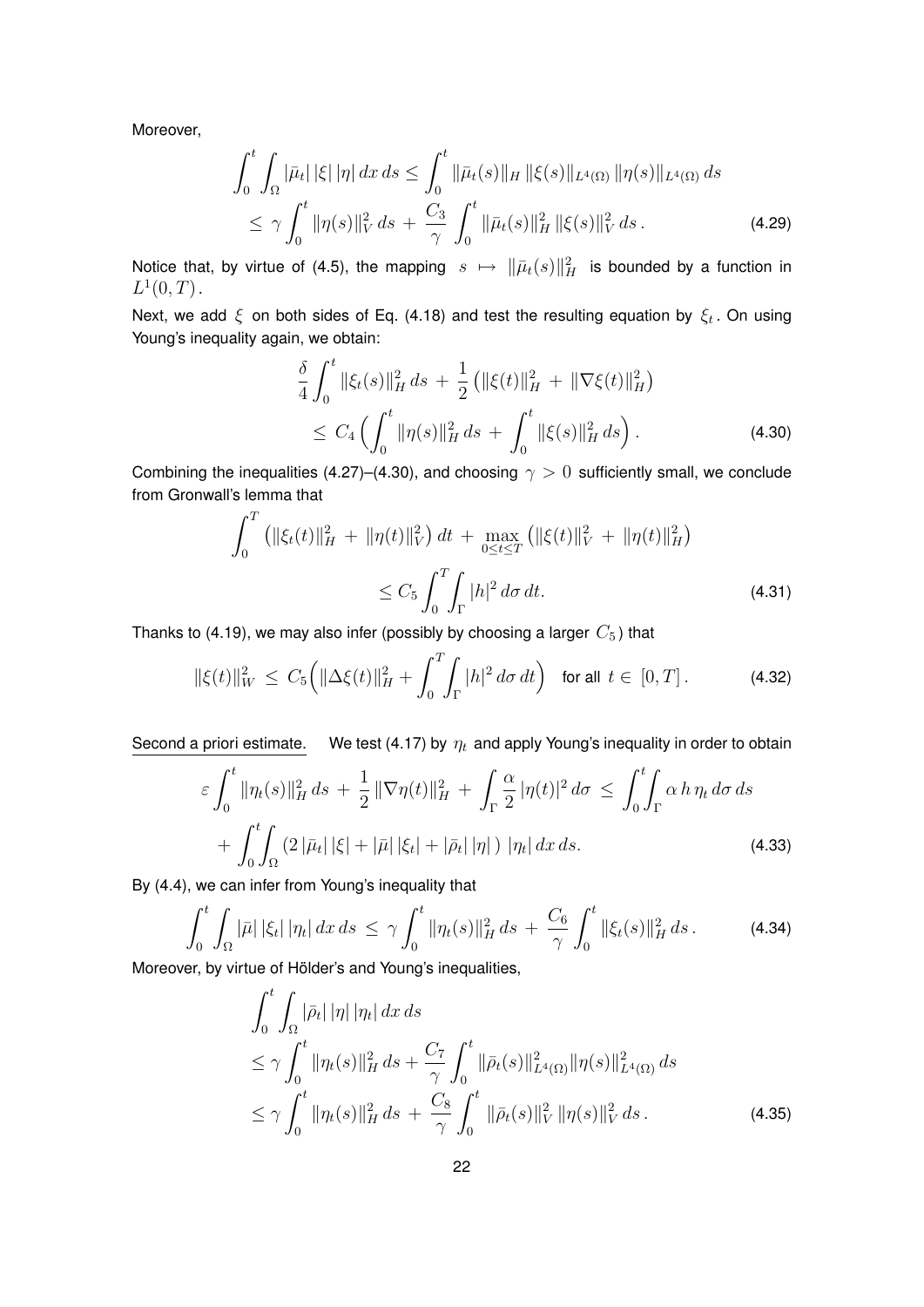Observe that by (4.5) the mapping  $\|s\mapsto \|\bar\rho_t(s)\|_V^2\|$  is bounded by a function in  $L^1(0,T)$  . Also, we have, owing to the continuity of the embedding  $W\subset L^\infty(\Omega)$  and (4.32),

$$
\int_{0}^{t} \int_{\Omega} 2 |\bar{\mu}_{t}| |\xi| |\eta_{t}| dx ds
$$
\n
$$
\leq \gamma \int_{0}^{t} ||\eta_{t}(s)||_{H}^{2} ds + \frac{C_{9}}{\gamma} \int_{0}^{t} ||\bar{\mu}_{t}(s)||_{H}^{2} ||\xi(s)||_{L^{\infty}(\Omega)}^{2} ds
$$
\n
$$
\leq \gamma \int_{0}^{t} ||\eta_{t}(s)||_{H}^{2} ds + \frac{C_{10}}{\gamma} \Big( \int_{0}^{T} \int_{\Gamma} |h|^{2} d\sigma dt + \int_{0}^{t} ||\bar{\mu}_{t}(s)||_{H}^{2} ||\Delta \xi(s)||_{H}^{2} ds \Big), \qquad (4.36)
$$

where, owing to (4.5), the mapping  $\|s\mapsto \|\bar\mu_t(s)\|_H^2\|$  is bounded by a function in  $L^1(0,T)$  . Finally, we employ integration by parts, Young's inequality, (4.31), and the trace theorem to obtain

$$
\left| \int_0^t \int_{\Gamma} \alpha \, h \, \eta_t \, d\sigma \, ds \right| \leq \int_{\Gamma} \alpha \left| h(t) \right| \left| \eta(t) \right| d\sigma + \int_0^t \int_{\Gamma} \alpha \left| h_t \right| \left| \eta \right| d\sigma \, ds
$$
  

$$
\leq \int_{\Gamma} \frac{\alpha}{4} \left| \eta(t) \right|^2 d\sigma + C_{11} \left\| h \right\|_{H^1(0,T;L^2(\Gamma))}^2.
$$
 (4.37)

Next, we formally test (4.18) by  $\; -\Delta \xi_t \;$  to obtain, for every  $\,t\in [0,T]$  ,

$$
\delta \int_0^t \|\nabla \xi_t(s)\|_H^2 ds + \frac{1}{2} \|\Delta \xi(t)\|_H^2 = \int_0^t \int_{\Omega} \left( -(\mathcal{T}_\tau \eta) - f''(\bar{\rho}) \xi \right) \Delta \xi_t \, dx \, ds. \tag{4.38}
$$

Now, by virtue of (4.31) and invoking Young's inequality, we have

$$
\left| \int_{0}^{t} \int_{\Omega} \left( T_{\tau} \eta \right) \Delta \xi_{t} dx ds \right|
$$
\n
$$
\leq \int_{\Omega} \left| \left( T_{\tau} \eta \right) (t) \right| \left| \Delta \xi(t) \right| dx + \int_{0}^{t} \int_{\Omega} \left| \partial_{t} \left( T_{\tau} \eta \right) \right| \left| \Delta \xi \right| dx ds
$$
\n
$$
\leq \frac{1}{8} \left\| \Delta \xi(t) \right\|_{H}^{2} + C_{12} \int_{0}^{T} \int_{\Gamma} |h|^{2} d\sigma dt
$$
\n
$$
+ \gamma \int_{0}^{t} \left\| \eta_{t}(s) \right\|_{H}^{2} ds + \frac{1}{4\gamma} \int_{0}^{t} \left\| \Delta \xi(s) \right\|_{H}^{2} ds. \tag{4.39}
$$

Moreover, it turns out that

$$
\left| \int_0^t \int_{\Omega} f''(\bar{\rho}) \xi \Delta \xi_t \, dx \, ds \right| \leq \int_{\Omega} \left| f''(\bar{\rho}(t)) \right| |\xi(t)| \left| \Delta \xi(t) \right| dx + \int_0^t \int_{\Omega} \left| f'''(\bar{\rho}) \, \bar{\rho}_t \, \xi + f''(\bar{\rho}) \, \xi_t \right| \left| \Delta \xi \right| dx \, ds. \tag{4.40}
$$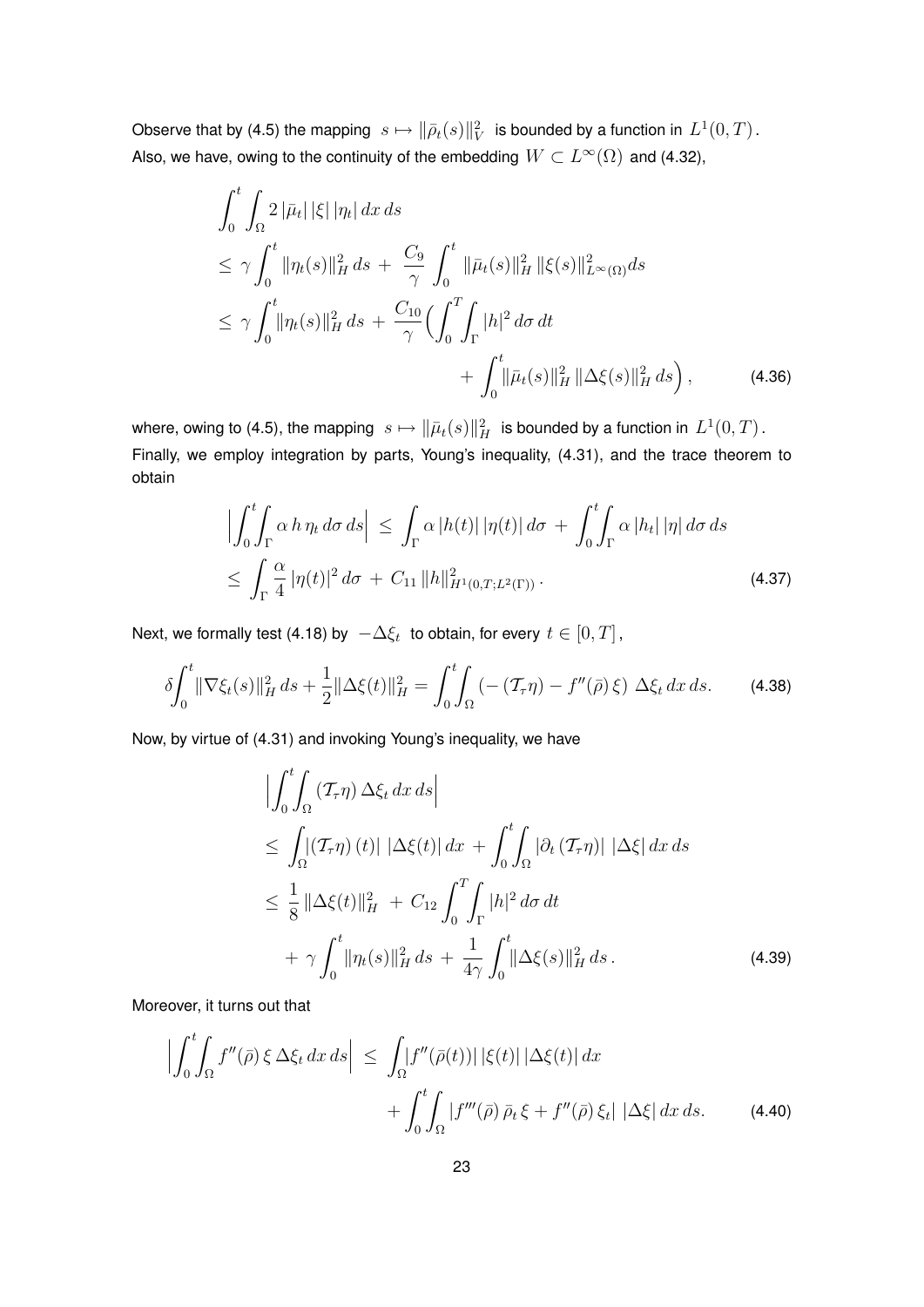We have, owing to (4.4) and (4.31),

$$
\int_{\Omega} |f''(\bar{\rho}(t))| |\xi(t)| |\Delta \xi(t)| dx \leq \frac{1}{8} ||\Delta \xi(t)||_{H}^{2} + C_{13} \int_{0}^{T} \int_{\Gamma} |h|^{2} d\sigma dt.
$$
 (4.41)

Also the second integral on the right-hand side of (4.40) is bounded, since (4.4), (4.5), and (4.31) imply that

$$
\int_{0}^{t} \int_{\Omega} |f'''(\bar{\rho}) \bar{\rho}_{t} \xi + f''(\bar{\rho}) \xi_{t} | |\Delta \xi| dx ds
$$
\n
$$
\leq C_{14} \int_{0}^{t} (||\bar{\rho}_{t}(s)||_{L^{4}(\Omega)}^{2} ||\xi(s)||_{L^{4}(\Omega)}^{2} + ||\xi_{t}(s)||_{H}^{2}) ds + \int_{0}^{t} ||\Delta \xi(s)||_{H}^{2} ds
$$
\n
$$
\leq C_{15} \Big( \max_{0 \leq t \leq T} ||\xi(t)||_{V}^{2} \int_{0}^{t} ||\bar{\rho}_{t}(s)||_{V}^{2} ds + \int_{0}^{t} ||\xi_{t}(s)||_{H}^{2} ds \Big) + \int_{0}^{t} ||\Delta \xi(s)||_{H}^{2} ds
$$
\n
$$
\leq C_{16} \int_{0}^{T} \int_{\Gamma} |h|^{2} d\sigma dt + \int_{0}^{t} ||\Delta \xi(s)||_{H}^{2} ds , \tag{4.42}
$$

thanks to the continuity of the embedding  $\,V\subset L^4(\Omega)$  . Thus, combining the estimates (4.33)– (4.42), choosing  $\gamma > 0$  sufficiently small, and invoking Gronwall's inequality, we can infer that

$$
\int_0^T \left( \|\eta_t(t)\|_H^2 + \|\xi_t(t)\|_V^2 \right) dt + \max_{0 \le t \le T} \left( \|\eta(t)\|_V^2 + \|\xi(t)\|_W^2 \right)
$$
\n
$$
\le C_{17} \|h\|_{H^1(0,T;L^2(\Gamma))}^2.
$$
\n(4.43)

Next, we compare terms in (4.17) and, arguing as in the derivation of (4.33)–(4.37), we readily find that

$$
\int_0^T \|\Delta \eta(t)\|_H^2 dt \leq C_{18} \|h\|_{H^1(0,T;L^2(\Gamma))}^2.
$$

Thus, by owing to elliptic regularity (cf. (4.19) and Remark 2.2), we conclude that

$$
\int_0^T \|\eta(t)\|_{H^{3/2}(\Omega)}^2 dt \le C_{19} \|h\|_{H^1(0,T;L^2(\Gamma))}^2.
$$
 (4.44)

Finally, we differentiate Eq.  $(4.18)$  with respect to  $t$ . We obtain:

$$
\delta \xi_{tt} - \Delta \xi_t = \partial_t (\mathcal{T}_{\tau} \eta) - f'''(\bar{\rho}) \bar{\rho}_t \xi - f''(\bar{\rho}) \xi_t \quad \text{a.e. in } Q. \tag{4.45}
$$

From (4.4)–(4.6), (4.43) and (4.44), we can infer that we may test (4.45) by any of the functions  $\xi_t$  ,  $-\Delta \xi_t$  , and  $\;\xi_{tt}$  , in order to find that

$$
\int_0^T \left( \|\xi_{tt}(t)\|_H^2 + \|\Delta \xi_t(t)\|_H^2 \right) dt + \max_{0 \le t \le T} \|\xi_t(t)\|_V^2 \le C_{20} \|h\|_{H^1(0,T;L^2(\Gamma))}^2. \tag{4.46}
$$

Step 3: Passage to the limit. Let  $(\xi^{\tau}, \eta^{\tau})$  denote the solution to the system (4.17)–(4.20) associated with  $\tau = T/N$ , for  $N \in \mathbb{N}$ . In Step 2, we have shown that there is some  $C > 0$ , which does not depend on  $\tau$ , such that

$$
\|\xi^{\tau}\|_{H^2(0,T;H)\cap C^1([0,T];V)\cap H^1(0,T;W)\cap C(\overline{Q})} \n+ \|\eta^{\tau}\|_{H^1(0,T;H)\cap C^0([0,T];V)\cap L^2(0,T;H^{3/2}(\Omega))} \leq C \|h\|_{H^1(0,T;L^2(\Gamma))}.
$$
\n(4.47)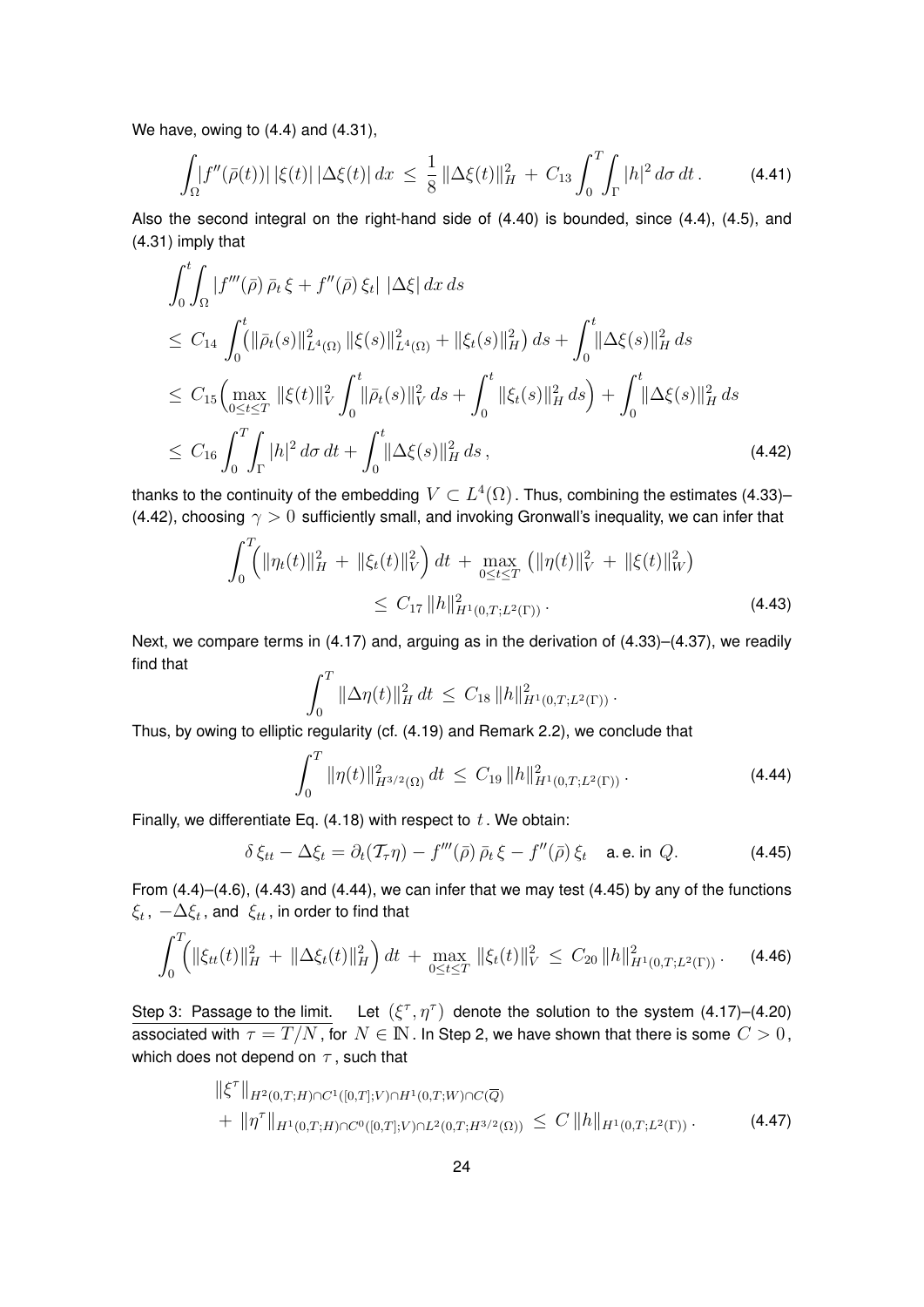Hence, there is a subsequence  $\tau_k \searrow 0$  such that

$$
\xi^{\tau_k} \to \xi \text{ weakly star in } H^2(0, T; H) \cap W^{1, \infty}(0, T; V) \cap H^1(0, T; W),
$$
  

$$
\eta^{\tau_k} \to \eta \text{ weakly star in } H^1(0, T; H) \cap L^{\infty}(0, T; V) \cap L^2(0, T; H^{3/2}(\Omega)).
$$
\n(4.48)

From the trace theorem we can infer that  $\xi$  satisfies the boundary condition given in (4.9), while the boundary condition for  $n$  will be satisfied (either in the variational sense or in the sense of the appropriate trace theorem, see Remark 2.2) once we prove that we can pass to the limit in the products of (4.7), as shown below. Moreover, it is easily seen that also (4.10) is fulfilled. By compact embedding, we also have, in particular,

$$
\xi^{\tau_k} \to \xi \quad \text{strongly in } C(\overline{Q}), \qquad \eta^{\tau_k} \to \eta \quad \text{strongly in } L^2(Q), \tag{4.49}
$$

so that  $\bar\rho\,\eta_t^{\tau_k}\,\to\,\bar\rho\,\eta_t$  and  $\bar\mu\,\xi_t^{\tau_k}\,\to\,\bar\mu\,\xi_t$ , both weakly in  $\ L^2(Q)$ ,  $\ f''(\bar\rho)\,\xi^{\tau_k}\,\to\,f''(\bar\rho)\,\xi$ strongly in  $\ L^2(Q)$  , as well as  $\ \bar\mu_t\,\xi_t^{\tau_k}\,\to\,\bar\mu_t\,\xi_t\,$  and  $\ \bar\rho_t\,\eta^{\tau_k}\,\to\,\bar\rho_t\,\eta$  , both strongly in  $\ L^1(Q)$  . Finally, it is easily verified that  $\,\{\mathcal T_{\tau_k}\eta^{\tau_k}\}\,$  converges strongly in  $\,L^2(Q)\,$  to  $\,\eta$  . In conclusion, we may pass to the limit as  $k \to \infty$  in the system (4.17)–(4.20) (written for  $\tau_k$ ) to find that the pair  $(\xi, \eta)$  is in fact a solution to the linearized system (4.7)–(4.10).

We now show the uniqueness. If  $(\xi_1, \eta_1)$ ,  $(\xi_2, \eta_2)$  are two solutions having the above properties, then the pair  $(\xi, \eta)$ , where  $\xi = \xi_1 - \xi_2$  and  $\eta = \eta_1 - \eta_2$ , satisfies (4.7)–(4.10) with  $h = 0$ . We thus may repeat the first a priori estimate in Step 2 to conclude that  $\xi = \eta = 0$ .

Finally, taking the limit as  $\tau \searrow 0$  in (4.47) and invoking the lower semicontinuity of norms, we obtain the inequality (4.15). This concludes the proof.

#### **4.2.2 Fréchet differentiability of the control-to-state mapping**

In this section, we prove the following result.

**Proposition 4.8** *Suppose that the assumptions* (A1)–(A8) *are satisfied. Then the solution operator* S, viewed as a mapping from  $\mathcal X$  to  $\mathcal Y$ , is Fréchet differentiable on  $\mathcal U$ . For any  $\bar u\in\mathcal U$ *the Fréchet derivative*  $DS(\bar{u})$  *is for*  $h \in \mathcal{X}$  *given by*  $DS(\bar{u})h = (\xi, \eta)$ , where  $(\xi, \eta)$  *is the unique solution to the linearized system* (4.7)–(4.10).

*Proof.* Let  $\bar{u} \in \mathcal{U}$  be given and  $(\bar{\rho}, \bar{\mu}) = S(\bar{u})$ . Since  $\mathcal{U}$  is an open subset of  $\mathcal{X}$ , there is some  $\lambda > 0$  such that  $\bar{u} + h \in \mathcal{U}$  whenever  $h \in \mathcal{X}$  satisfies  $||h||_{\mathcal{X}} \leq \lambda$ . In the following, we consider such perturbations  $h\in\mathcal{X}$  , and we define  $(\rho^h,\mu^h):=S(\bar{u}+h)$  and put

$$
z^{h} := \mu^{h} - \bar{\mu} - \eta^{h}, \quad y^{h} := \rho^{h} - \bar{\rho} - \xi^{h}, \tag{4.50}
$$

where  $(\xi^h, \eta^h)$  denotes the unique solution to the linearized system (4.7)–(4.10) associated with  $h$  . Since the linear mapping  $h \mapsto (\xi^h, \eta^h)$  is by Proposition 4.6 continuous from  $\mathcal X$  into  $\mathcal Y$ , it obviously suffices to show that there is an increasing function  $g:[0,\lambda]\to [0,+\infty)$ which satisfies  $\lim_{r\to 0} g(r)/r^2 = 0$  and

$$
||y^{h}||_{H^{1}(0,T;H)\cap C^{0}([0,T];V)\cap L^{2}(0,T;W)}^{2} + ||z^{h}||_{C^{0}([0,T];H)\cap L^{2}(0,T;V)}^{2}
$$
\n
$$
\leq g\left(||h||_{H^{1}(0,T;L^{2}(\Gamma))}\right).
$$
\n(4.51)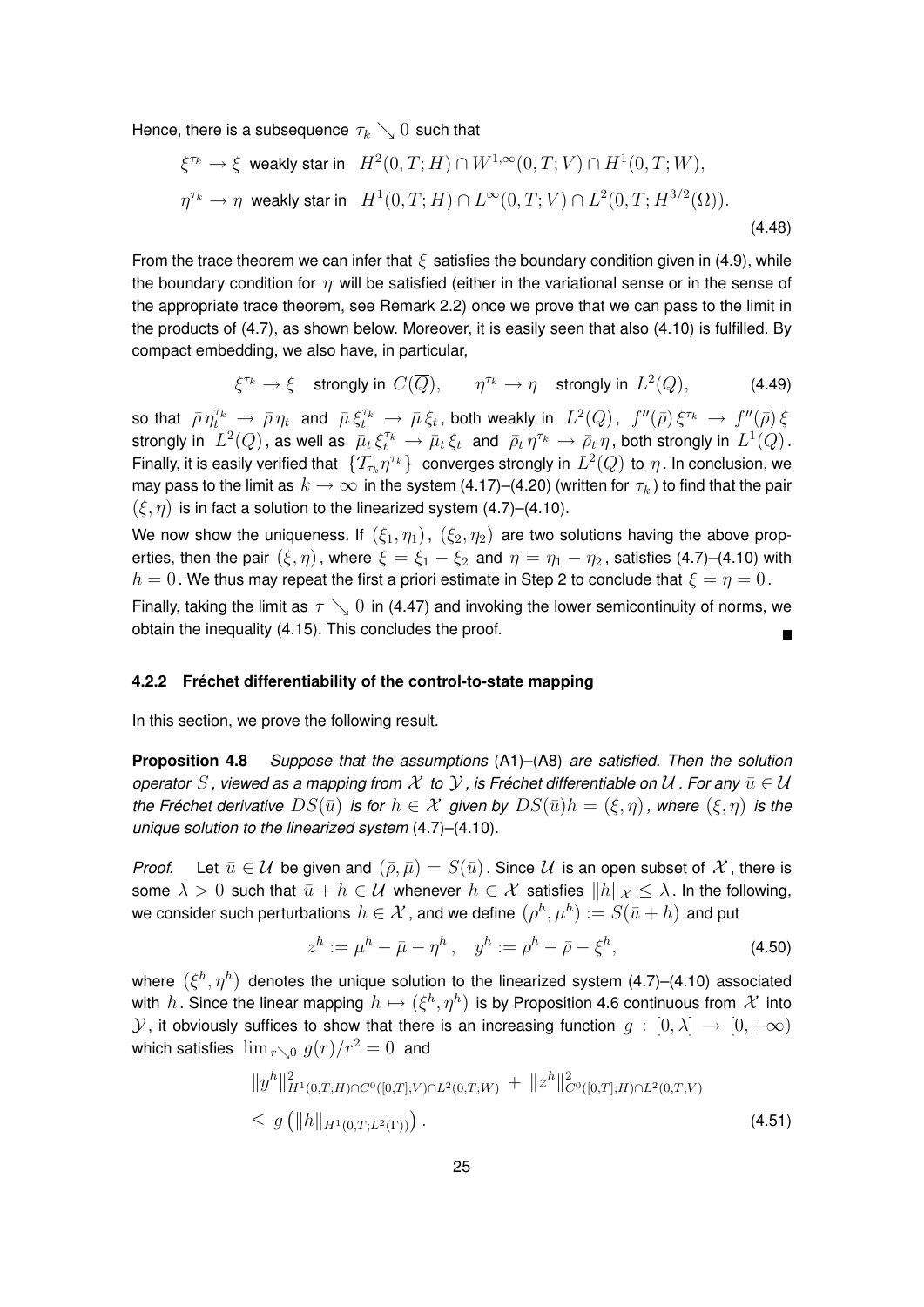Using the state system (1.2)–(1.4) and the linearized system (4.7)–(4.10), we easily verify that for  $h\in\mathcal{X}$  with  $\|h\|_{\mathcal{X}}\leq\lambda$  the pair  $(y^h,z^h)$  is a strong solution to the system

$$
(\varepsilon + 2\bar{\rho}) z_t^h + \bar{\rho}_t z^h + \bar{\mu} y_t^h + 2\bar{\mu}_t y^h - \Delta z^h
$$
  
=  $-2 \left(\mu_t^h - \bar{\mu}_t\right) \left(\rho^h - \bar{\rho}\right) - \left(\rho_t^h - \bar{\rho}_t\right) \left(\mu^h - \bar{\mu}\right)$  a.e. in  $Q$ , (4.52)

$$
\delta y_t^h - \Delta y^h + f'(\rho^h) - f'(\bar{\rho}) - f''(\bar{\rho}) \xi^h = z^h, \quad \text{a.e. in } Q,\tag{4.53}
$$

$$
\frac{\partial y^h}{\partial \mathbf{n}} = 0, \quad \frac{\partial z^h}{\partial \mathbf{n}} = -\alpha z^h, \quad \text{a.e. on } \Sigma,
$$
 (4.54)

$$
y^{h}(x,0) = z^{h}(x,0) = 0 \text{ for a.e. } x \in \Omega.
$$
 (4.55)

Notice that

$$
y^h \in H^1(0, T; H) \cap C^0([0, T]; V) \cap L^2(0, T; W) \cap C(\bar{Q}),
$$
  

$$
z^h \in H^1(0, T; H) \cap C^0([0, T]; V) \cap L^2(0, T; H^{3/2}(\Omega)).
$$

For the sake of a better readability, in the following estimates we omit the superscript  $h$  of  $y^h$  and  $z^h$  . Also, we denote by  $\,C_i \,$  (  $i \, \in \, \mathbb{N}$  ) certain positive constants that only depend on  $\varepsilon, \delta, \rho_*, \rho^*, \mu^*, T, K_1^*, K_2^*, K_3^*, K_4^*$ , but not on  $h$ .

We now add  $y$  on both sides of Eq. (4.53) and test the resulting equation by  $y_t$  . Using Young's inequality, we find that for all  $t \in [0, T]$  it holds

$$
\frac{\delta}{2} \int_0^t \|y_t(s)\|_H^2 ds + \frac{1}{2} \left( \|\nabla y(t)\|_H^2 + \|y(t)\|_H^2 \right) \le \frac{2}{\delta} \int_0^t \|z(s)\|_H^2 ds
$$
\n
$$
+ C_1 \int_0^t \|y(s)\|_H^2 ds + C_2 \int_0^t \|(f'(\rho^h) - f'(\bar{\rho}) - f''(\bar{\rho})\xi^h)(s)\|_H^2 ds. \tag{4.56}
$$

In order to handle the third term on the right-hand side of (4.56), we note that the stability estimate (3.17) implies, in particular, that

$$
\|\rho^h - \bar{\rho}\|_{L^{\infty}(Q)}^2 \le K_2^* \|h\|_{H^1(0,T;L^2(\Gamma))}^2,
$$
\n(4.57)

that is,  $\rho^h\to\bar\rho$  uniformly on  $\overline Q$  as  $\|h\|_{H^1(0,T;L^2(\Gamma))}\to 0.$  Since  $f\in C^3(0,1)$  , we can infer from Taylor's theorem and (4.4) that

$$
\left|f'(\rho^h) - f'(\bar{\rho}) - f''(\bar{\rho})\,\xi^h\right| \le \max_{r_* \le \sigma \le r^*} \frac{|f'''(\sigma)|}{2} \left|\rho^h - \bar{\rho}\right|^2 + \left|f''(\bar{\rho})\right|\left|y\right| \text{ on } \overline{Q}. \tag{4.58}
$$

It then follows from the estimates (3.17) and (4.56)–(4.57) that

$$
\frac{\delta}{2} \int_0^t \|y_t(s)\|_H^2 ds + \frac{1}{2} \|y(t)\|_V^2 \le \frac{2}{\delta} \int_0^t \|z(s)\|_H^2 ds + C_3 \int_0^t \|y(s)\|_H^2 ds + C_4 \|h\|_{H^1(0,T;L^2(\Gamma))}^4.
$$
\n(4.59)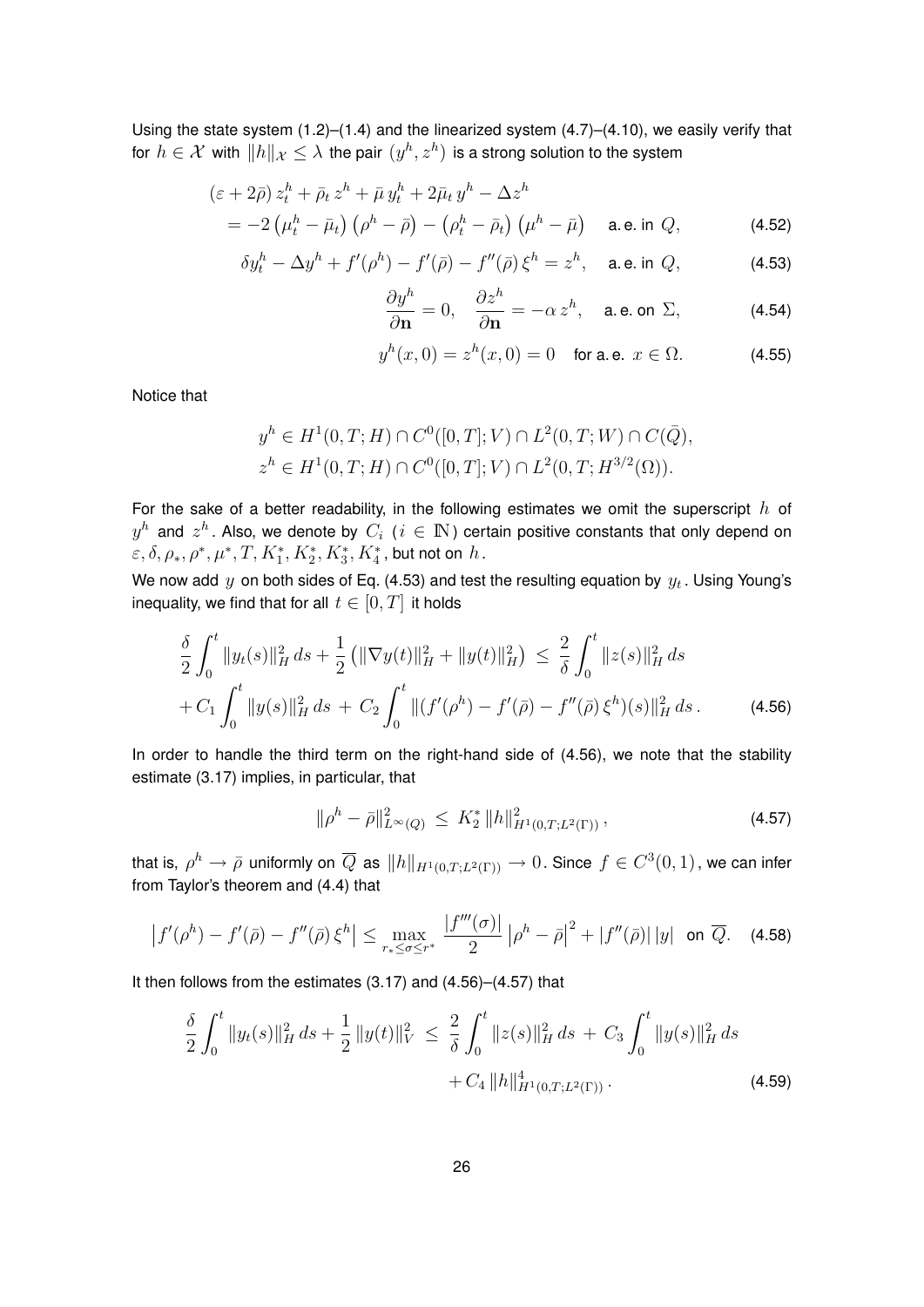Next, observe that  $\ 2\,\bar\rho\,z\,z_t\,=\,(\bar\rho\,z^2)_t-\bar\rho_t\,z^2$  . Therefore, testing (4.52) by  $\,z\,$  yields for every  $t \in [0, T]$  that

$$
\int_{\Omega} \left(\frac{\varepsilon}{2} + \bar{\rho}(t)\right) z^2(t) \, dx + \int_0^t \|\nabla z(s)\|_H^2 \, ds + \int_0^t \int_{\Gamma} \alpha |z|^2 \, d\sigma \, dt
$$
\n
$$
= -\int_0^t \int_{\Omega} \left(\bar{\mu} y_t + 2 \, \bar{\mu}_t y\right) z \, dx \, ds - 2 \int_0^t \int_{\Omega} \left(\mu_t^h - \bar{\mu}_t\right) \left(\rho^h - \bar{\rho}\right) z \, dx \, ds
$$
\n
$$
- \int_0^t \int_{\Omega} \left(\rho_t^h - \bar{\rho}_t\right) \left(\mu^h - \bar{\mu}\right) z \, dx \, ds. \tag{4.60}
$$

We estimate the terms on the right-hand side of (4.60) individually. At first, using (4.4) and Young's inequality, we find that

$$
\int_0^t \int_{\Omega} |\bar{\mu}| |y_t| |z| dx ds \leq \gamma \int_0^t \|y_t(s)\|_H^2 ds + \frac{C_5}{\gamma} \int_0^t \|z(s)\|_H^2 ds. \tag{4.61}
$$

Moreover, using the continuity of the embedding  $H^1(\Omega) \subset L^4(\Omega)$  , as well as Hölder's and Young's inequalities, we have

$$
2\int_0^t \int_{\Omega} |\bar{\mu}_t| |y| |z| dx ds \le 2\int_0^t \|\bar{\mu}_t(s)\|_{H} \|z(s)\|_{L^4(\Omega)} \|y(s)\|_{L^4(\Omega)} ds
$$
  

$$
\le \gamma \int_0^t \|z(s)\|_{V}^2 ds + \frac{C_6}{\gamma} \int_0^t \|\bar{\mu}_t(s)\|_{H}^2 \|y(s)\|_{V}^2 ds.
$$
 (4.62)

Observe that by (2.4) the mapping  $\,s\mapsto \| \bar\mu_t(s) \|_H^2\,$  belongs to  $\,L^1(0,T)$  .

At this point, we can conclude from (3.17) and (4.57), invoking Young's inequality, that

$$
\int_{0}^{t} \int_{\Omega} 2 \left| \mu_{t}^{h} - \bar{\mu}_{t} \right| \left| \rho^{h} - \bar{\rho} \right| \left| z \right| dx ds
$$
\n
$$
\leq 2 \int_{0}^{t} \left\| (\mu_{t}^{h} - \bar{\mu}_{t})(s) \right\|_{H} \left\| (\rho^{h} - \bar{\rho})(s) \right\|_{L^{\infty}(\Omega)} \left\| z(s) \right\|_{H} ds
$$
\n
$$
\leq C_{7} \left\| \rho^{h} - \bar{\rho} \right\|_{L^{\infty}(Q)}^{2} \int_{0}^{t} \left\| (\mu_{t}^{h} - \bar{\mu}_{t})(s) \right\|_{H}^{2} ds + \int_{0}^{t} \left\| z(s) \right\|_{H}^{2} ds
$$
\n
$$
\leq \int_{0}^{t} \left\| z(s) \right\|_{H}^{2} ds + C_{8} \left\| h \right\|_{H^{1}(0,T;L^{2}(\Gamma))}^{4} .
$$
\n(4.63)

Finally, we invoke (3.17) and Hölder's and Young's inequalities, as well as the continuity of the embedding  $H^1(\Omega) \subset L^4(\Omega)$  , to obtain that

$$
\int_{0}^{t} \int_{\Omega} |\rho_{t}^{h} - \bar{\rho}_{t}| |\mu^{h} - \bar{\mu}| |z| dx ds
$$
\n
$$
\leq \max_{0 \leq s \leq t} \|z(s)\|_{H} \int_{0}^{t} \|(\rho_{t}^{h} - \bar{\rho}_{t})(s)\|_{L^{4}(\Omega)} ||(\mu^{h} - \bar{\mu})(s)\|_{L^{4}(\Omega)} ds
$$
\n
$$
\leq \gamma \max_{0 \leq s \leq t} \|z(s)\|_{H}^{2} + \frac{C_{9}}{\gamma} \int_{0}^{t} \|(\rho_{t}^{h} - \bar{\rho}_{t})(s)\|_{V}^{2} ds \int_{0}^{t} \|(\mu^{h} - \bar{\mu})(s)\|_{V}^{2} ds
$$
\n
$$
\leq \gamma \max_{0 \leq s \leq t} \|z(s)\|_{H}^{2} + C_{10} \|h\|_{H^{1}(0,T;L^{2}(\Gamma))}^{4}.
$$
\n(4.64)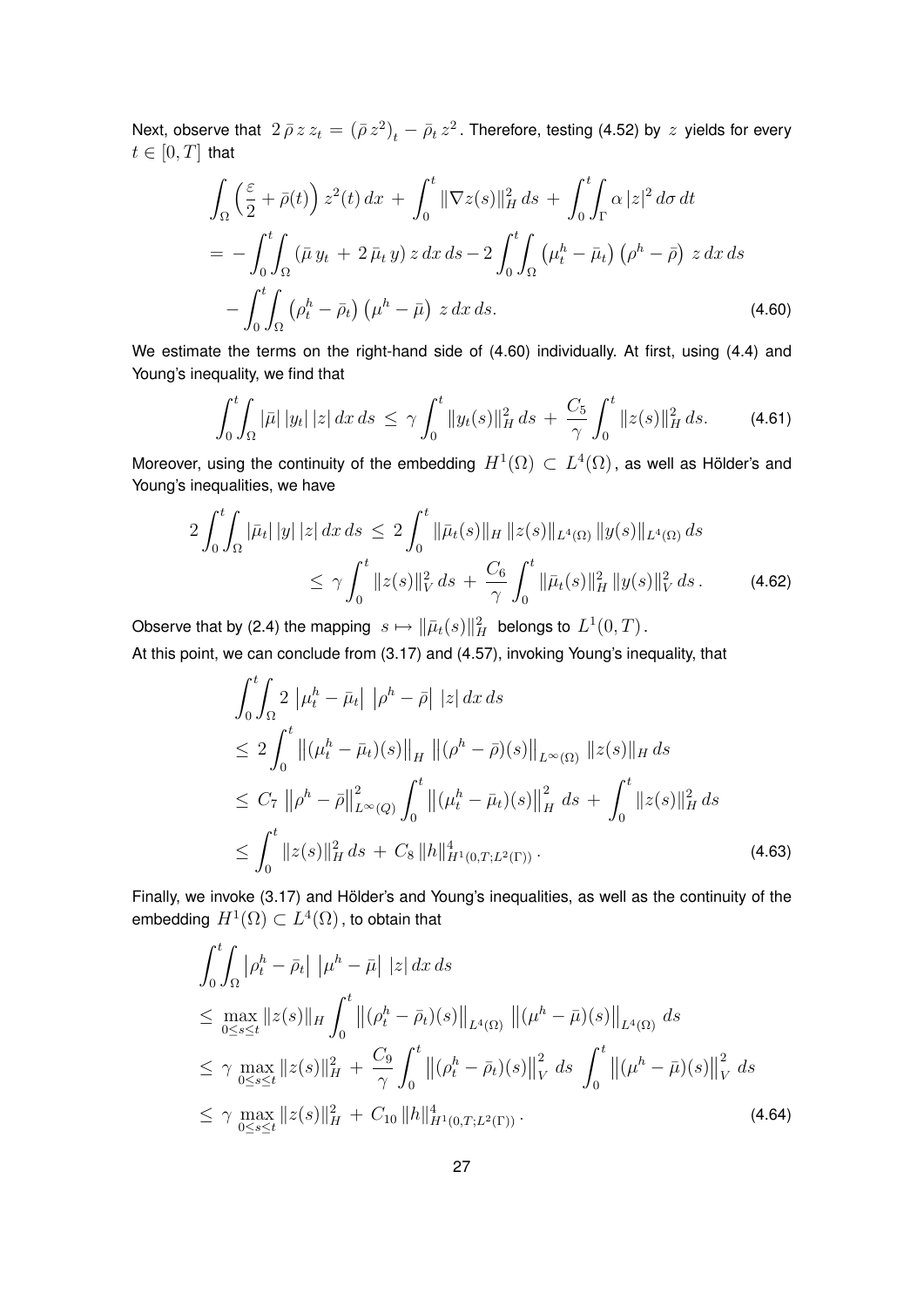Combining the estimates (4.59)–(4.64), taking the maximum with respect to  $t \in [0, T]$ , adjusting  $\gamma > 0$  appropriately small, and invoking Gronwall's lemma, we arrive at the conclusion that  $(y<sup>h</sup>, z<sup>h</sup>) = (y, z)$  satisfies the inequality

$$
||y^{h}||_{H^{1}(0,T;H)\cap C^{0}([0,T];V)}^{2} + ||z^{h}||_{C^{0}([0,T];H)\cap L^{2}([0,T];V)}^{2} \leq C_{11} ||h||_{H^{1}(0,T;L^{2}(\Gamma))}^{4}.
$$
\n(4.65)

Finally, testing (4.53) by  $\; -\Delta y^h$  , and using (4.58), we find that also

$$
||y^h||_{L^2(0,T;W)}^2 \leq C_{12} ||h||_{H^1(0,T;L^2(\Gamma))}^4.
$$
\n(4.66)

Therefore, the function  $\,g(r):=(C_{11}+C_{12})\,\,r^4\,$  has the requested properties. This concludes the proof of the assertion.  $\blacksquare$ 

**Corollary 4.9** *Let the assumptions* (A1)–(A8) *be fulfilled, and let*  $\bar{u} \in \mathcal{U}_{ad}$  *be an optimal control for the problem* (CP) *with associated state*  $(\bar{\rho}, \bar{\mu}) = S(\bar{u})$ . Then, for every  $v \in \mathcal{U}_{ad}$ ,

$$
\int_0^T \int_{\Gamma} \beta_1 \, \bar{u}(v - \bar{u}) \, d\sigma \, dt + \int_{\Omega} (\bar{\rho}(T) - \rho_T) \, \xi(T) \, dx + \int_0^T \int_{\Omega} \beta_2 \left( \bar{\mu} - \mu_T \right) \eta \, dx \, dt \ge 0, \quad (4.67)
$$

*where*  $(\xi, \eta)$  *is the unique solution to the linearized system* (4.7)–(4.10) *associated with*  $h =$  $v - \bar{u}$ .

*Proof.* Let  $v \in \mathcal{U}_{ad}$  be arbitrary and  $h = v - \bar{u}$ . Then  $\bar{u} + \lambda h \in \mathcal{U}_{ad}$  for  $0 < \lambda \leq 1$ . For any such  $\lambda$ , we have

$$
0 \leq \frac{J(\bar{u} + \lambda h, S(\bar{u} + \lambda h)) - J(\bar{u}, S(\bar{u}))}{\lambda}
$$
  

$$
\leq \frac{J(\bar{u} + \lambda h, S(\bar{u} + \lambda h)) - J(\bar{u}, S(\bar{u} + \lambda h))}{\lambda}
$$
  

$$
+ \frac{J(\bar{u}, S(\bar{u} + \lambda h)) - J(\bar{u}, S(\bar{u}))}{\lambda}.
$$

It follows immediately from the definition of the cost functional  $J$  that the first summand on the right-hand side of this inequality converges to  $\ \int_0^T\!\!\int_\Gamma \beta_1\,\bar u\,(v-\bar u)\,d\sigma\,dt\ \text{ as }\lambda\searrow 0\,.$  For the second summand, we obtain from Proposition 4.8 that

$$
\lim_{\lambda \searrow 0} \frac{J(\bar{u}, S(\bar{u} + \lambda h)) - J(\bar{u}, S(\bar{u}))}{\lambda}
$$
\n
$$
= \int_{\Omega} (\bar{\rho}(x, T) - \rho_T(x)) \xi(x, T) dx + \int_0^T \int_{\Omega} \beta_2 (\bar{\mu} - \mu_T) \eta dx dt,
$$

whence the assertion follows.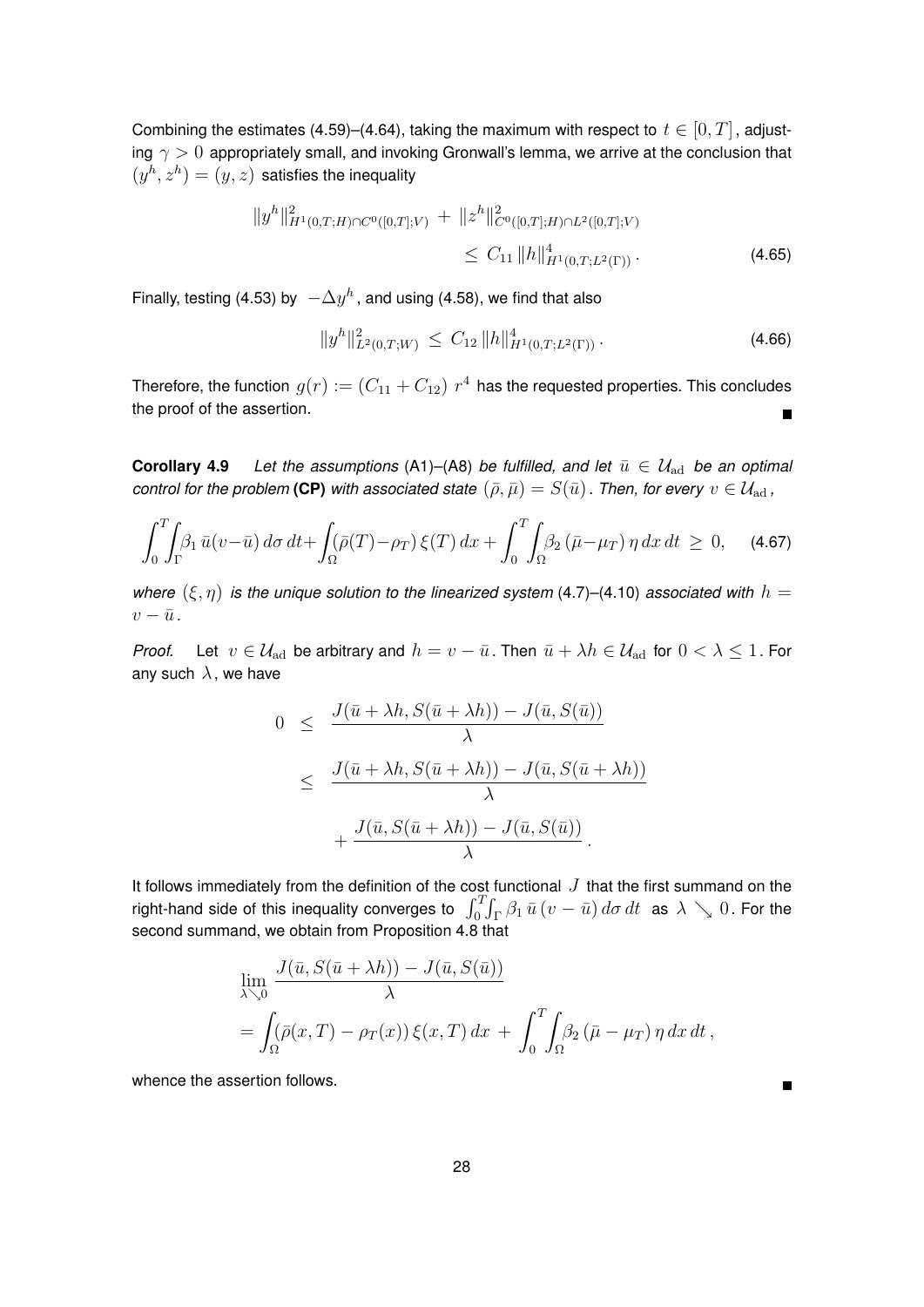#### **4.2.3 The optimality system**

Let  $\bar{u} \in \mathcal{U}_{ad}$  be an optimal control for (CP) with associated state  $(\bar{\rho}, \bar{\mu}) = S(\bar{u})$ . Then, for every  $v \in \mathcal{U}_{ad}$ , (4.67) holds. We now aim to eliminate  $(\xi, \eta)$  by introducing the adjoint state variables. To this end, we consider the *adjoint system* :

$$
-(\varepsilon + 2\bar{\rho})q_t - \bar{\rho}_t q - \Delta q = p + \beta_2 (\bar{\mu} - \mu_T) \quad \text{a.e. in } Q,
$$
\n(4.68)

$$
\frac{\partial q}{\partial \mathbf{n}} = -\alpha q \quad \text{a.e. in } \Sigma, \qquad q(x, T) = 0 \quad \text{for a.e. } x \in \Omega,
$$
 (4.69)

$$
-\delta p_t - \Delta p + f''(\bar{\rho}) p = \bar{\mu} q_t - \bar{\mu}_t q \quad \text{in } Q,\tag{4.70}
$$

$$
\frac{\partial p}{\partial \mathbf{n}} = 0 \quad \text{on } \Sigma, \qquad \delta p(T) = \bar{p}(T) - \rho_T \quad \text{in } \Omega \,, \tag{4.71}
$$

which is a linear backward-in-time parabolic system for the adjoint state variables  $p$  and  $q$ .

It must be expected that the adjoint state variables  $(p, q)$  be less regular than the state variables  $(\bar\rho,\bar\mu)$  . Indeed, we only have  $p(T)\in L^2(\Omega)$  , and thus (4.70) and (4.71) should be interpreted in the ususal weak sense. That is, we look for a vector-valued function  $\;p\,\in\, H^1(0,T;V^*)\cap$  $C^0([0,T];H)\cap L^2(0,T;V)$  that, in addition to the final time condition (4.71), satisfies

$$
\langle -\delta p_t(t), v \rangle_{V^*, V} + \int_{\Omega} \nabla p(t) \cdot \nabla v \, dx + \int_{\Omega} f''(\bar{\rho}(t)) p(t) v \, dx
$$

$$
= \int_{\Omega} (\bar{\mu}(t) q_t(t) - \bar{\mu}_t(t) q(t)) v \, dx, \tag{4.72}
$$

for every  $v\in V$  and almost every  $t\in (0,T)$  . Notice that if  $q\in H^1(0,T;H)\cap C^0([0,T];V)$  , then it is easily seen that  $\ \bar\mu \, q_t - \bar\mu_t \, q \in L^{3/2}(Q)$  , so that the integral on the right-hand side of (4.72) makes sense. On the other hand, if  $p$  has the expected regularity then the solution to (4.68), (4.69) should belong to  $H^1(0,T;H)\cap C^0([0,T];V)\cap L^2(0,T;H^2(\Omega))$  .

The following result is an analogue of Theorem 3.7 in [7].

**Theorem 4.10** *Suppose that*  $\bar{u} \in \mathcal{U}_{ad}$  *is an optimal control for* (CP) *with associated state*  $(\bar{\rho}, \bar{\mu}) = S(\bar{u})$ . Then the adjoint system (4.68)–(4.71) has a unique weak solution  $(p, q)$  with  $p \in H^1(0,T;V^*) \cap C^0([0,T];H) \cap L^2(0,T;V), q \in H^1(0,T;H) \cap C^0([0,T];V) \cap$  $L^2(0,T;H^2(\Omega))$  ; moreover, for any  $v\in \mathcal{U}_\mathrm{ad}$  , we have the inequality

$$
\int_0^T \int_{\Gamma} \beta_1 \, \bar{u} \, (v - \bar{u}) \, d\sigma \, dt + \int_0^T \int_{\Gamma} \alpha \, q \, (v - \bar{u}) \, d\sigma \, dt \ge 0. \tag{4.73}
$$

*Proof.* The existence and uniqueness result for the adjoint state variables  $p$  and  $q$  follows using the same line of arguments as in the proof of Proposition 3.6 in [7], with only minor and straightforward changes that are due to the different boundary condition for q. Now let  $v \in \mathcal{U}_{ad}$ be given. A standard calculation (which can be left as an easy exercise to the reader), using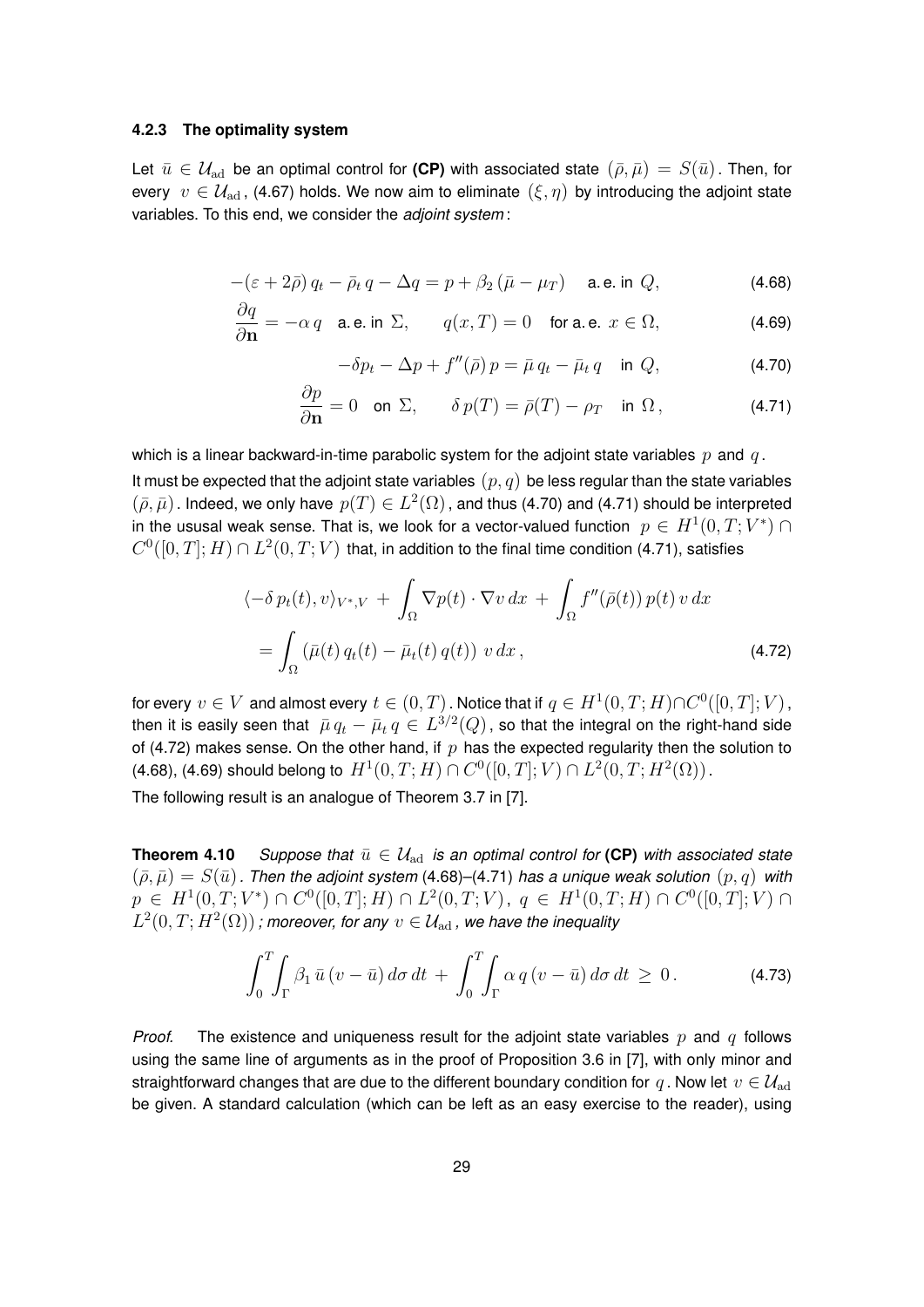the linearized system (4.7)–(4.10) with  $h = v - \bar{u}$ , repeated integration by parts, and the well-known integration by parts formula

$$
\int_0^T \left( \langle v_t(t), w(t) \rangle_{V^*,V} + \langle w_t(t), v(t) \rangle_{V^*,V} \right) dt = \int_{\Omega} \left( v(T)w(T) - v(0)w(0) \right) dx
$$

(which holds for all functions  $v, w \in H^1(0,T;V^*) \cap L^2(0,T;V)$ ), yields the identity

$$
\int_{\Omega} (\bar{\rho}(x,T) - \rho_T(x)) \xi(x,T) dx + \int_0^T \int_{\Omega} \beta_2(\bar{\mu} - \mu_T) \eta dx dt
$$

$$
= \int_0^T \int_{\Gamma} \alpha q (v - \bar{u}) d\sigma dt.
$$
 (4.74)

The variational inequality (4.73) is thus a direct consequence of Corollary 4.9.

### **References**

- [1] V. BARBU, *"Nonlinear semigroups and differential equations in Banach spaces"*, Noordhoff, Leyden, 1976.
- [2] H. BREZIS, *"Opérateurs maximaux monotones et semi-groupes de contractions dans les espaces de Hilbert"*, North-Holland Math. Stud. **5**, North-Holland, Amsterdam, 1973.
- [3] P. COLLI, G. GILARDI, P. PODIO-GUIDUGLI, AND J. SPREKELS, *Existence and uniqueness of a global-in-time solution to a phase segregation problem of the Allen-Cahn type*, Math. Models Methods Appl. Sci. **20** (2010), pp. 519–541.
- [4] P. COLLI, G. GILARDI, P. PODIO-GUIDUGLI, AND J. SPREKELS, *A temperature-dependent phase segregation problem of the Allen-Cahn type*, Adv. Math. Sci. Appl. **20** (2010), pp. 219–234.
- [5] P. COLLI, G. GILARDI, P. PODIO-GUIDUGLI, AND J. SPREKELS, *Well-posedness and longtime behavior for a nonstandard viscous Cahn-Hilliard system*, SIAM J. Appl. Math. **71** (2011), pp. 1849–1870.
- [6] P. COLLI, G. GILARDI, P. PODIO-GUIDUGLI, AND J. SPREKELS, *An asymptotic analysis for a nonstandard viscous Cahn-Hilliard system*. WIAS Preprint No. 1652, Berlin 2011. Accepted for publication in Discrete Contin. Dyn. Syst. Ser. S.
- [7] P. COLLI, G. GILARDI, P. PODIO-GUIDUGLI, AND J. SPREKELS, *Distributed optimal control of a nonstandard system of phase field equations*, WIAS Preprint No. 1630, Berlin 2011. In print in Contin. Mech. Thermodyn.
- [8] J. A. GRIEPENTROG, *Maximal regularity for nonsmooth parabolic problems in Sobolev-Morrey spaces*, Adv. Differential Equations **12** (2007), pp. 1031–1078.